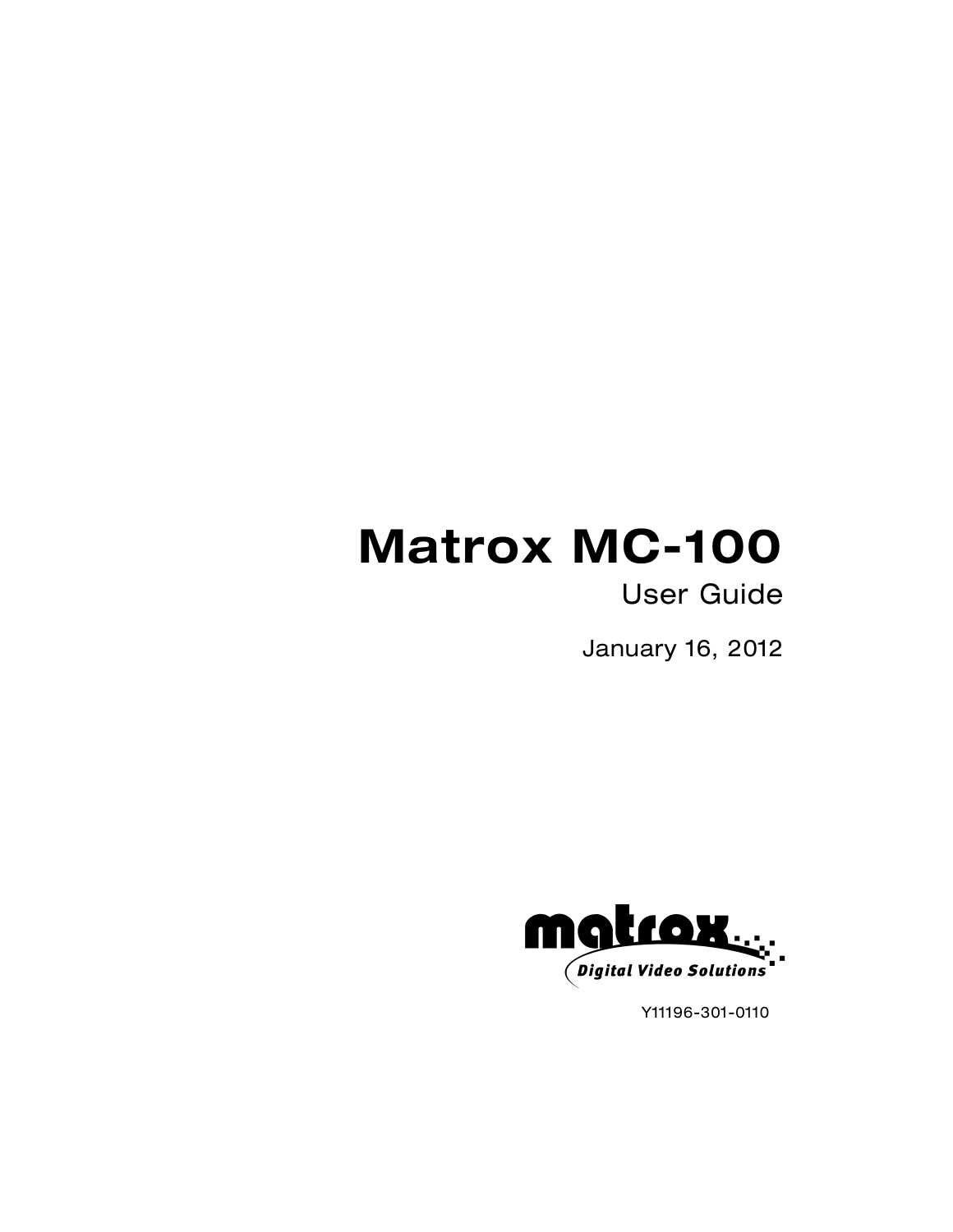#### **Trademarks**

HDMI, the HDMI logo and High-Definition Multimedia Interface are trademarks or registered trademarks of HDMI Licensing LLC. All other nationally and internationally recognized trademarks and tradenames are hereby acknowledged.

#### **Copyright © 2012 Matrox Electronic Systems Ltd. • All rights reserved.**

**Disclaimer** Matrox Electronic Systems Ltd. reserves the right to make changes in specifications at any time and without notice. The information provided by this document is believed to be accurate and reliable. However, no responsibility is assumed by Matrox Electronic Systems Ltd. for its use; nor for any infringements of patents or other rights of third parties resulting from its use. No license is granted under any patents or patent rights of Matrox Electronic Systems Ltd.

Unauthorized recording or use of broadcast television programming, video tape, or other copyrighted material may violate copyright laws. Matrox Electronic Systems Ltd. assumes no responsibility for the illegal duplication, use, or other acts that infringe on the rights of copyright owners.

**Matrox Electronic Systems Ltd. 1055 St. Regis Blvd., Dorval, Quebec, Canada H9P 2T4 Tel: (514) 685-2630 Fax: (514) 685-2853 World Wide Web: <www.matrox.com>**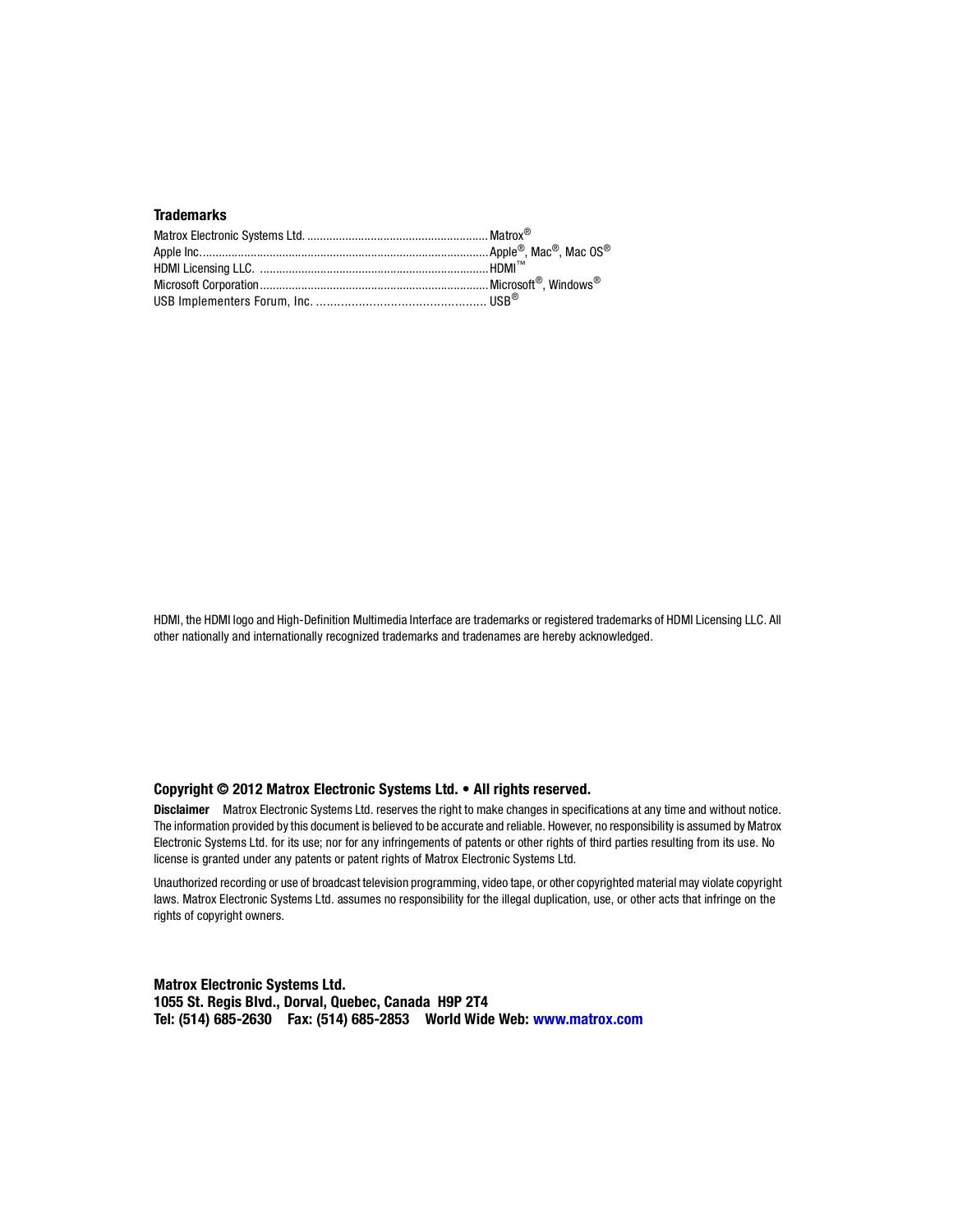#### <span id="page-2-1"></span>**Matrox License Agreement, Warranty, and Service**

#### **A. Matrox software/firmware license agreement**

<span id="page-2-0"></span>By using the Matrox MC-100 software/firmware, you, the original purchaser, indicate your acceptance of these terms. If you do not agree to the terms of this agreement, please return your Matrox product to your Matrox representative.

This Matrox MC-100 software/firmware, any included sample images, other files and documentation ("Program"), is copyrighted by Matrox Electronic Systems Ltd. All rights are reserved. You are granted a license to use the Program only, subject to the following restrictions and limitations:

- 1 The license is to you the original purchaser only, and is not transferable without written permission of Matrox.
- 2 You must use the Program on a single computer owned or leased by you at a time in conjunction for the purpose of operating the Matrox MC-100 hardware.
- 3 You may make back-up copies of the Program for your own use only, subject to the use limitations of this license.
- 4 You may not engage in, nor permit third parties to engage in, any of the following:
	- a Providing or disclosing the Program to third parties.
	- b Providing use of the Program in a computer service business, network, time-sharing, multiple CPU, or multi user arrangement to users who are not individually licensed by Matrox.
	- c Making alterations or copies of any kind in the Program (except as specifically permitted above).
	- d Attempting to disassemble, decompile, or reverse-engineer the Program in any way.
	- e Granting sublicenses, leases, or other rights in the Program to others.
	- f Making copies, or verbal or media translations of the user's guide.
	- g Making telecommunication data transmissions of the Program.

Matrox reserves the right to terminate this license without prejudice to any additional recourses Matrox may have against you if you violate any of its terms and conditions.

#### **B. Software/Firmware limited warranty**

MATROX PROVIDES YOU THE PROGRAM AND RELATED DOCUMENTATION ON AN "AS IS" BASIS WITHOUT ANY WARRANTY OF ANY KIND, EITHER EXPRESSED OR IMPLIED, INCLUDING BUT NOT LIMITED TO ANY IMPLIED WARRANTY OF MERCHANTABILITY, NON-INFRINGEMENT OR FITNESS FOR A PARTICULAR PURPOSE AS WELL AS THE WARRANTY AGAINST HIDDEN OR LATENT DEFECTS, ALL OF WHICH MATROX SPECIFICALLY DISCLAIMS (AND YOU, THE ORIGINAL PURCHASER, BY ACCEPTING THE PRODUCT, SPECIFICALLY ACCEPTS SUCH DISCLAIMER AND WAIVER) TO THE MAXIMUM EXTENT PERMITTED BY LAW. THE ENTIRE RISK AS TO THE RESULTS AND PERFORMANCE OF THE PROGRAM IS ASSUMED BY YOU. SHOULD THE PROGRAM PROVE DEFECTIVE, YOU (AND NOT MATROX, ITS DISTRIBUTORS OR DEALERS) ASSUME THE ENTIRE COST OF ALL NECESSARY SERVICING, REPAIR OR CORRECTION.

MATROX DOES NOT WARRANT THAT THE OPERATION OF THE PROGRAM WILL BE UNINTERRUPTED OR ERROR-FREE, THAT DEFECTS IN THE PROGRAM WILL BE CORRECTED, OR THAT THE PROGRAM WILL MEET YOUR REQUIREMENTS OR PERFORM WITH ANY HARDWARE OR SOFTWARE PROVIDED BY THIRD PARTIES.

#### **C. End-user registration**

Before using your Matrox MC-100 product, please take a moment to register your product in the Matrox MC-100 Support section of our web site at [www.matrox.com/video/support](http://www.matrox.com/video/support). The information you provide will assist Matrox to quickly diagnose and correct any problem that might arise when using the product. Only registered end users are entitled to customer support.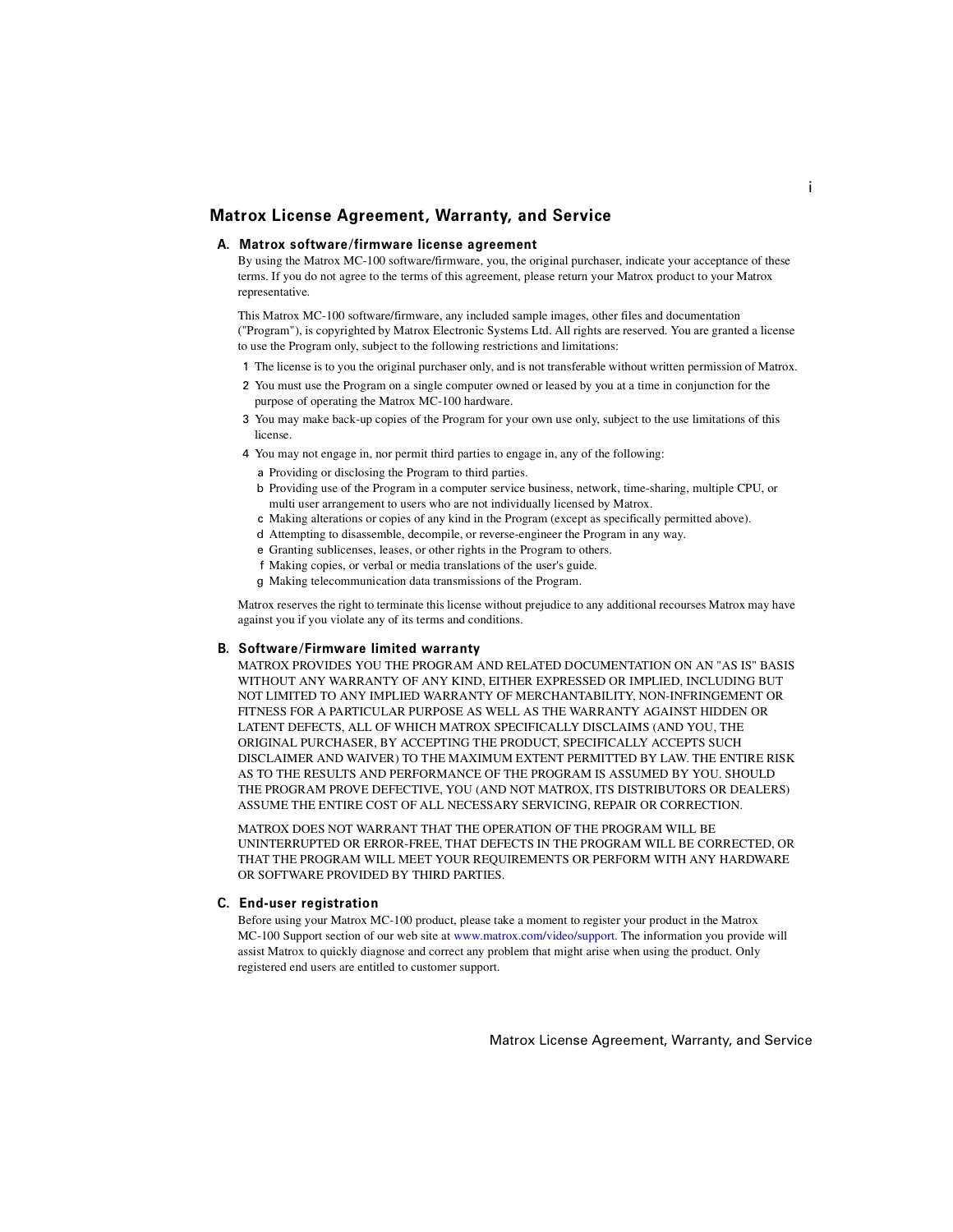#### **D. Hardware limited warranty**

MATROX WARRANTS TO YOU, THE ORIGINAL PURCHASER, WHO PROVIDES AN ADEQUATE PROOF OF PURCHASE, THAT THE MATROX MC-100 HARDWARE PRODUCTS WILL BE FREE FROM FACTORY DEFECTS FOR A PERIOD OF THREE (3) YEARS FROM THE DATE OF PURCHASE. MATROX WILL REPAIR OR REPLACE, AT THE CHOICE OF MATROX, THE MATROX MC-100 HARDWARE PRODUCTS WHICH PROVE TO BE DEFECTIVE DURING THE WARRANTY PERIOD, PROVIDED THAT THEY ARE RETURNED TO MATROX, SUBJECT TO THE FOLLOWING LIMITATIONS:

Matrox's limited warranty covers only those defects which arise as a result of normal use of the hardware and does not apply to any:

- $-$  improper or inadequate maintenance;
- $-$  incompatibilities due to the user's hardware or software applications with or in which the Matrox product interfaces;
- product of a special or custom-made nature;
- authorized modification or misuse;
- $-$  improper installation, misapplication or negligence;
- operation outside the product's environmental specifications;
- $-$  improper site preparation or maintenance;
- $-$  software;
- $-$  other causes that do not relate to a product defect;
- $-$  other causes that do not relate to a product defect;
- $-$  defects or damage suffered as a result of force majeure (including theft);
- $-$  defects or damage suffered as a result of normal wear and tear, and/or stolen goods.

If Matrox receives from you, during the applicable warranty period notice of a defect in a warranted hardware product and the defective Matrox product in question, Matrox shall at its sole option, either repair or replace the product, and shall return the repaired product or a replacement product within a reasonable delay. The replacement product may not be new, provided that it has functionality at least equal to that of the product being replaced. This warranty is valid in any country where Matrox hardware products are distributed by Matrox or its authorized dealers.

This limited warranty statement gives you specific legal rights. You may also have other rights which vary from state to state in the United States, from province to province in Canada, and from country to country elsewhere in the world.

#### **E. Limitations of warranty**

EXCEPT FOR THE SOFTWARE/FIRMWARELIMITED WARRANTY AND HARDWARE LIMITED WARRANTY STATEMENTS, NEITHER MATROX NOR ANY OF ITS THIRD PARTY SUPPLIERS MAKES ANY OTHER WARRANTY OF ANY KIND, WHETHER EXPRESSED OR IMPLIED, WITH RESPECT TO MATROX PRODUCTS. MATROX SPECIFICALLY DISCLAIMS (AND YOU, BY ACCEPTING THE MATROX PRODUCT, SPECIFICALLY ACCEPTS SUCH DISCLAIMER AND WAIVES) ALL OTHER WARRANTIES, EITHER EXPRESSED OR IMPLIED, INCLUDING BUT NOT LIMITED TO THE IMPLIED WARRANTIES OF MERCHANTABILITY AND FITNESS FOR A PARTICULAR OR INTENDED PURPOSE OR USE AND THE WARRANTY AGAINST LATENT DEFECTS, WITH RESPECT TO THE HARDWARE AND/OR SOFTWARE/FIRMWARE. MATROX FURTHER DISCLAIMS ANY WARRANTY THAT MATROX PRODUCTS, IN WHOLE OR IN PART, WILL BE FREE FROM INFRINGEMENT OF ANY THIRD PARTY INTELLECTUAL PROPERTY OR PROPRIETARY RIGHTS.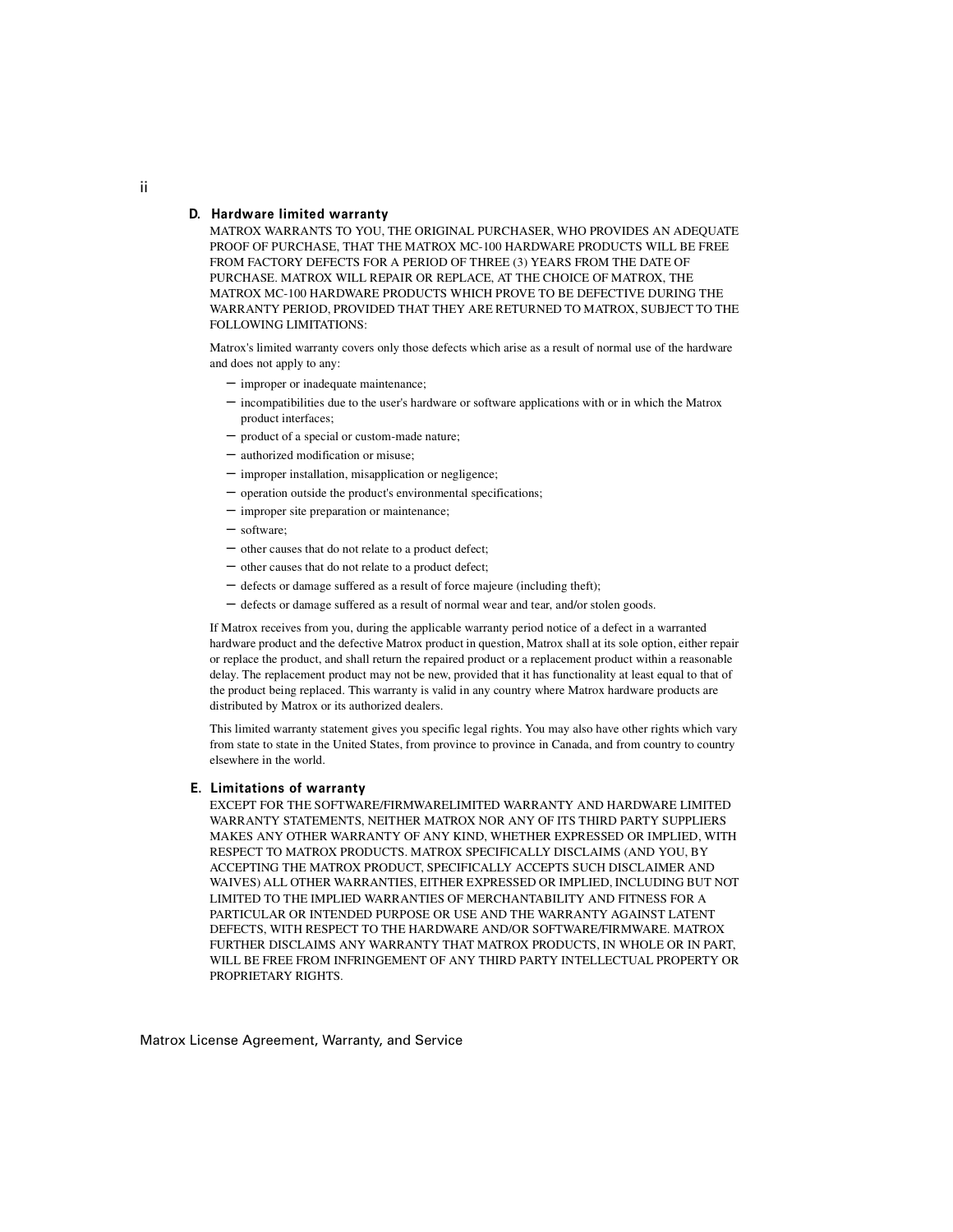TO THE EXTENT THAT THESE LIMITED WARRANTY STATEMENTS ARE INCONSISTENT WITH THE LAW OF THE LOCALITY WHERE YOU PURCHASED THE MATROX PRODUCT, THESE LIMITED WARRANTY STATEMENTS SHALL BE DEEMED MODIFIED TO BE CONSISTENT WITH SUCH LOCAL LAW. UNDER SUCH LOCAL LAW, CERTAIN LIMITATIONS OF THESE LIMITED WARRANTY STATEMENTS MAY NOT APPLY TO YOU.

TO THE EXTENT ALLOWED BY LOCAL LAW, THE REMEDIES PROVIDED IN THESE LIMITED WARRANTY STATEMENTS ARE YOUR SOLE AND EXCLUSIVE REMEDIES.

#### **F. Limitations of liability**

EXCEPT FOR THE OBLIGATIONS SPECIFICALLY SET FORTH IN THE SOFTWARE/FIRMWARE LIMITED WARRANTY AND HARDWARE LIMITED WARRANTY STATEMENTS, IN NO EVENT SHALL MATROX BE LIABLE FOR ANY DIRECT, INDIRECT, SPECIAL, INCIDENTAL, CONSEQUENTIAL, FORESEEABLE OR UNFORESEEABLE, OR PUNITIVE DAMAGES, WHETHER BASED ON CONTRACT, TORT, DELICT OR ANY OTHER LEGAL THEORY AND WHETHER ADVISED OF THE POSSIBILITY OF SUCH DAMAGES, AND/OR DAMAGES ARISING FROM THE LOSS OF USE, DATA, PRODUCTION REVENUE AND/OR PROFIT OF IN CONNECTION WITH THE MATROX PRODUCT OR ANY BUSINESS INTERRUPTION. WITHOUT PREJUDICE TO THE FOREGOING, ANY LIABILITY OF MATROX FOR ANY BREACH OF WARRANTY SHALL BE LIMITED TO THE AMOUNT PAID BY YOU FOR THE DEFECTIVE HARDWARE IN QUESTION.

TO THE EXTENT ALLOWED BY LOCAL LAW, MATROX'S ENTIRE LIABILITY AND YOUR EXCLUSIVE REMEDY SHALL BE THE REPAIR OR REPLACEMENT OF ANY DEFECTIVE PRODUCT DURING THE WARRANTY PERIOD. MATROX DOES NOT OFFER ANY OTHER WARRANTY WITH RESPECT TO MATROX HARDWARE OR SOFTWARE/FIRMWARE OR ANY OTHER HARDWARE OR SOFTWARE.

YOU SHALL BE RESPONSIBLE FOR ALL APPLICABLE TAXES, DUTIES AND CUSTOMS FEES ON ANY REPLACEMENT UNIT, AS WELL AS ALL TRANSPORT, INSURANCE, STORAGE AND OTHER CHARGES INCURRED ON ALL RETURNED PRODUCTS.

#### **G. Indemnification disclaimer**

Matrox disclaims and shall have no obligation to indemnify or defend you or any third party in respect of any actual or alleged infringement of any actual or pending patents, copyright or other intellectual property rights. Matrox shall have no liability arising out of any such actual or alleged intellectual property infringement.

MATROX SPECIFICALLY MAKES NO REPRESENTATION AND DISCLAIMS ALL EXPRESS OR IMPLIED WARRANTIES OF MERCHANTABILITY, FITNESS FOR A PARTICULAR PURPOSE AND NONINFRINGEMENT.

#### **H. Unauthorized use**

THE MATROX LICENSED SOFTWARE AND ANY DOCUMENTATION RELATED THERETO ARE NOT DESIGNED, INTENDED, OR AUTHORIZED FOR USE IN ANY TYPE OF SYSTEM OR APPLICATION IN WHICH THE FAILURE OF THE LICENSED SOFTWARE COULD CREATE A SITUATION WHERE PERSONAL INJURY OR DEATH MAY OCCUR (E.G., MEDICAL SYSTEMS, LIFE SUSTAINING OR LIFE SAVING SYSTEMS). Should the LICENSEE license or use the Matrox Licensed Software for any such unintended or unauthorized use, the Licensee shall indemnify and hold Matrox and its officers, subsidiaries and affiliates harmless against all claims, costs, damages, and expenses, and reasonable attorney fees arising out of, directly or indirectly, any claim of product liability, personal injury or death associated with such unintended or unauthorized use, even if such claim alleges that Matrox was negligent regarding the design or manufacture of the Licensed Software.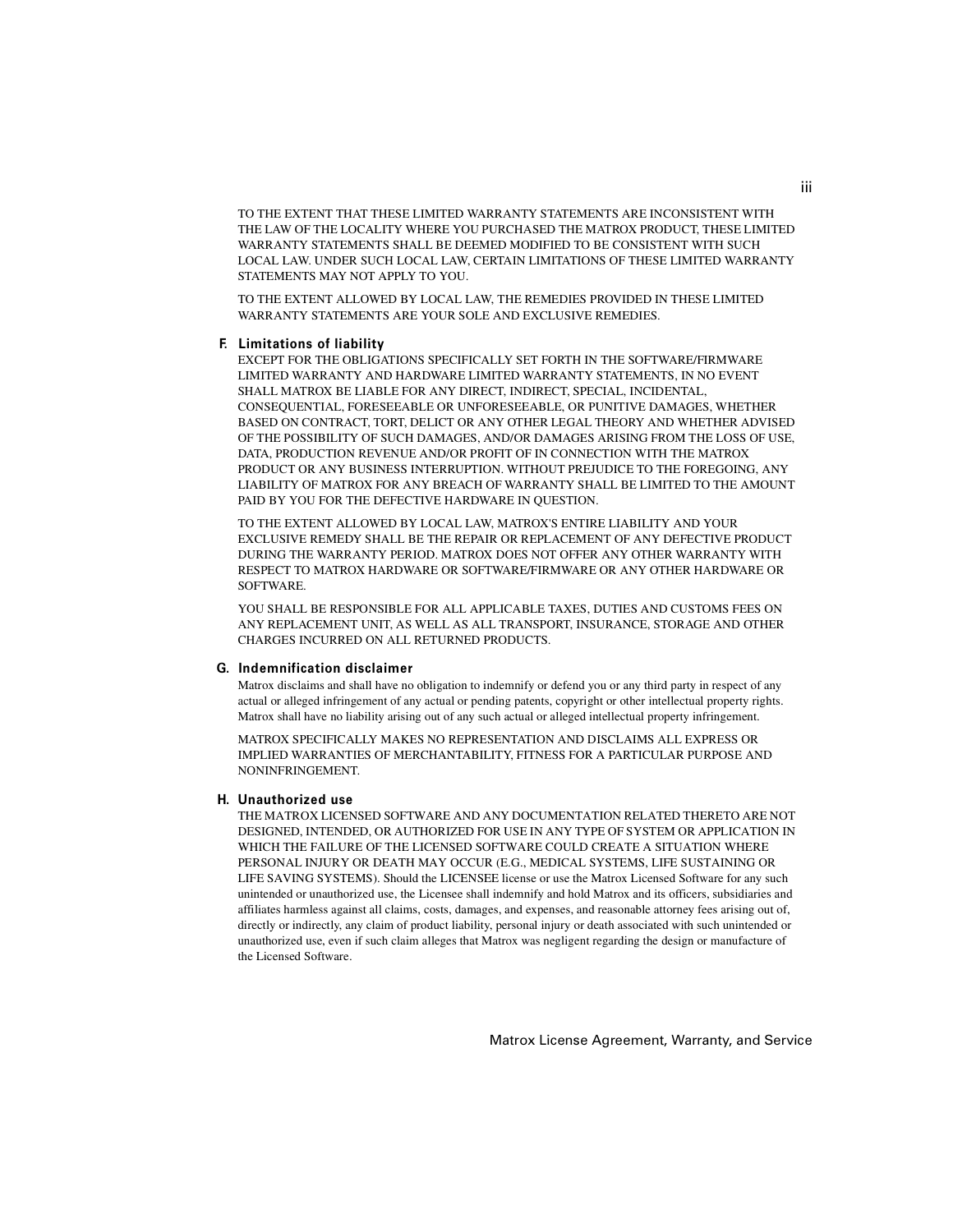#### **I. Choice of Law**

This Agreement shall be governed by and interpreted in accordance with the laws of the Province of Quebec, excluding any conflict of laws provisions. All disputes arising out of this Agreement shall be subject to the exclusive jurisdiction of the courts of the Province of Quebec, district of Montreal, and the parties agree and submit to the personal and exclusive jurisdiction and venue of these Courts.

#### **J. Procedure for returning goods**

<span id="page-5-0"></span>No returned goods, for service or otherwise, will be accepted without prior authorization from Matrox. To obtain return authorization, contact Matrox MC-100 Customer Support (see the contact information at [www.matrox.com/video/support](http://www.matrox.com/video/support)). Once approved, Matrox will contact you with your Returned Merchandise Authorization (RMA) number. Matrox cannot be responsible for units returned without an RMA number. Matrox will advise you of the shipping address. The packaging must indicate the RMA number on the outside. It is strongly recommended that a copy of the original packing slip which states the serial number of the items you're returning be included with the returned merchandise. This will speed up processing.

Each individual, returned unit or group of units MUST have an RMA number issued by Matrox. Matrox must authorize the number of units grouped under one RMA number. Any units received without prior approval by Matrox will be returned to you freight collect.

You shall be responsible for the cost of consolidated freight (one way only) for warranty units from your location to the location designated by Matrox. Once repaired, Matrox will incur the cost of consolidated freight for warranty units to your location.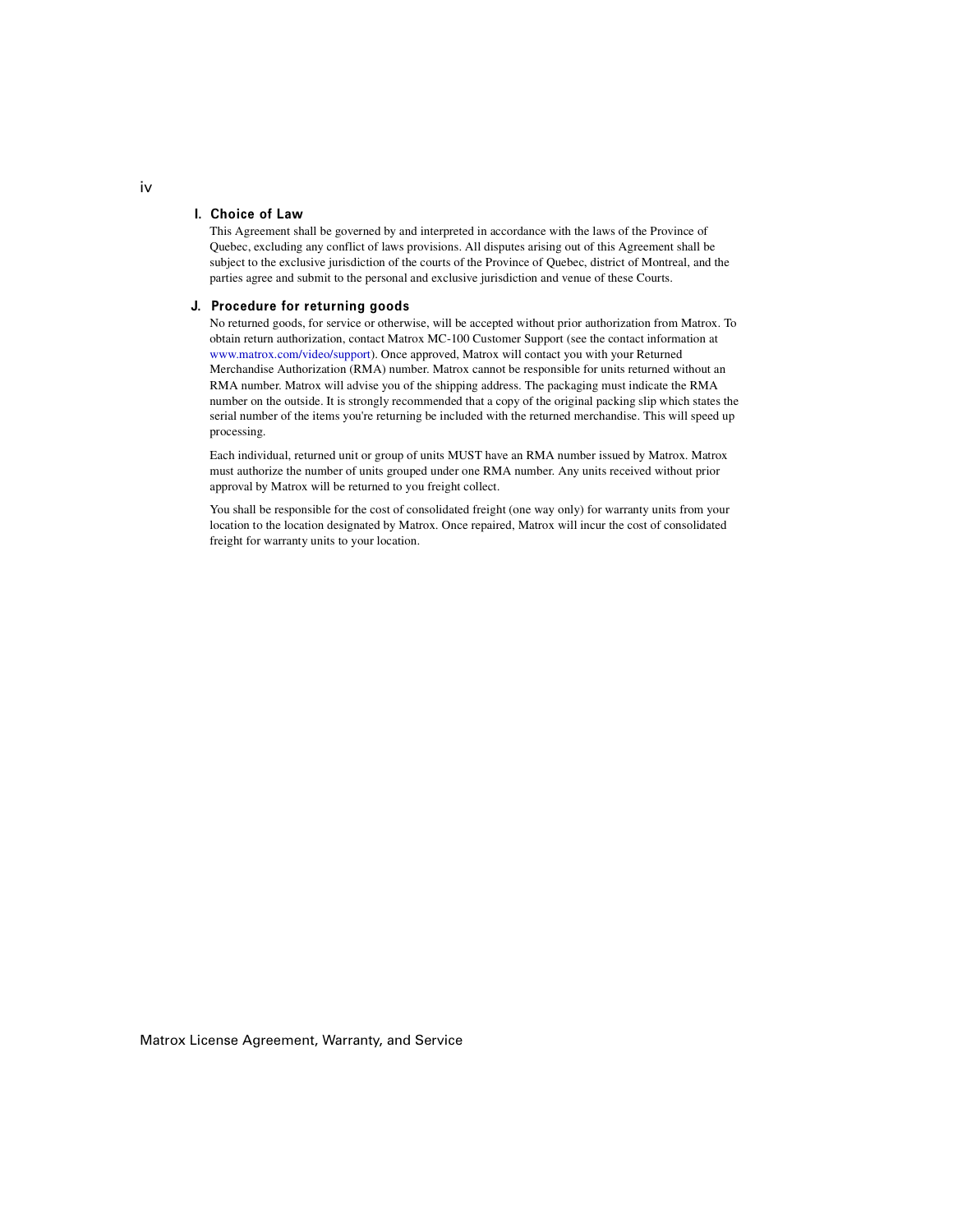# **Contents**

| <b>Chapter 1</b><br>Introduction                    |  |
|-----------------------------------------------------|--|
|                                                     |  |
|                                                     |  |
|                                                     |  |
|                                                     |  |
| <b>Chapter 2</b>                                    |  |
| <b>Connecting External Devices to Matrox MC-100</b> |  |
|                                                     |  |
|                                                     |  |
|                                                     |  |
|                                                     |  |
|                                                     |  |
| Chapter 3                                           |  |
| <b>Using Your Matrox MC-100 Hardware</b>            |  |
|                                                     |  |
|                                                     |  |
|                                                     |  |
|                                                     |  |
|                                                     |  |
|                                                     |  |
|                                                     |  |
|                                                     |  |
|                                                     |  |
|                                                     |  |
|                                                     |  |
|                                                     |  |
|                                                     |  |
|                                                     |  |
|                                                     |  |
|                                                     |  |
|                                                     |  |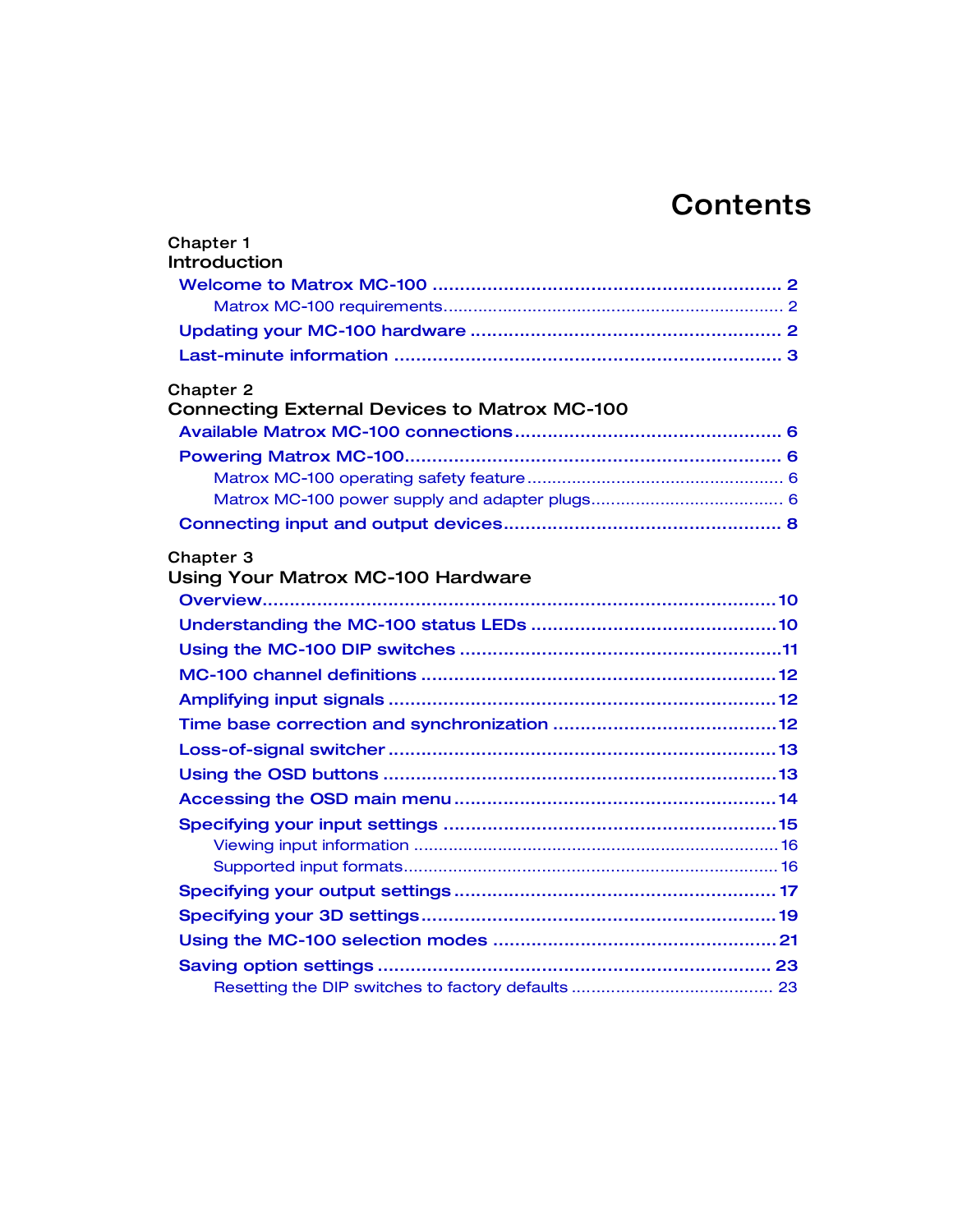vi

| Appendix A                                                    |
|---------------------------------------------------------------|
| <b>Matrox MC-100 Supported Output Formats</b>                 |
| Supported output formats when using input SDI 1 only 26       |
| Supported output formats when using input SDI 2 only28        |
| Supported output formats when using inputs SDI 1 and SDI 2 30 |
| Appendix B                                                    |
| <b>Matrox MC-100 Specifications</b>                           |
|                                                               |
|                                                               |
|                                                               |
| Appendix C                                                    |
| <b>Matrox Customer Support</b>                                |
|                                                               |
|                                                               |
|                                                               |
|                                                               |
|                                                               |
|                                                               |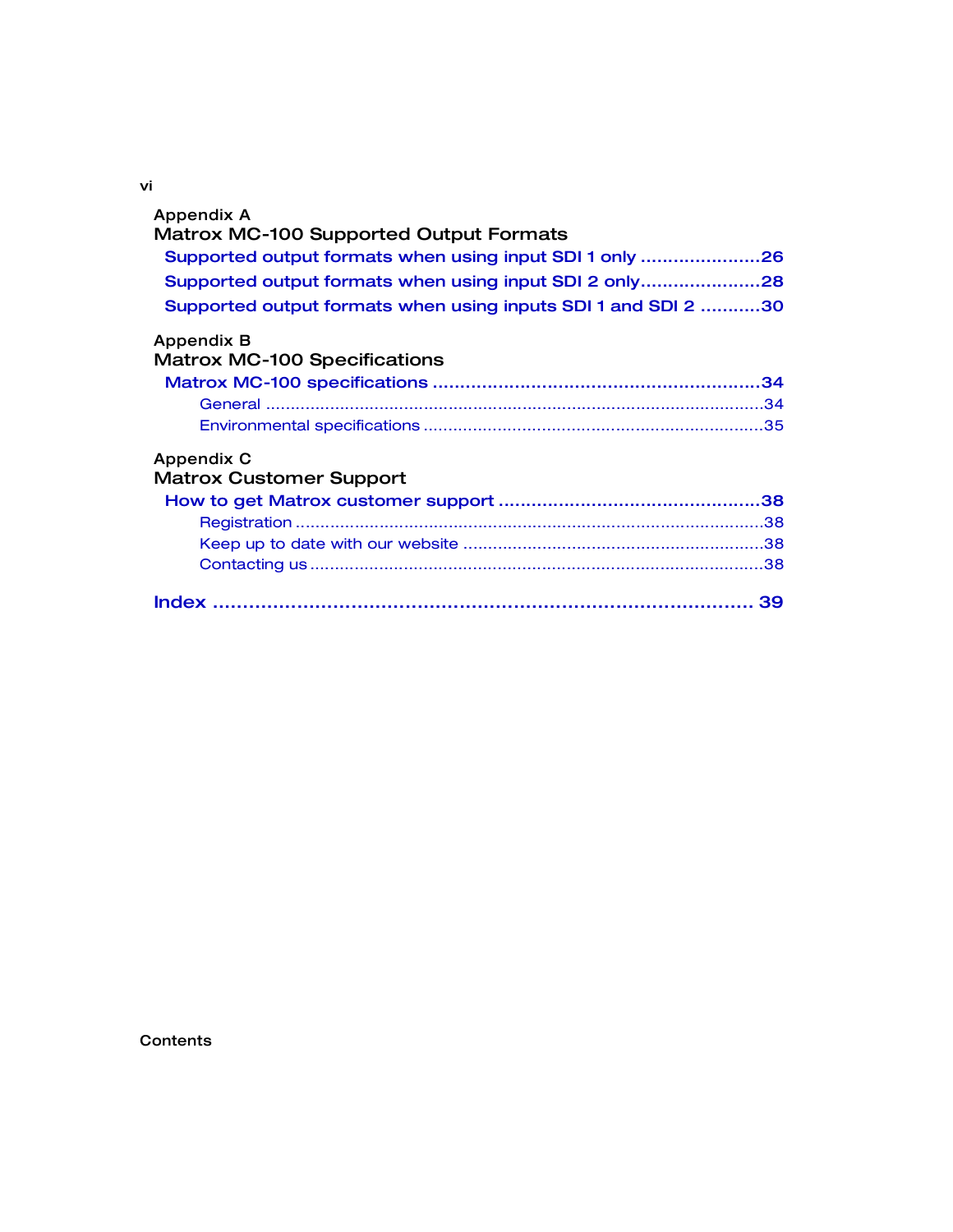# 1

# Introduction

<span id="page-8-1"></span><span id="page-8-0"></span>This chapter lists the Matrox MC-100 requirements, and explains how to update the MC-100 hardware.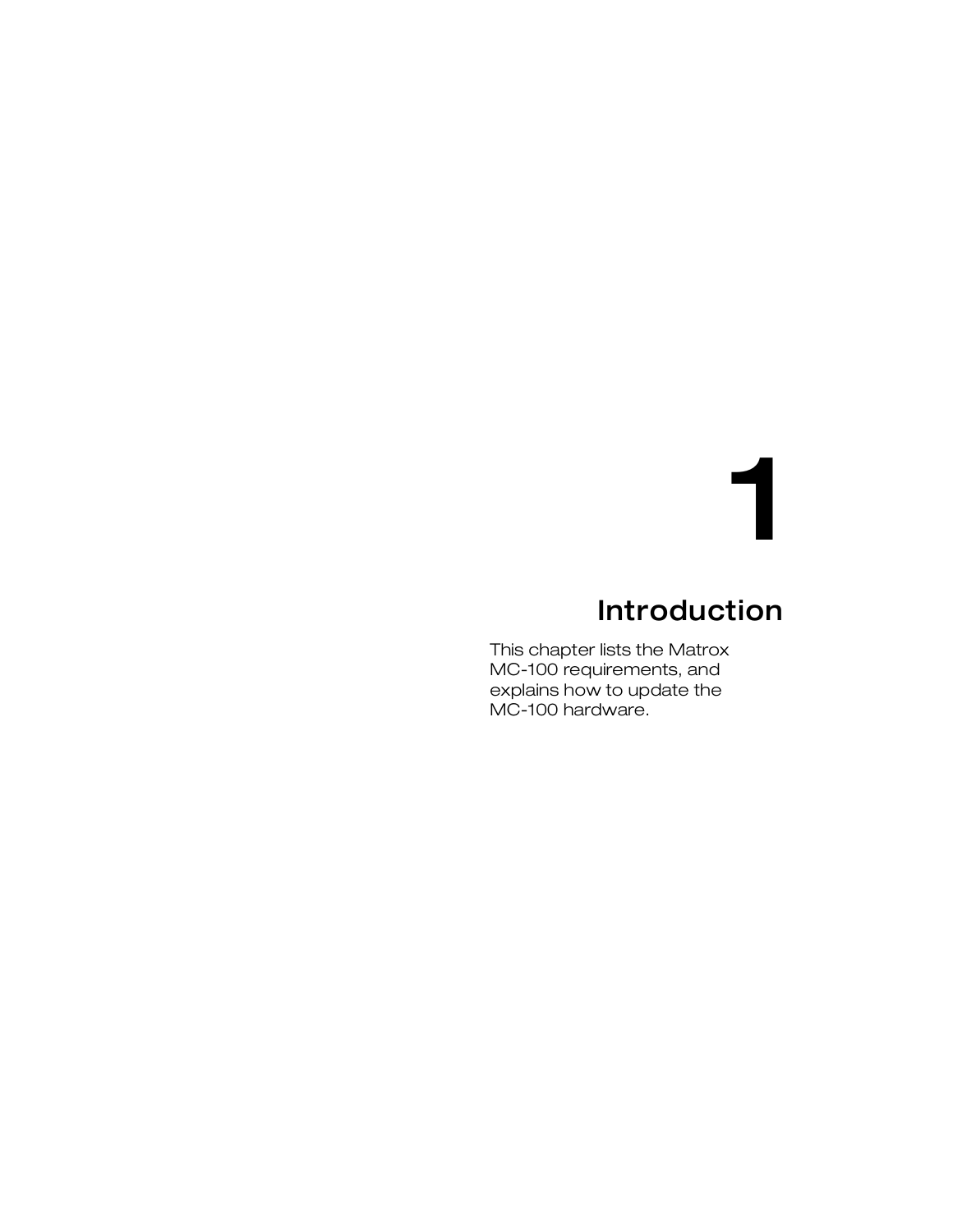## <span id="page-9-0"></span>Welcome to Matrox MC-100

<span id="page-9-5"></span>Matrox MC-100 is a dual SDI to HDMI mini converter that supports a wide range of display resolutions through 3G, dual link, HD, and SD-SDI. The Matrox MC-100 unit can be used as an HD-SDI switcher, a distribution amplifier, a multiplexer, and a 3D processing unit. The Matrox MC-100 is configured using an on-screen display (OSD) that is accessed by three buttons directly on the unit. The Matrox MC-100 unit has predefined and user-defined DIP switches. In addition, you can update MC-100's firmware using a Mini USB cable.

## <span id="page-9-1"></span>Matrox MC-100 requirements

<span id="page-9-6"></span>MC-100 is designed to work independently of a computer. However, you will require the following:

- At least one SDI or HDMI display for specifying the MC-100 settings.
- A Windows system and a third-party USB cable to perform the hardware update. Matrox MC-100 features a Mini USB Type B port that is used to update the hardware. If your computer does not have a USB port, or if it has a different type of USB port, you can use a compatible USB adapter/cable.

## <span id="page-9-3"></span><span id="page-9-2"></span>Updating your MC-100 hardware

<span id="page-9-4"></span>Matrox MC-100 has a Mini USB Type B port that is used for updating the hardware's firmware and FPGA. In order to perform a hardware update for MC-100, you must download and run the latest version of the Matrox MC Updater on a Windows system. A third-party USB cable is also required for the hardware update. To see if a new hardware update is available for your MC-100, visit the Downloads section of our website at [www.matrox.com/video/support.](http://www.matrox.com/video/support)

**Note** Although MC-100 is designed to work independently of a computer, you must download and run the updater on a Windows system. The Matrox MC Updater does not support Mac OS systems.

#### To update the MC-100 hardware:

- **1** Download the latest version of the Matrox MC Updater on a Windows system.
- **2** Disconnect all SDI and HDMI cables from MC-100.
- **3** Power your MC-100 (see ["Powering Matrox MC-100" on page](#page-13-4) 6), and then connect a third-party USB cable from MC-100's USB port to your computer's USB port.
- $\infty$  Note If your computer does not have a USB port, or if it has a different type of USB port, you can use a compatible USB adapter/cable.
	- **4** Run the Matrox MC Updater.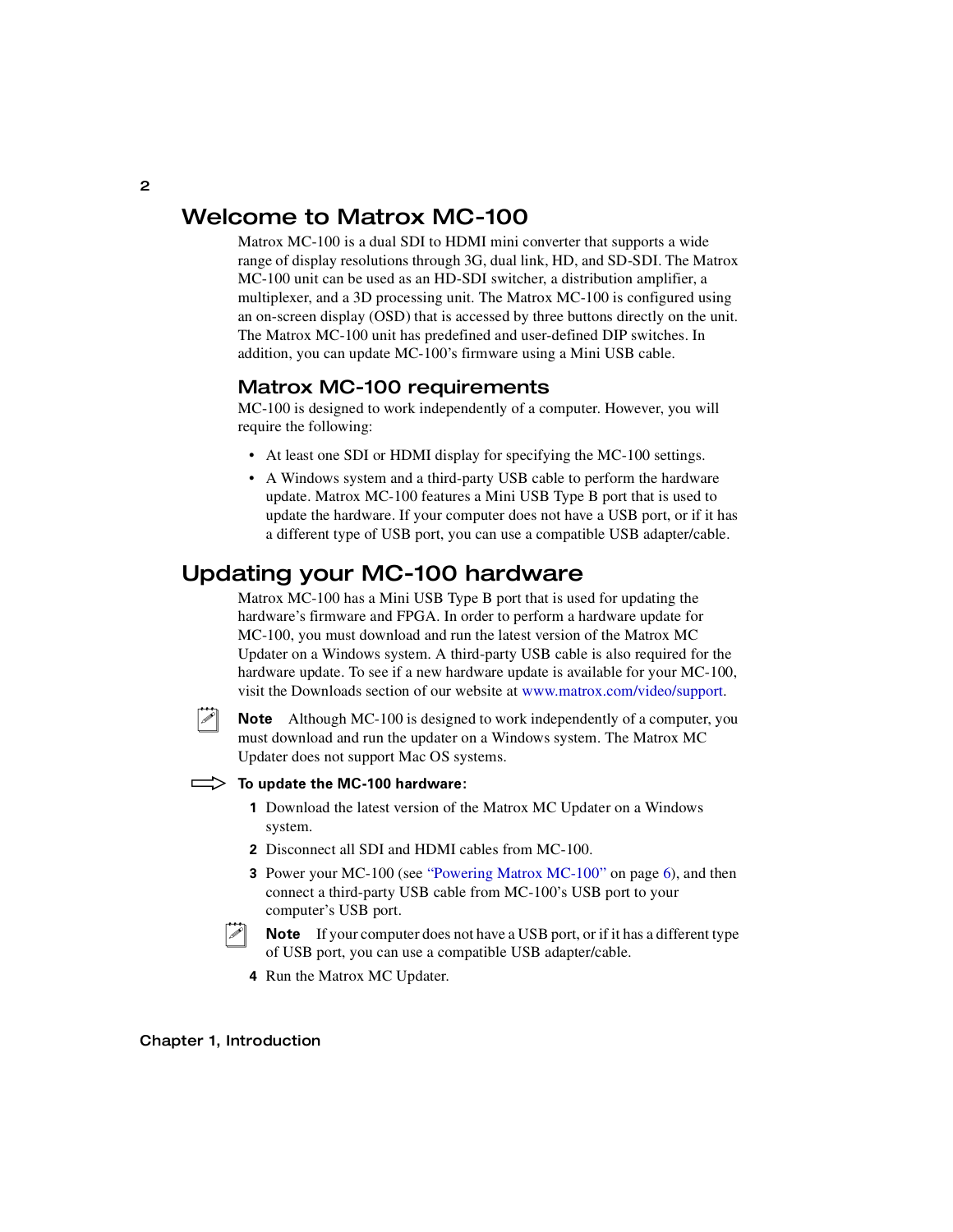**5** If an update is required for your MC-100 firmware and/or FPGA, the **Update** button will be active in the Matrox MC Updater window. If the MC-100 hardware is up to date, but you wish to force a hardware update, select **Force update**. Click **Update** to begin the MC-100 update.



 $\binom{?}{!}$  Important To avoid damaging the MC-100 hardware, do not turn off your computer, remove power from MC-100, or disconnect it from your computer during the hardware update.

**6** When prompted by the updater, disconnect and then reconnect the MC-100 power supply cable to complete the firmware update.

## <span id="page-10-0"></span>Last-minute information

Any important information that wasn't available for inclusion in this manual by publication time is provided to you in the *Matrox MC-100 Release Notes*.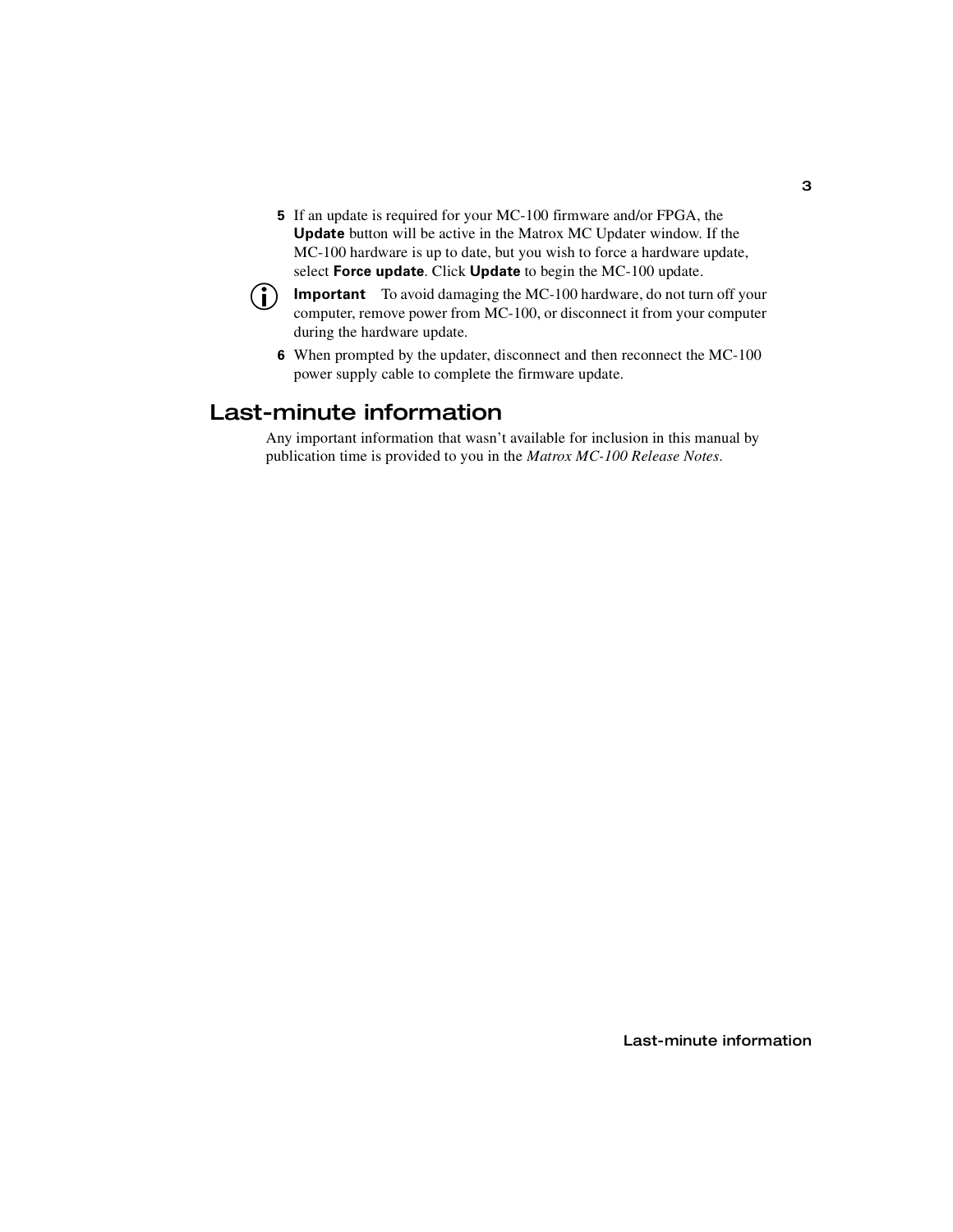Your notes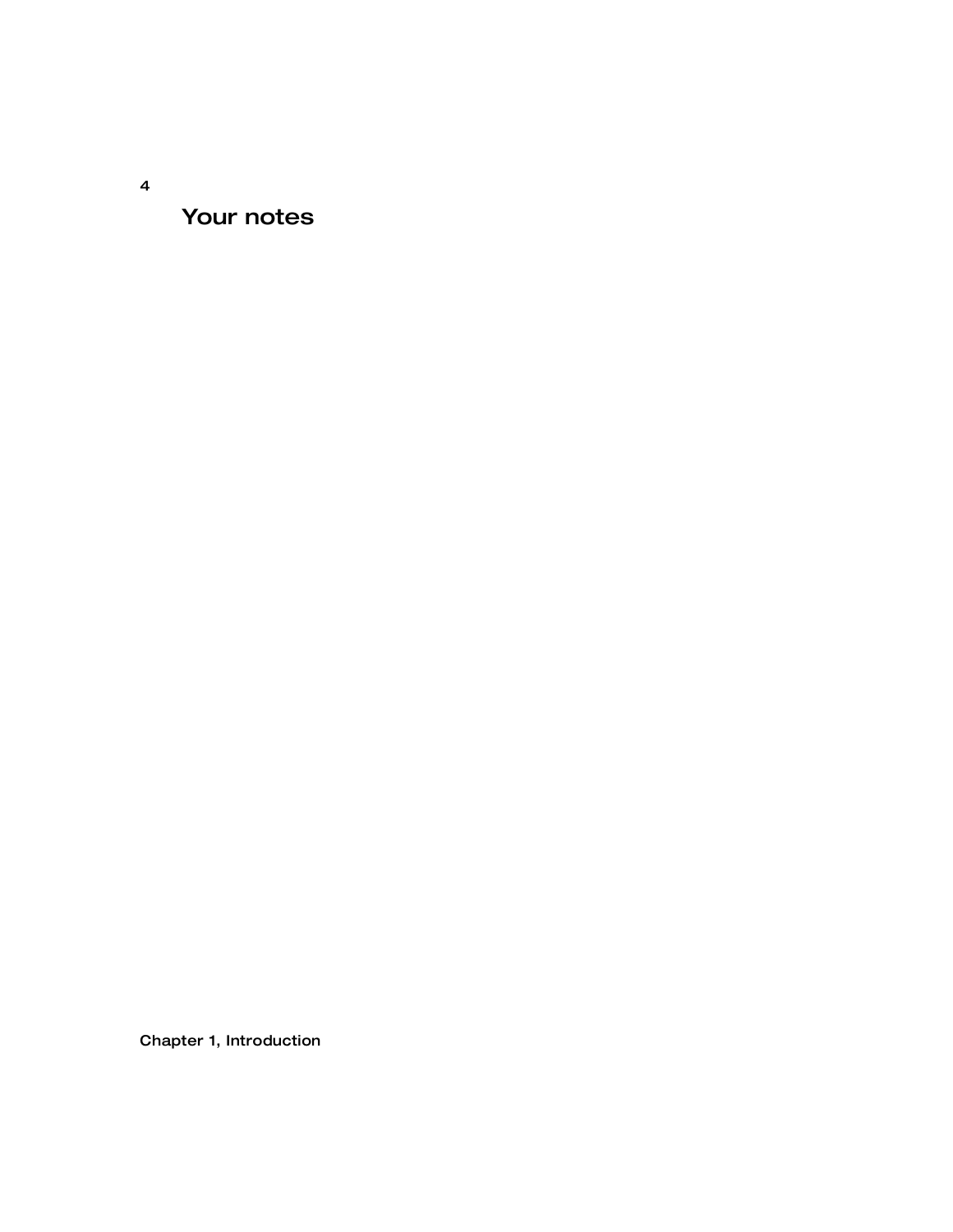# 2

## <span id="page-12-1"></span><span id="page-12-0"></span>Connecting External Devices to Matrox MC-100

This chapter shows how to supply power and connect external devices to Matrox MC-100.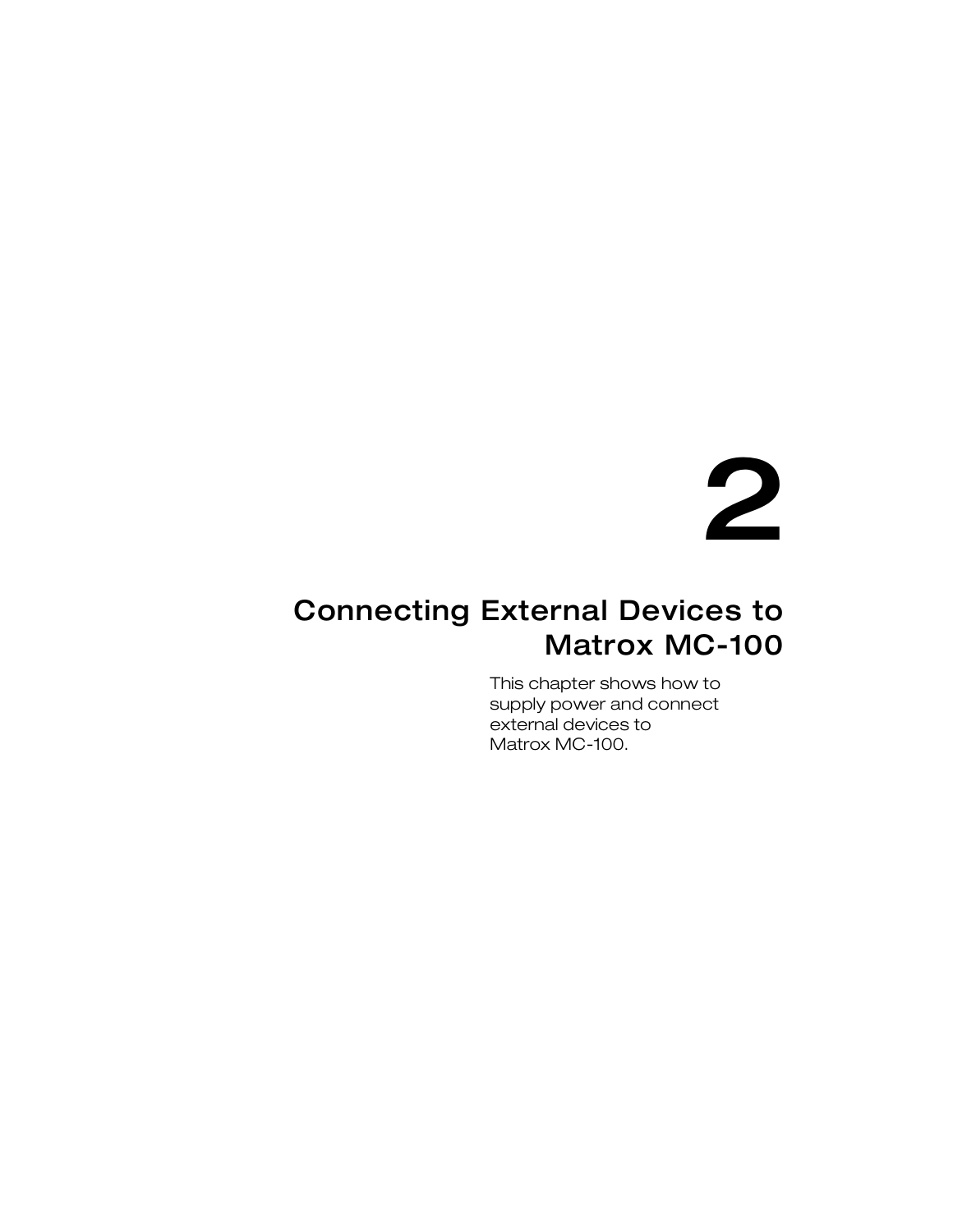## <span id="page-13-0"></span>Available Matrox MC-100 connections

Matrox MC-100 provides the following inputs and outputs for connecting external devices:

- <span id="page-13-8"></span>• Two BNC SDI input connectors, and two BNC SDI output connectors, with up to 16 channels of embedded audio per connector.
- <span id="page-13-6"></span>• One HDMI output connector with up to eight channels of embedded audio.

## <span id="page-13-4"></span><span id="page-13-1"></span>Powering Matrox MC-100

You can supply power to Matrox MC-100 using an AC outlet via the Matrox external power supply cable. To turn MC-100 off, unplug the Matrox external power supply cable from the AC outlet.

 $\mathscr{P}$  Note For a secure power connection, use the locking connector supplied on the power supply cable to fasten it to MC-100.

## <span id="page-13-9"></span><span id="page-13-5"></span><span id="page-13-2"></span>Matrox MC-100 operating safety feature

Matrox MC-100 has an operating safety feature that will cause all four SDI LEDs to flash red as a warning when the MC-100 unit exceeds normal operating temperature. If all four SDI LEDs flash red, unplug the external power supply cable from the AC outlet, and wait a few minutes for the MC-100 unit to cool before reconnecting the power supply cable back into the AC outlet.

## <span id="page-13-3"></span>Matrox MC-100 power supply and adapter plugs

<span id="page-13-7"></span>Matrox MC-100 provides an external power supply cable with international adapter plugs for use in different regions:

- To remove an adapter plug from the power adapter, hold down the button on the adapter plug, and then slide the adapter plug up until it releases from the power adapter.
- To insert an adapter plug into the power adapter, ensure that the adapter plug is properly aligned with the corresponding slot on the power adapter, and then slide the adapter plug down into the power adapter until it locks into place.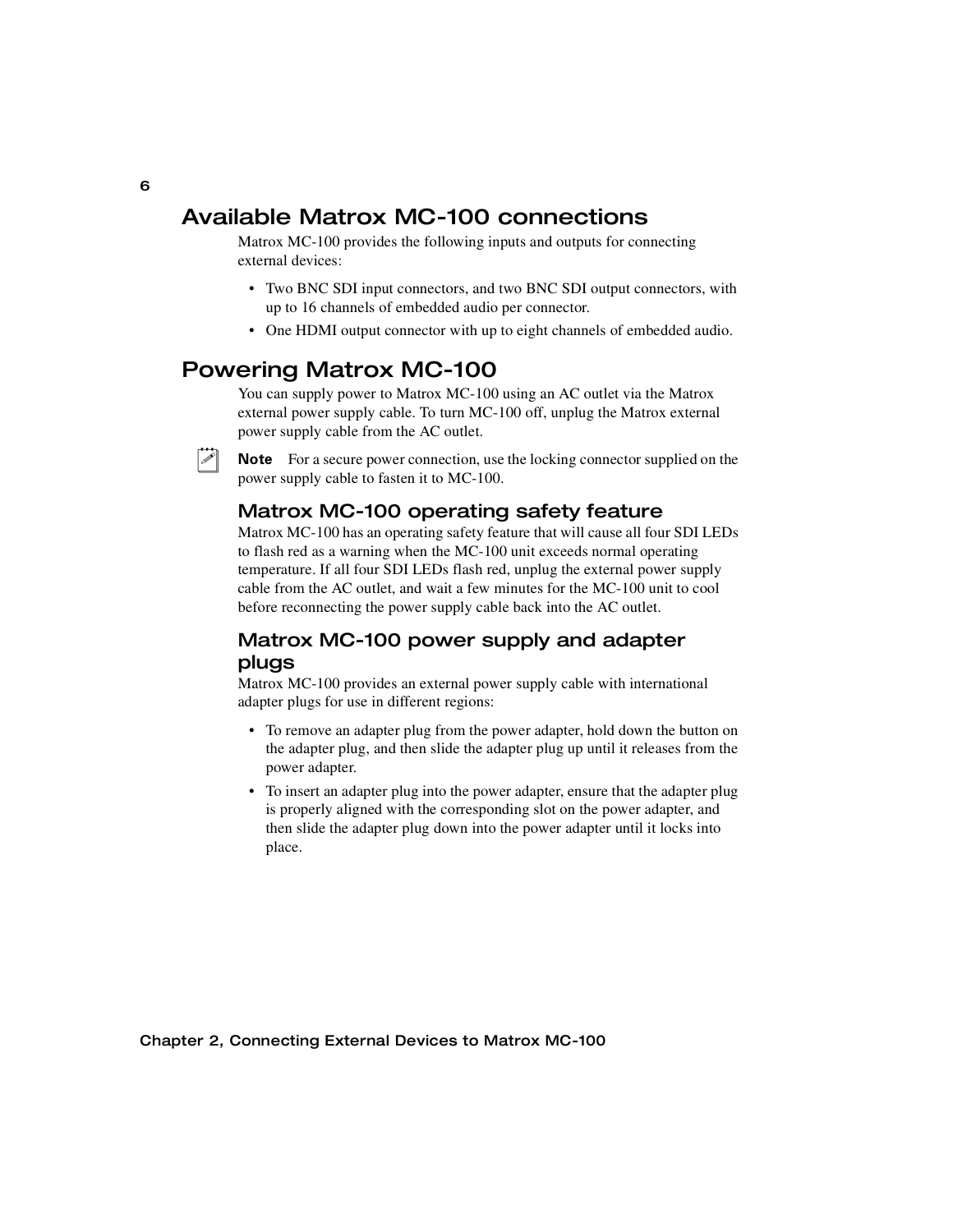

7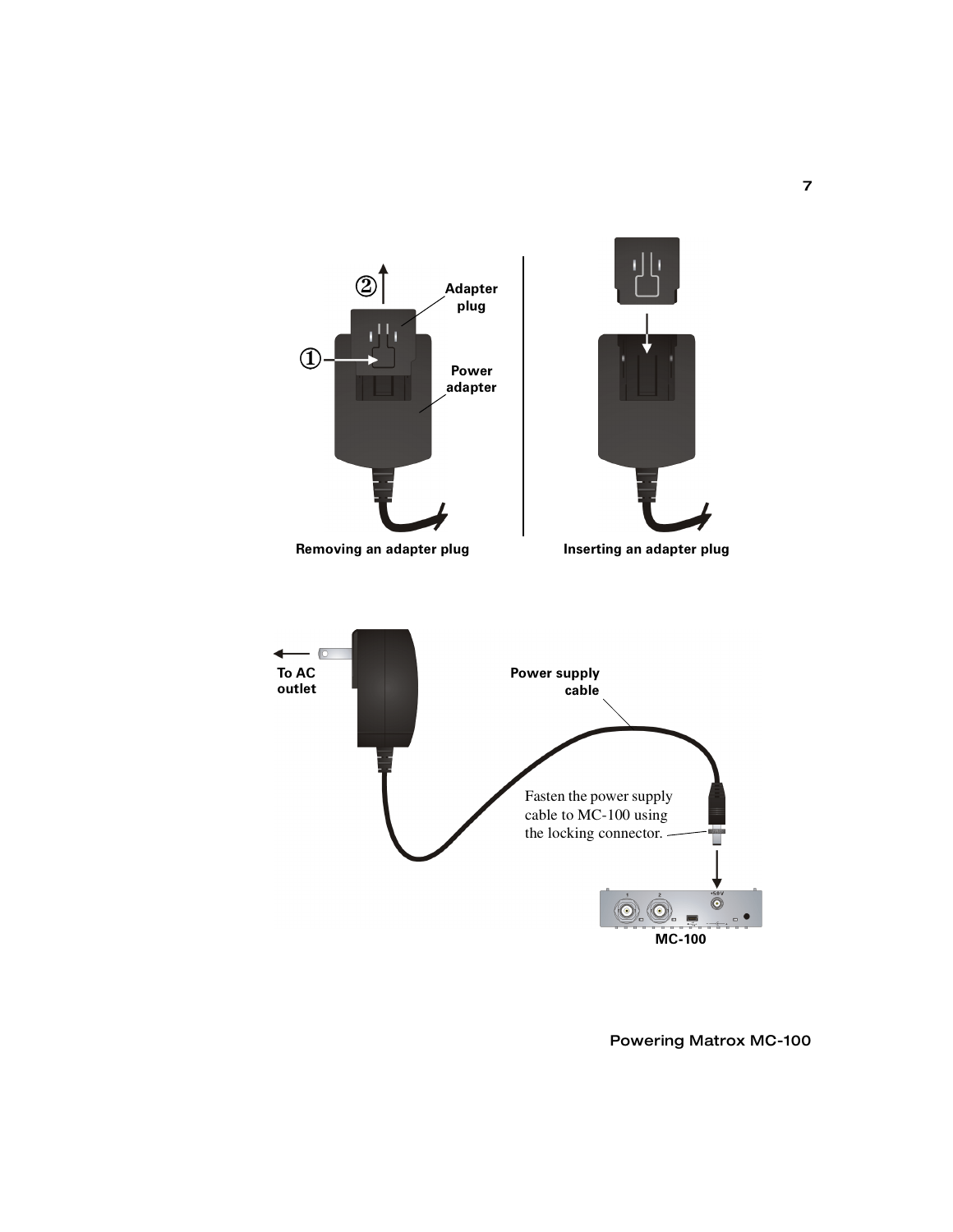## <span id="page-15-1"></span><span id="page-15-0"></span>Connecting input and output devices

<span id="page-15-4"></span><span id="page-15-2"></span>The Matrox MC-100 unit supports two SDI input sources via two BNC input connectors, two SDI output devices via two BNC output connectors, and one HDMI output device. For a list of the supported input and output formats, see [Appendix A, "Matrox MC-100 Supported Output Formats," on page](#page-32-2) 25.

<span id="page-15-3"></span>**Important** If you're connecting two input sources to MC-100, the input sources must be the same video format.

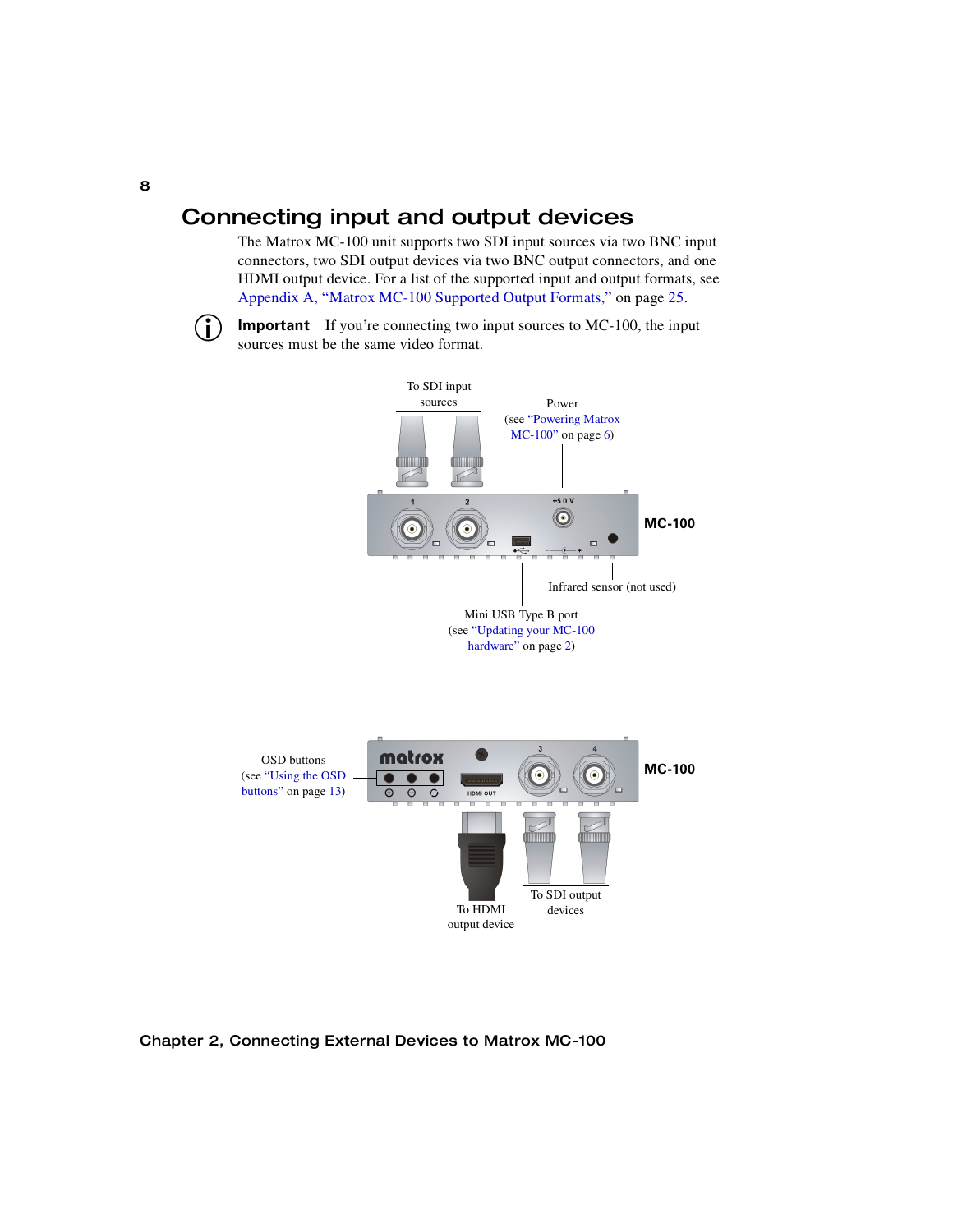# 3

# <span id="page-16-1"></span><span id="page-16-0"></span>Using Your Matrox MC-100 Hardware

This chapter explains how to use your Matrox MC-100 hardware.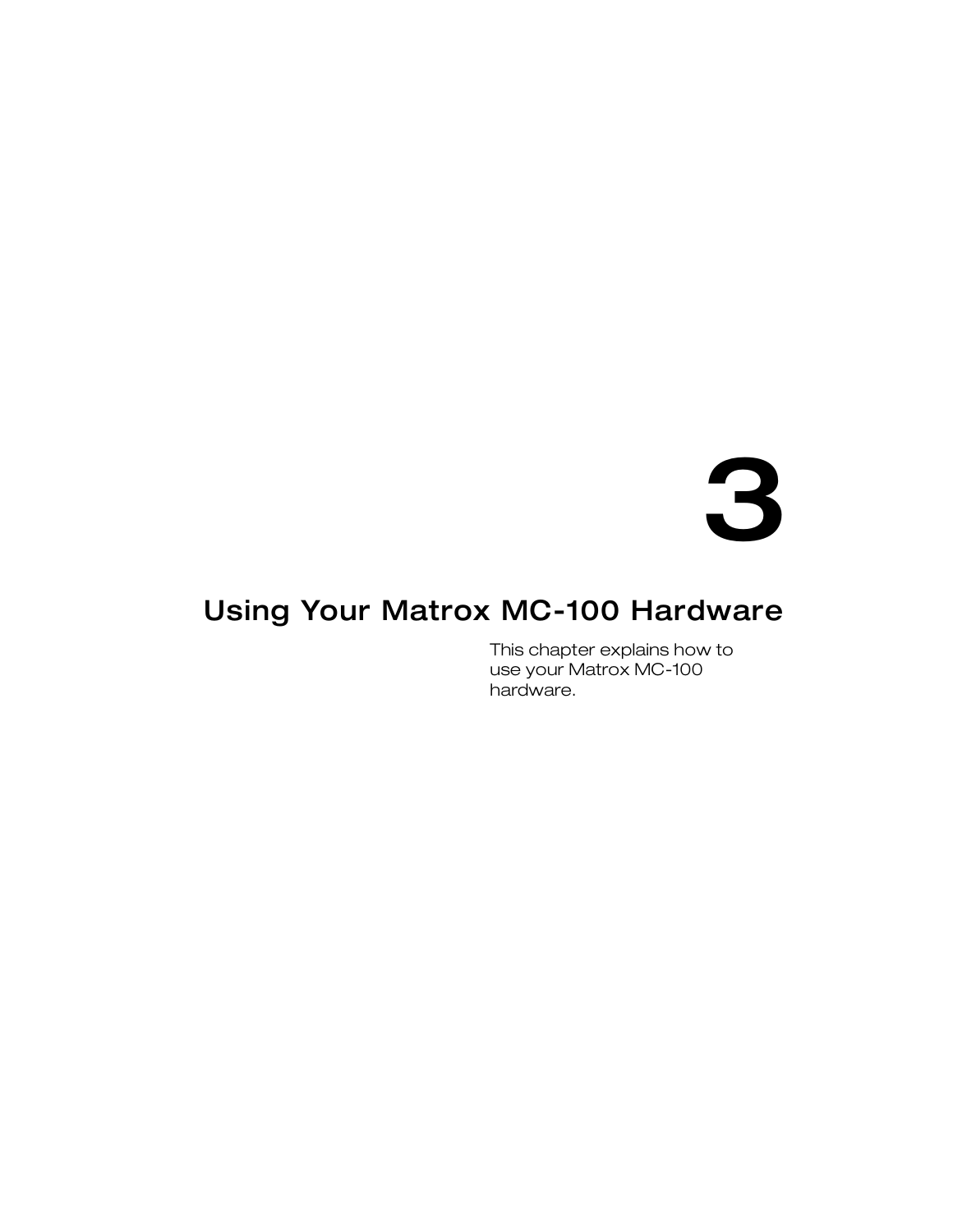## <span id="page-17-0"></span>**Overview**

<span id="page-17-3"></span>Matrox MC-100 is operated through an on-screen display (OSD) using the OSD buttons, which are located on the MC-100 unit. MC-100 also features status LEDs (see ["Understanding the MC-100 status LEDs"](#page-17-1)), and eight DIP switches for performing various functions (see ["Using the MC-100 DIP switches](#page-18-0)").

## <span id="page-17-1"></span>Understanding the MC-100 status LEDs

Matrox MC-100 features the following status LEDs:

- <span id="page-17-2"></span>• **SDI 1 and SDI 2**
	- **Green** An input source is detected.
	- **Red** An input source is not connected.
- **SDI 3 and SDI 4**
	- **Green** The output is supported.
	- **Red** The output is not supported.
- **Power** The LED is green when power is supplied to MC-100 and the hardware is functioning properly.



Note If the MC-100 unit exceeds normal operating temperature, all four SDI LEDs will flash red as a warning. For more information see ["Matrox MC-100](#page-13-5)  [operating safety feature" on page](#page-13-5) 6.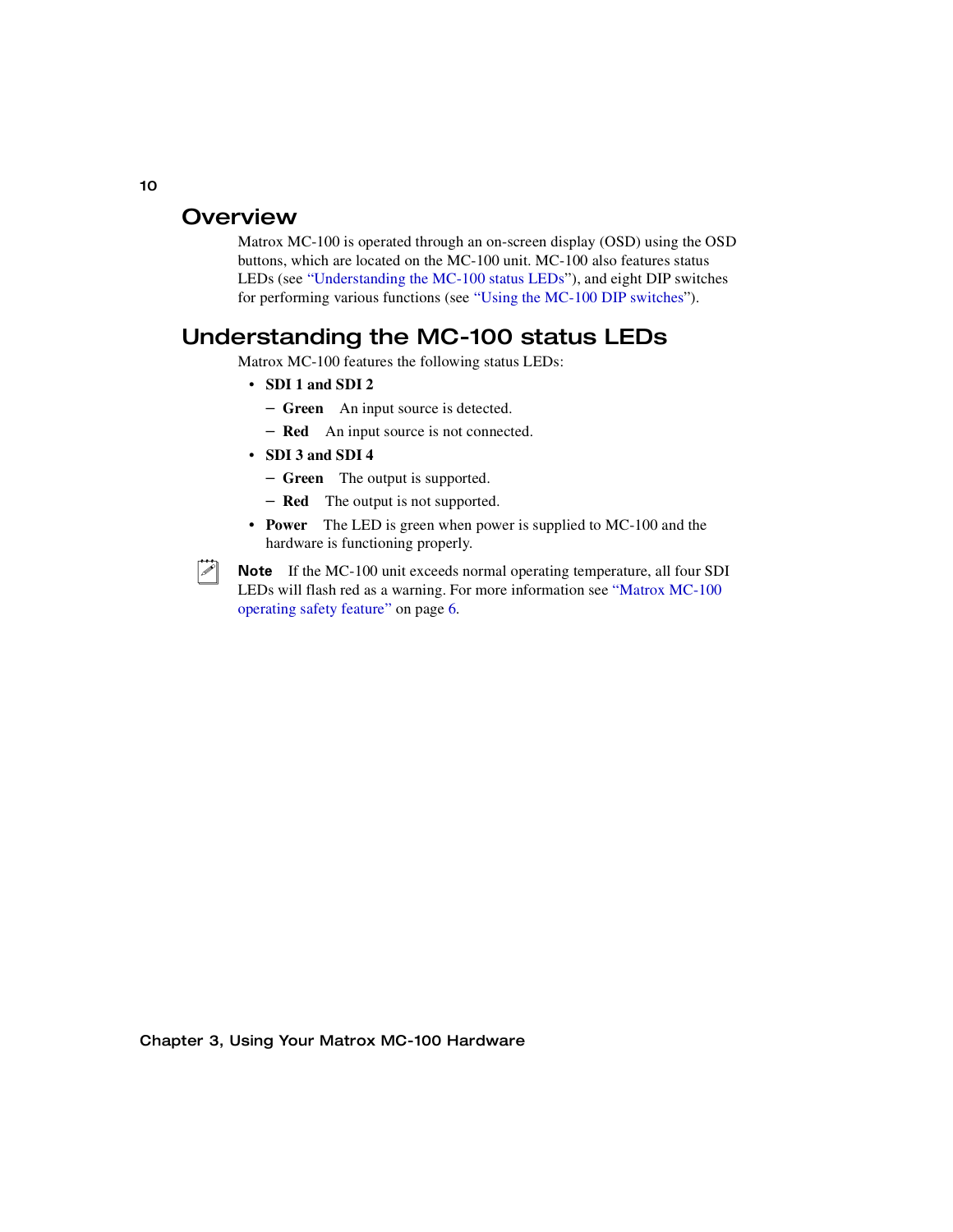## <span id="page-18-1"></span><span id="page-18-0"></span>Using the MC-100 DIP switches

<span id="page-18-2"></span>Matrox MC-100 features eight DIP switches on the side of the unit for locking/unlocking the on-screen display (OSD) buttons, displaying the OSD or heads-up display (HUD) on the SDI or HDMI output, enabling/disabling the loss-of-signal switcher feature, and loading user-defined settings. A DIP switch is ON when the switch is down, and OFF when it is up.



- <span id="page-18-9"></span><span id="page-18-8"></span><span id="page-18-7"></span><span id="page-18-5"></span>• **DIP switch 1** When ON, the OSD buttons are locked and will not function.
- **DIP switch 2** When ON, the OSD or HUD is displayed on the SDI outputs.
- <span id="page-18-10"></span><span id="page-18-6"></span>• **DIP switch 3** When ON, the OSD or HUD is not displayed on the HDMI output.
- <span id="page-18-3"></span>• **DIP switch 4** When ON, the loss-of-signal switcher feature is enabled (see ["Loss-of-signal switcher" on page](#page-20-0) 13").
- <span id="page-18-4"></span>• **DIP switches 5 to 8** Used for loading user-defined presets of input, output, and 3D settings. For information on how to save user-defined presets, see ["Saving option settings" on page](#page-30-0) 23.



 $|\triangle|$  Note MC-100 can have only one user-defined preset loaded at any given time. This means that if a DIP switch associated with a user-defined preset is ON, you must turn it OFF before loading another preset.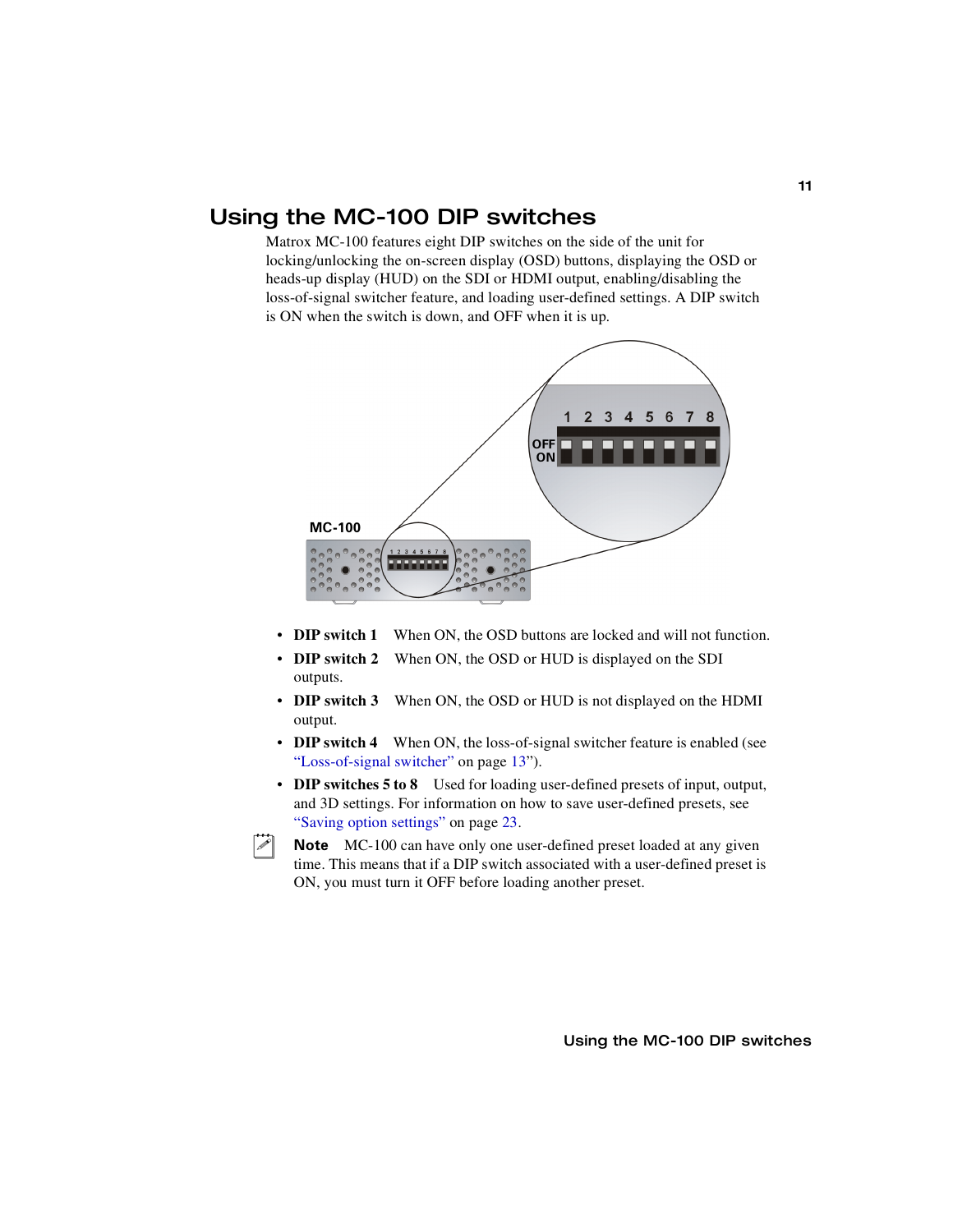## <span id="page-19-0"></span>MC-100 channel definitions

Matrox MC-100 can process up to two video channels at one time. Use the following channel definitions when specifying the output settings:

- <span id="page-19-3"></span>• For all input video signals except 3G level B, channel 1 refers to the input signal on SDI 1, and channel 2 refers to the input signal on SDI 2.
- If one 3G level B input video signal is connected to MC-100, channel 1 and channel 2 refer to the two channels in the 3G level B signal. If you connect two 3G level B input signals, channel 1 and channel 2 refer to the two channels in input SDI 1, and the 3G level B signal connected to SDI 2 can be output using the **SDI 2 bypass** option only (see ["Specifying your output](#page-24-0)  [settings" on page](#page-24-0) 17).
- When you select the **Channel 1**, **Channel 2**, **3D**, **Analysis**, or **Multiplex** option for a given output (see ["Specifying your output settings" on page](#page-24-0) 17), channel 1 and/or channel 2 is output using the current MC-100 settings. If you want to output an input video signal without applying the MC-100 settings, choose the **SDI 1 bypass** or **SDI 2 bypass** output option instead.

## <span id="page-19-1"></span>Amplifying input signals

MC-100 also functions as an input signal amplifier. Input signals connected to MC-100 are automatically amplified within MC-100. This allows you to transfer the SDI and HDMI output signals over greater distances. The distances for the different input types are as follows:

- **SD** 300 meters (984 feet)
- **HD** 100 meters (328 feet)
- <span id="page-19-4"></span>• **3G** 70 meters (229 feet)

## <span id="page-19-2"></span>Time base correction and synchronization

When input sources are connected to SDI 1 and SDI 2, MC-100's time base corrector ensures that the two video signals are synchronized at the output by using the video signal that is set as the reference source (see ["Specifying your](#page-22-0)  [input settings" on page](#page-22-0) 15) to correct the other video signal. MC-100's time base does not correct the audio portion of the signal.

¦ Note The time base corrector does not apply when using the **SDI 1 bypass** or **SDI 2 bypass** output setting (see ["Specifying your output settings" on page](#page-24-0) 17). This means that if the two input sources are not synchronized using an external reference source, the input signals may not be synchronized at the output. Depending on the amount of discrepancy between the two input signal clocks, the input signal that is not set as the reference source may not be output.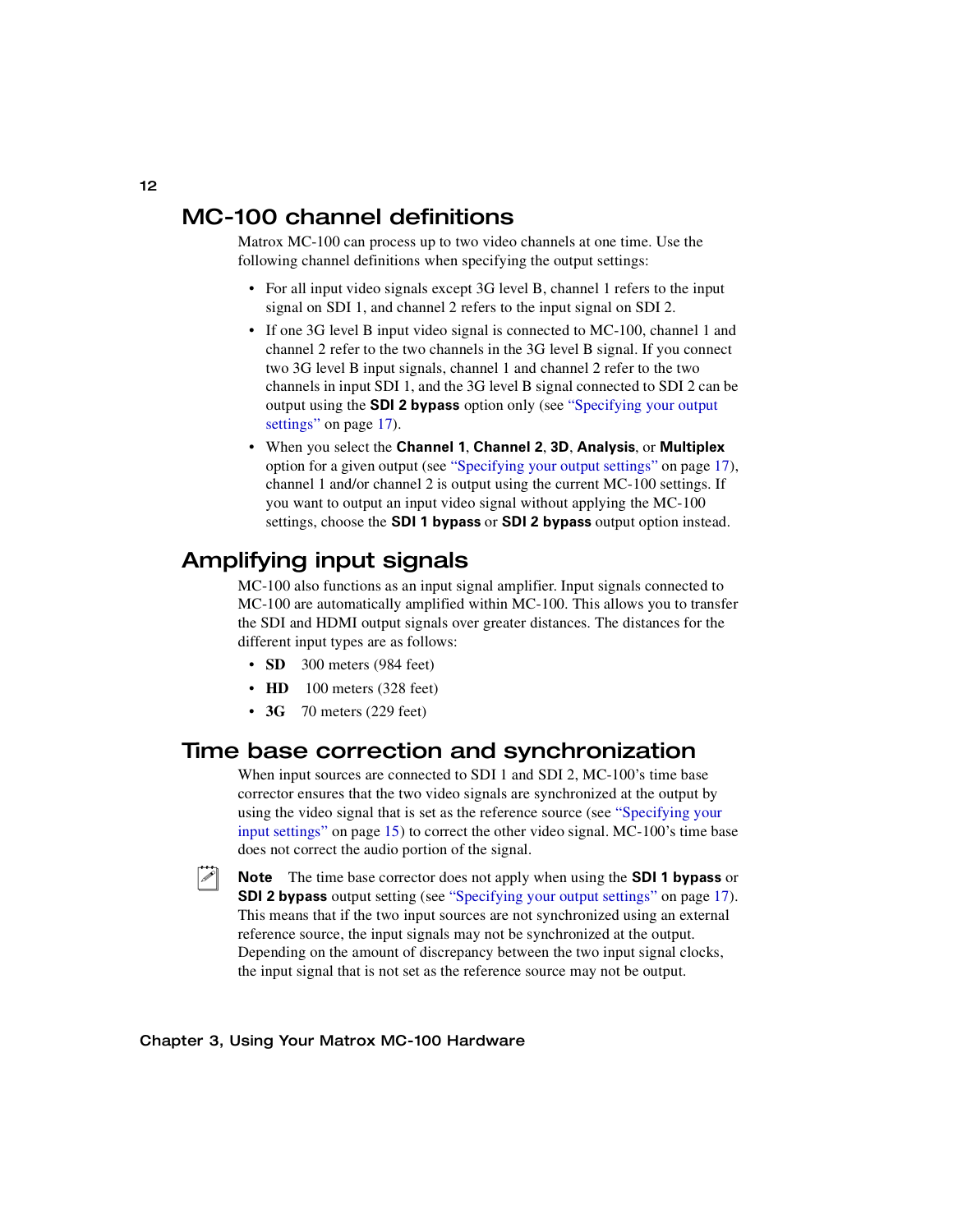## <span id="page-20-0"></span>Loss-of-signal switcher

<span id="page-20-3"></span>If you have two input channels connected to MC-100, and an SDI/HDMI output is set to **Channel 1** or **Channel 2** (see ["Specifying your output settings" on](#page-24-0)  [page](#page-24-0) 17), the loss-of-signal switcher feature enables MC-100 to automatically switch to the other channel if a loss of signal is detected on the channel that was selected for that output. For example, if you have two  $1920 \times 1080p$  video input signals connected to different SDI inputs, and SDI 3 and HDMI are set to output channel 2, MC-100 will automatically switch to channel 1 on the SDI 3 and HDMI outputs if a signal loss is detected on channel 2. Switching between channel 1 and channel 2 is done glitch-free. To enable or disable the loss-of-signal switcher feature, set DIP switch 4 accordingly (see ["Using the](#page-18-0)  [MC-100 DIP switches" on page](#page-18-0) 11).

 $\mathcal{P}$  Note The loss-of-signal switcher feature should not be used when working with a 3G level B input signal. Since channels 1 and 2 on 3G level B signals are on the same SDI cable, the signal loss will affect both channels.

## <span id="page-20-2"></span><span id="page-20-1"></span>Using the OSD buttons

<span id="page-20-4"></span>The on-screen display (OSD) buttons are used to navigate through the Matrox MC-100 options in the OSD menu.

**Note** You can lock the OSD buttons by using DIP switch 1 (see "Using the [MC-100 DIP switches" on page](#page-18-0) 11).

- $\cdot$   $\oplus$  and  $\ominus$  (Cycle buttons) Use these buttons to cycle through the OSD menu options and settings, or available settings when in selection mode (see ["Using the MC-100 selection modes" on page](#page-28-0) 21).
- $\bullet$  (Select button) Use this button to select the highlighted OSD menu option, currently selected option, or to exit selection mode (see ["Using the](#page-28-0)  [MC-100 selection modes" on page](#page-28-0) 21).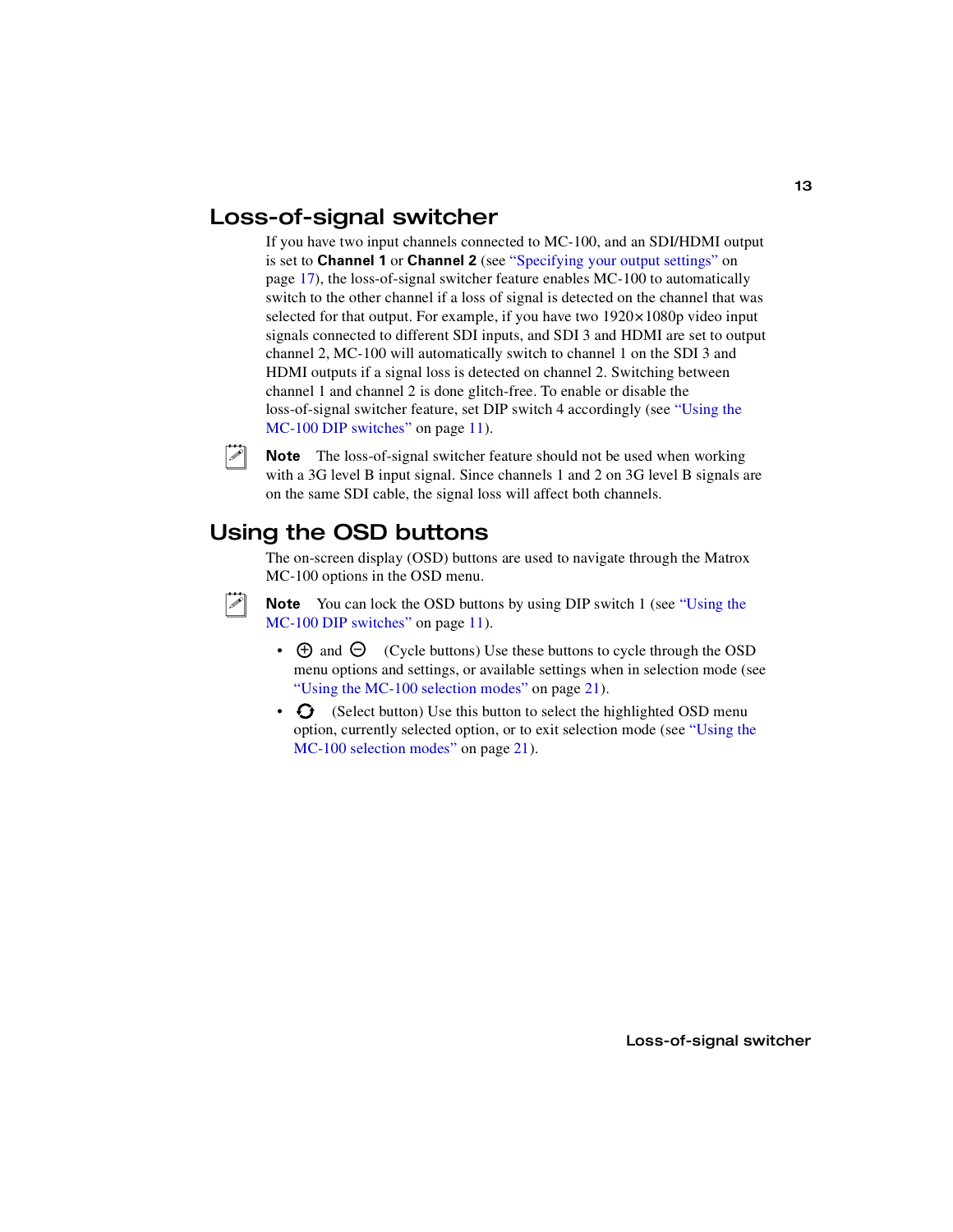## <span id="page-21-0"></span>Accessing the OSD main menu

The Matrox MC-100 on-screen display (OSD) main menu is accessed using the OSD buttons. The OSD main menu allows you to set the input, output, and 3D settings, and allows you to access the various selection modes (see ["Using the](#page-28-0)  [MC-100 selection modes" on page](#page-28-0) 21).

#### $\implies$  To access the Matrox MC-100 OSD main menu:

<span id="page-21-1"></span>**1** Make sure that power is supplied to Matrox MC-100 (see ["Powering Matrox](#page-13-4)  [MC-100" on page](#page-13-4) 6), and you have at least one SDI or HDMI output display device connected to Matrox MC-100 (see ["Connecting input and output](#page-15-1)  [devices" on page](#page-15-1) 8).



**Note** By default, the OSD will appear on the display device connected to MC-100's HDMI output only. To hide the OSD on the HDMI output, or to display it on the SDI outputs, you must set the MC-100 DIP switches accordingly (see ["Using the MC-100 DIP switches" on page](#page-18-0) 11).

**2** Press any OSD button on the Matrox MC-100 unit. The Matrox MC-100 OSD main menu will appear on the display device connected to MC-100's SDI and/or HDMI output. Select **EXIT** to close the OSD.

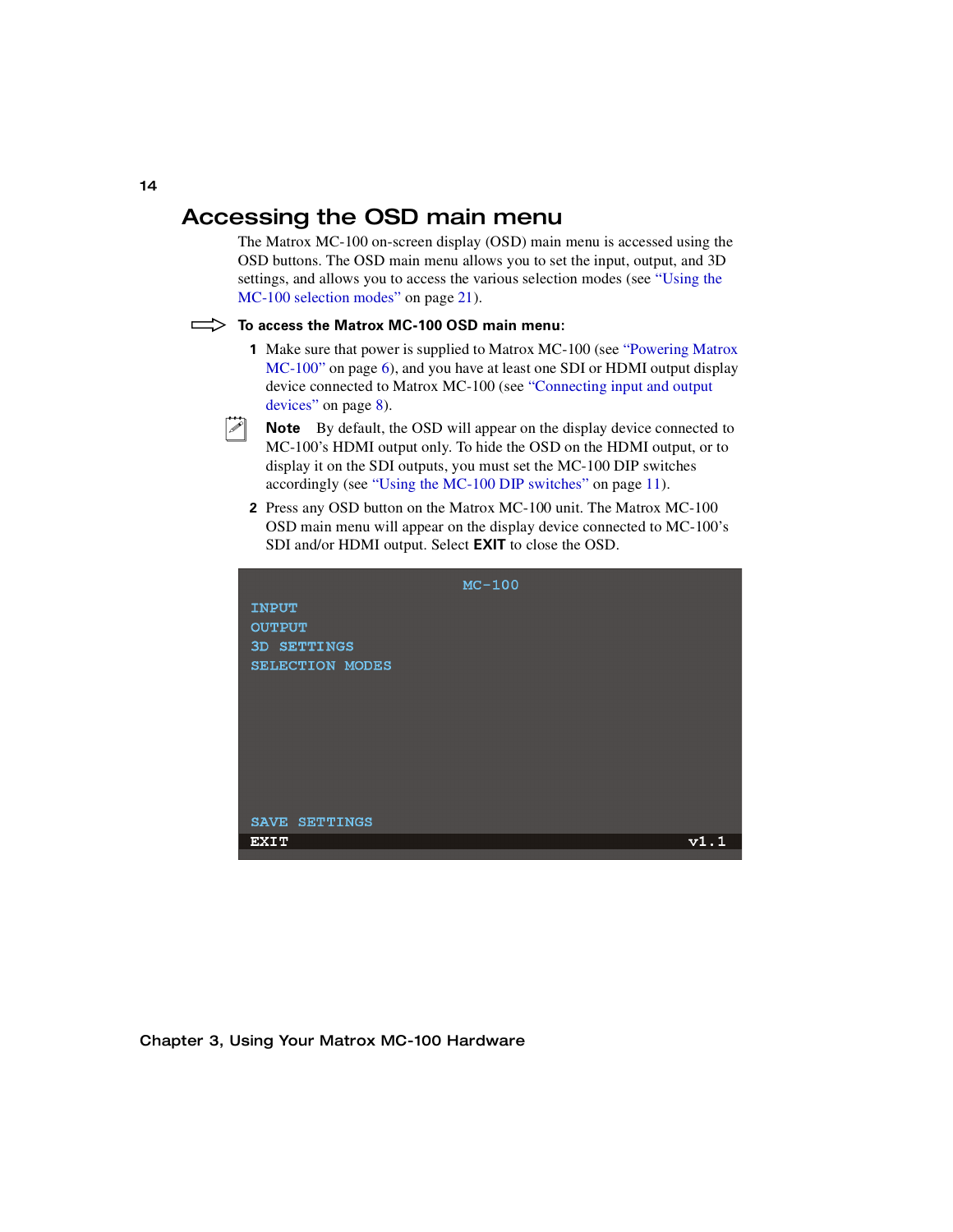## <span id="page-22-0"></span>Specifying your input settings

The **INPUT** menu allows you to select the input signal type and reference source priority. You can also view the reference status, and the video formats for the connected input sources.

#### $\implies$  To set the input settings:

- <span id="page-22-1"></span>**1** Access the Matrox MC-100 on-screen display (OSD) main menu.
- **2** Select **INPUT** from the OSD main menu.



- <span id="page-22-3"></span>**3** Select **SIGNAL TYPE**, and then select the setting that corresponds to the format of the input source connected to MC-100's SDI input. For a list of the supported input video formats, see ["Supported input formats" on page](#page-23-1) 16.
- 

 $\binom{1}{1}$  **Important** If you have input sources connected to SDI 1 and SDI 2, the two video formats must be the same.

- $-$  **Standard** Select this setting for progressive or interlaced SD, progressive or interlaced HD, 3G level A, or 3G level B input signals.
- **PsF** Select this setting for progressive segmented frame input signals.
- **Dual link** Select this setting for dual link input signals.
- **Dual link PsF** Not supported.



<span id="page-22-2"></span>**Note** PsF input video signals are not supported on the HDMI output. For SDI outputs, PsF input video signals are only supported in bypass mode (see ["Specifying your output settings" on page](#page-24-0) 17).

**4** Select **REFERENCE SOURCE PRIORITY** to set the SDI input video signal that will be used as the reference source when input sources are connected to SDI 1 and SDI 2. For information on how the input signals are synchronized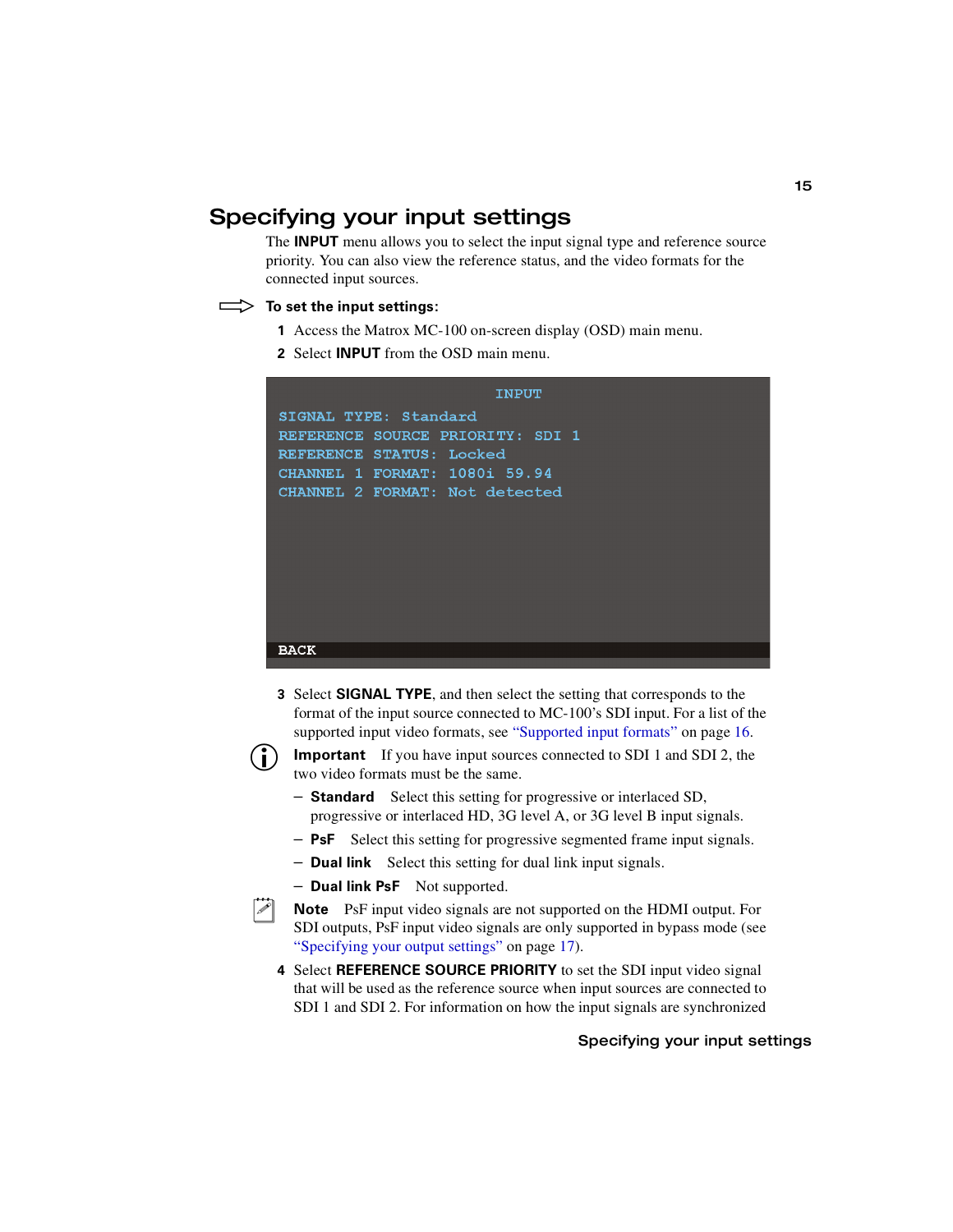using MC-100's time base corrector, see ["Time base correction and](#page-19-2)  [synchronization" on page](#page-19-2) 12. When only one input source is connected to MC-100, this option does not apply, and the connected video signal is automatically used as the reference source.

- **SDI 1** Sets the video signal connected to the SDI 1 input as the reference.
- <span id="page-23-3"></span>- **SDI 2** Sets the video signal connected to the SDI 2 input as the reference.

## <span id="page-23-0"></span>Viewing input information

The **INPUT** menu also allows you to view the following input information:

- **REFERENCE STATUS** Indicates whether or not the reference is locked to the input source.
- **CHANNEL 1 FORMAT** and **CHANNEL 2 FORMAT** Indicates the video format that is detected for channels 1 and 2. MC-100 cannot detect a PsF or dual link video signal.

 $\mathscr{P}$  Note For more information on the MC-100 channels, see "MC-100 channel" [definitions" on page](#page-19-0) 12.

## <span id="page-23-1"></span>Supported input formats

<span id="page-23-2"></span>MC-100 supports the following input video formats. To see the possible outputs for the supported input formats, see [Appendix A, "Matrox MC-100 Supported](#page-32-2)  [Output Formats," on page](#page-32-2) 25.

**Note** 4:4:4 input video signals are not supported.

- NTSC
- PAL
- 1280 $\times$ 720p at 50, 59.94, and 60 fps
- 1920 $\times$ 1080i at 50, 59.94, and 60 fps
- 1920 $\times$ 1080PsF at 23.98, 24, 25, 29.97, and 30 fps
- 1920 $\times$ 1080p at 23.98, 24, 25, 29.97, and 30 fps
- 3G level A 1920 $\times$ 1080p at 50, 59.94, and 60 fps
- 3G level B  $1920 \times 1080p$  at 50, 59.94, and 60 fps
- Dual link  $1920 \times 1080p$  (4:2:2) at 50, 59.94, and 60 fps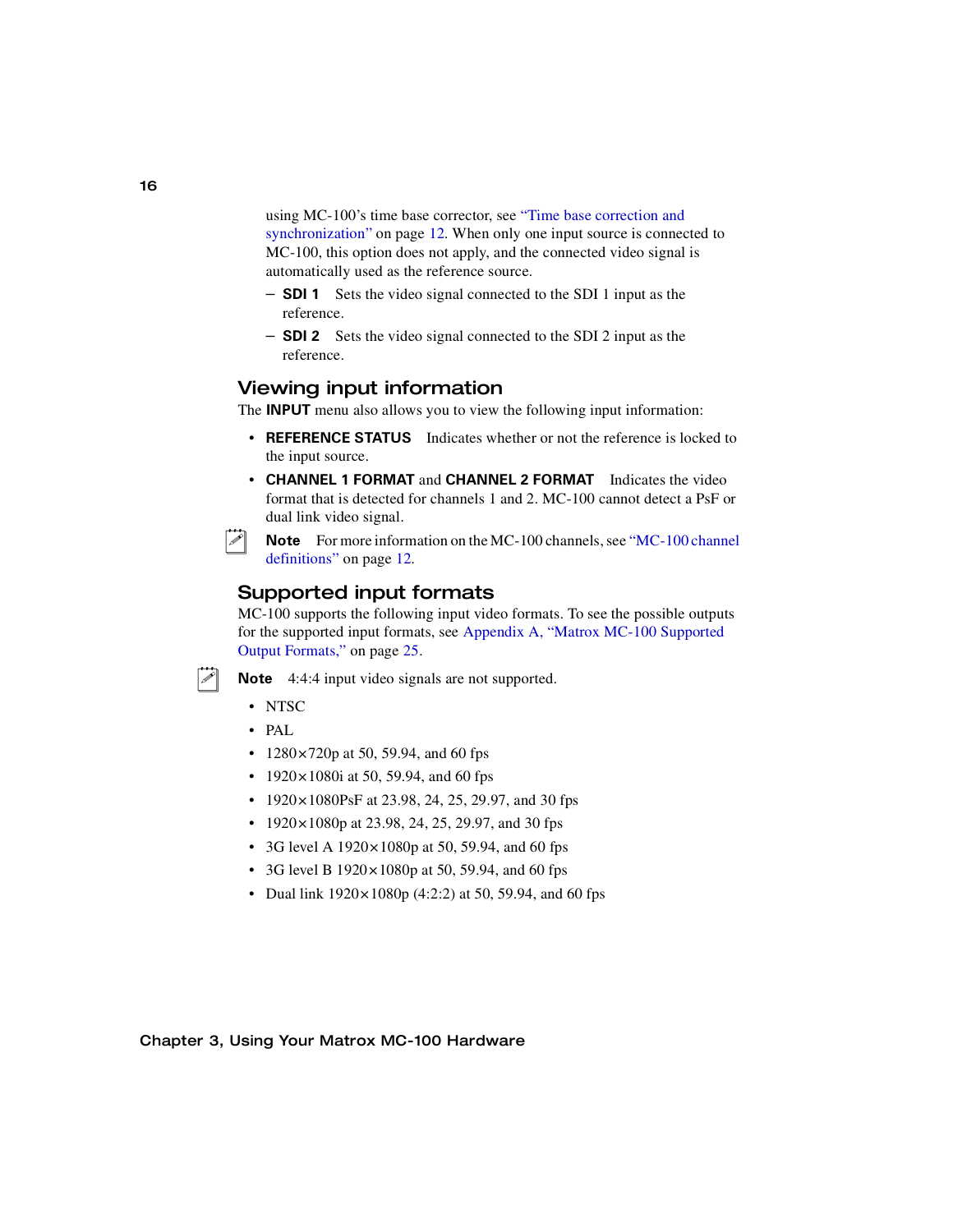## <span id="page-24-2"></span><span id="page-24-0"></span>Specifying your output settings

The **OUTPUT** menu allows you to select the video signal for a given output connector, as well as the HDMI audio channels. The output signal also includes the ancilliary data contained in the input video signal. If you select **3D** or **Analysis**, the ancilliary data that is output is from channel 1 only.

#### $\implies$  To set the output settings:

- <span id="page-24-3"></span>**1** Access the Matrox MC-100 on-screen display (OSD) main menu.
- **2** Select **OUTPUT** from the OSD main menu.



<span id="page-24-1"></span>**3** For the SDI and HDMI outputs, select **SDI 4**, **SDI 3**, or **HDMI**, and then select your desired output setting. For information on the MC-100 channels, see ["MC-100 channel definitions" on page](#page-19-0) 12.

#### **Remarks**

- PsF input video signals are not supported on the HDMI output. For SDI outputs, PsF input video signals are only supported in bypass mode.
- You must have two input channels for the **3D**, **Analysis**, and **Multiplex** option settings to function properly.
- **3D** and **Analysis** output settings are not supported for 3G level A input signals.
- **Multiplex** is not supported on the HDMI output or for 3G level A input signals.
- In order to view the selected video output format, the format must be supported by your SDI or HDMI display device. If the format is not supported, a purple screen is displayed and the OSD is available if the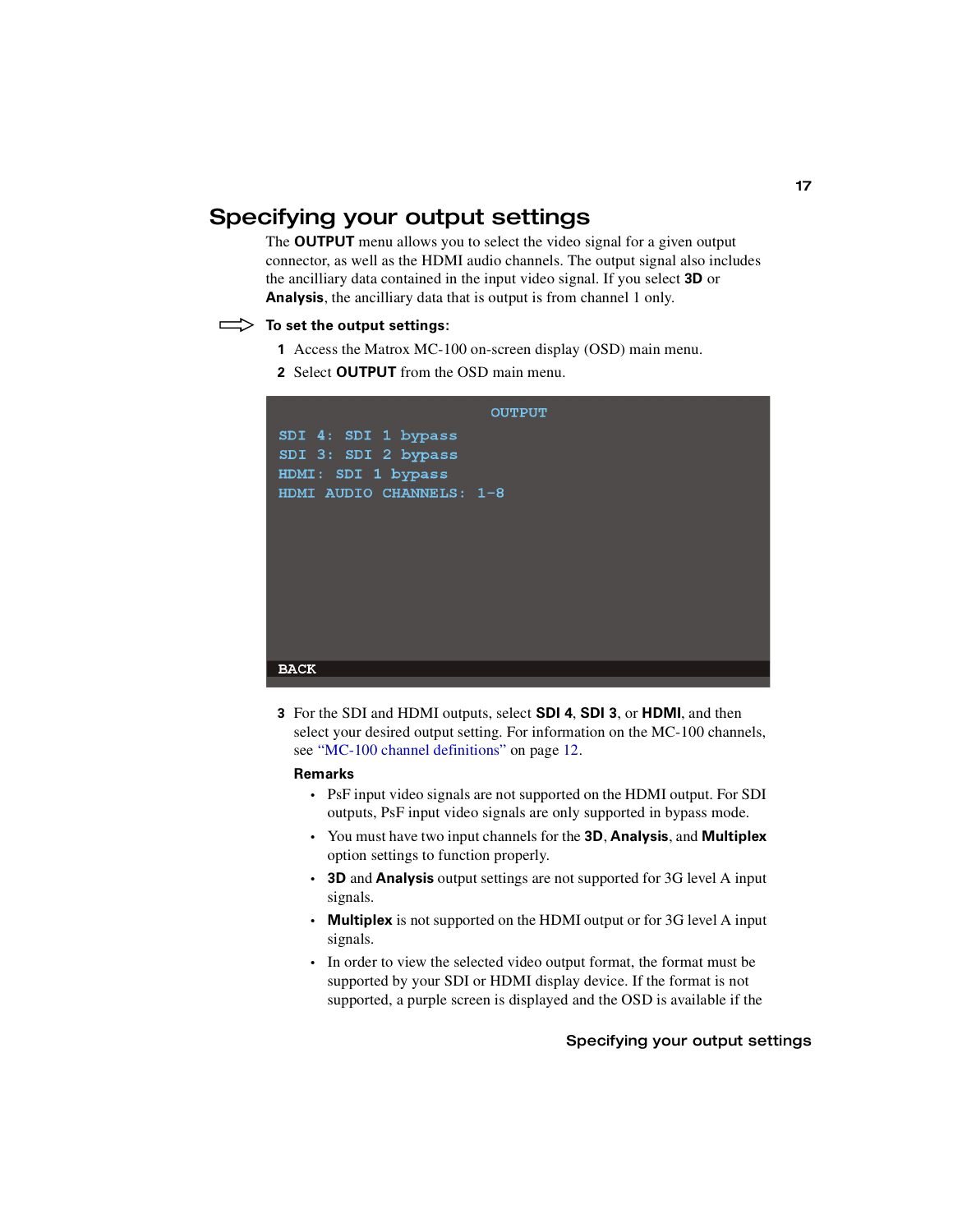appropriate DIP switch for the OSD has been set (see ["Using the](#page-18-0)  [MC-100 DIP switches" on page](#page-18-0) 11).

- $-$  **SDI 1 bypass** Outputs the video signal connected to input SDI 1 as is, without any processing. The MC-100 settings do not apply for this option.
- **SDI 2 bypass** Outputs the video signal connected to input SDI 2 as is, without any processing. The MC-100 settings do not apply for this option.
- **Channel 1** Outputs the video signal on channel 1 using the current MC-100 settings.
- **Channel 2** Outputs the video signal on channel 2 using the current MC-100 settings.
- \$ **3D** Outputs the channel 1 and 2 input video signals as set in the **3D MODE** option in the **3D SETTINGS** menu. The channel flip and channel offset options are also applied to the output (see ["Specifying your 3D](#page-26-0)  [settings" on page](#page-26-0) 19).
- <span id="page-25-2"></span><span id="page-25-1"></span> $\blacksquare$  **Analysis** Outputs the channel 1 and 2 input video signals as set in the **ANALYSIS MODE** option in the **3D SETTINGS** menu. The channel flip and channel offset options are also applied to the output (see ["Specifying](#page-26-0)  [your 3D settings" on page](#page-26-0) 19).
- <span id="page-25-4"></span><span id="page-25-3"></span><span id="page-25-0"></span> $-$  **Multiplex** (SDI 4 and SDI 3 only) Combines the video and audio input signals from channel 1 and channel 2 into one 3G level B video signal on the output. The channel flip and channel offset options are also applied to the output (see ["Specifying your 3D settings" on page](#page-26-0) 19).
- **4** If you have an HDMI output device connected to MC-100, select **HDMI AUDIO CHANNELS**, and then select the audio channels that you want to output on HDMI. The source of the audio channels is defined by the output setting selected in step [3.](#page-24-1)
- **Note** When using the **3D** or **Analysis** output setting in step [3](#page-24-1), or when using a 3G level B input video signal, the HDMI audio channels are selected from channel 1 only.
	- $-1-8$  Outputs audio input channels 1 to 8.
	- $-9-16$  Outputs audio input channels 9 to 16.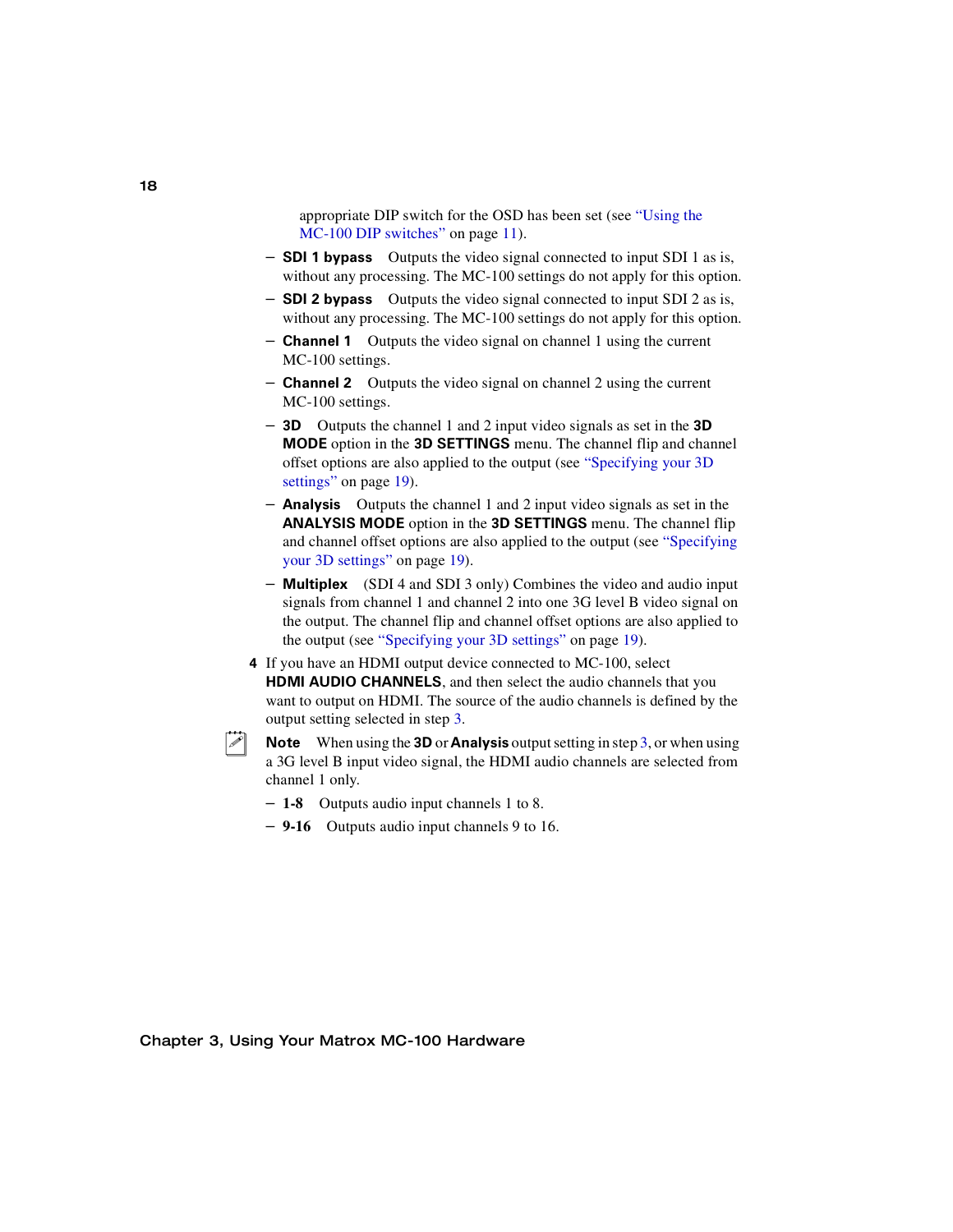## <span id="page-26-0"></span>Specifying your 3D settings

The **3D SETTINGS** menu allows you to select the 3D viewing mode and 3D analysis mode for channels 1 and 2. It also allows you to flip the channel 1 and channel 2 video input signals horizontally or vertically, as well as apply a vertical and horizontal offset to channels 1 and 2. See ["MC-100 channel](#page-19-0)  [definitions" on page](#page-19-0) 12 for information about the MC-100 channels.

#### $\implies$  To set the 3D settings:

- <span id="page-26-2"></span>**1** Access the Matrox MC-100 on-screen display (OSD) main menu.
- **2** Select **3D SETTINGS** from the OSD main menu.

```
3D SETTINGS
3D MODE: Side-by-Side
ANALYSIS MODE: Difference
CHANNEL 1 FLIP: Off
CHANNEL 2 FLIP: Off
CHANNEL 1 VERTICAL OFFSET: +0000
CHANNEL 2 VERTICAL OFFSET: +0000
CHANNEL 1 HORIZONTAL OFFSET: +0000
CHANNEL 2 HORIZONTAL OFFSET: +0000
```
#### **BACK**

<span id="page-26-1"></span>**3** Select **3D MODE**, and then select the 3D viewing mode for channels 1 and 2. If your display device supports the selected 3D viewing mode option, then the image is 3D. To apply the selected **3D MODE** setting on a given output, you must select **3D** for the **SDI 4**, **SDI 3**, or **HDMI** option in the **OUTPUT** menu (see ["Specifying your output settings" on page](#page-24-0) 17).



**Important** You must have two input channels for the **3D MODE** option to function properly.

- **Side-by-Side** Outputs horizontally compressed side-by-side 3D video (also referred to as side-by-side horizontal), with channel 1 on the left and channel 2 on the right.
- **Over/Under** Outputs over/under 3D video (also referred to as top/bottom), with channel 1 on the top and channel 2 on the bottom.
- **Frame Packing** Stacks the channel 1 and channel 2 video input signals into a single frame with twice the normal bandwidth.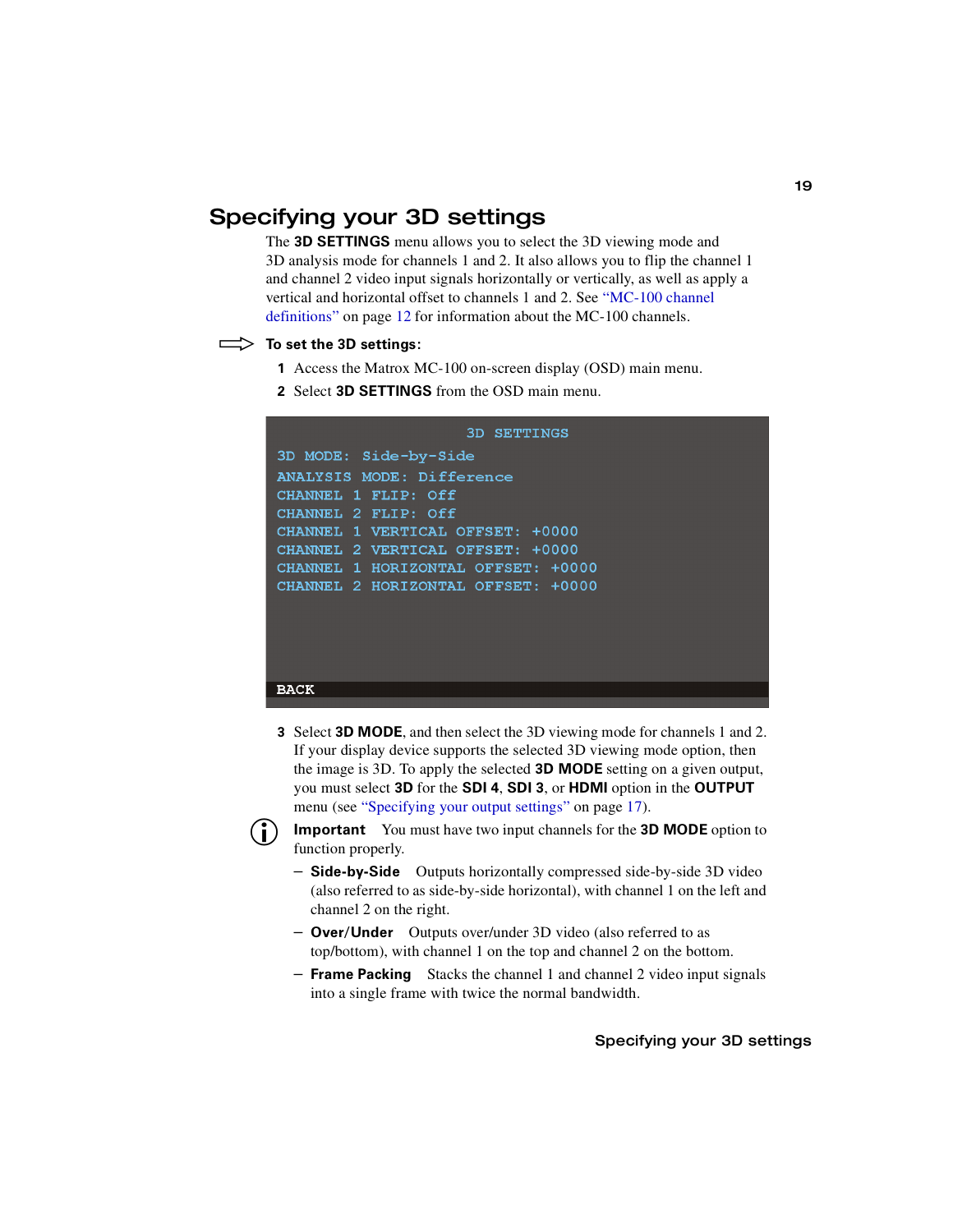#### **Remarks**

- The **3D MODE** option is not supported for 3G level A input signals.
- <span id="page-27-0"></span> $-$  **Frame Packing** is not supported on the SDI outputs.
- **4** Select **ANALYSIS MODE**, and then select the layering method that you want to use to analyze the two video input channels. This option is useful for finding disparities between the two input channel images. To apply the selected setting on a given output, you must select **Analysis** for the **SDI 4**, **SDI 3, or HDMI** option in the **OUTPUT** menu (see "Specifying your output [settings" on page](#page-24-0) 17).
	- **Difference** Superimposes channels 1 and 2 and subtracts the differences between the two images.
	- **50/50** Channels 1 and 2 are superimposed at 50% opacity.
	- **Anaglyph** Channels 1 and 2 are superimposed using red for channel 1 and cyan for channel 2. This is useful when using anaglyph glasses to analyze the channel images. Since there are differences between anaglyph glasses, not all anaglyph glasses will produce the same effect when using the **Anaglyph** setting.
- <span id="page-27-1"></span>**5** Select **CHANNEL 1 FLIP** and/or **CHANNEL 2 FLIP**, and then select the orientation for the image on channel 1/channel 2. To apply this option on a given output, you must select **Channel 1**, **Channel 2**, **3D**, or **Analysis** for the **SDI 4**, **SDI 3**, or **HDMI** option in the **OUTPUT** menu (see ["Specifying](#page-24-0)  [your output settings" on page](#page-24-0) 17).
	- **Off** The image on channel 1/channel 2 is displayed in its original orientation.
	- $-$  **Horizontal** The image on channel 1/channel 2 is flipped horizontally.
	- **Vertical** The image on channel 1/channel 2 is flipped vertically.
	- **Horizontal/Vertical** The image on channel 1/channel 2 is flipped both horizontally and vertically.
- <span id="page-27-3"></span>**6** Select **CHANNEL 1 VERTICAL OFFSET** and/or **CHANNEL 2 VERTICAL OFFSET** to adjust the vertical offset for the channel in pixels. To apply this option on a given output, you must select **Channel 1**, **Channel 2**, **3D**, or **Analysis** for the **SDI 4**, **SDI 3**, or **HDMI** option in the **OUTPUT** menu (see ["Specifying your output settings" on page](#page-24-0) 17).
- <span id="page-27-2"></span>**7** Select **CHANNEL 1 HORIZONTAL OFFSET** and/or **CHANNEL 2 HORIZONTAL OFFSET** to adjust the horizontal offset for the channel in 1/4 pixels. To apply this option on a given output, you must select **Channel 1**, **Channel 2**, **3D**, or **Analysis** for the **SDI 4**, **SDI 3**, or **HDMI** option in the **OUTPUT** menu (see ["Specifying your output settings" on page](#page-24-0) 17).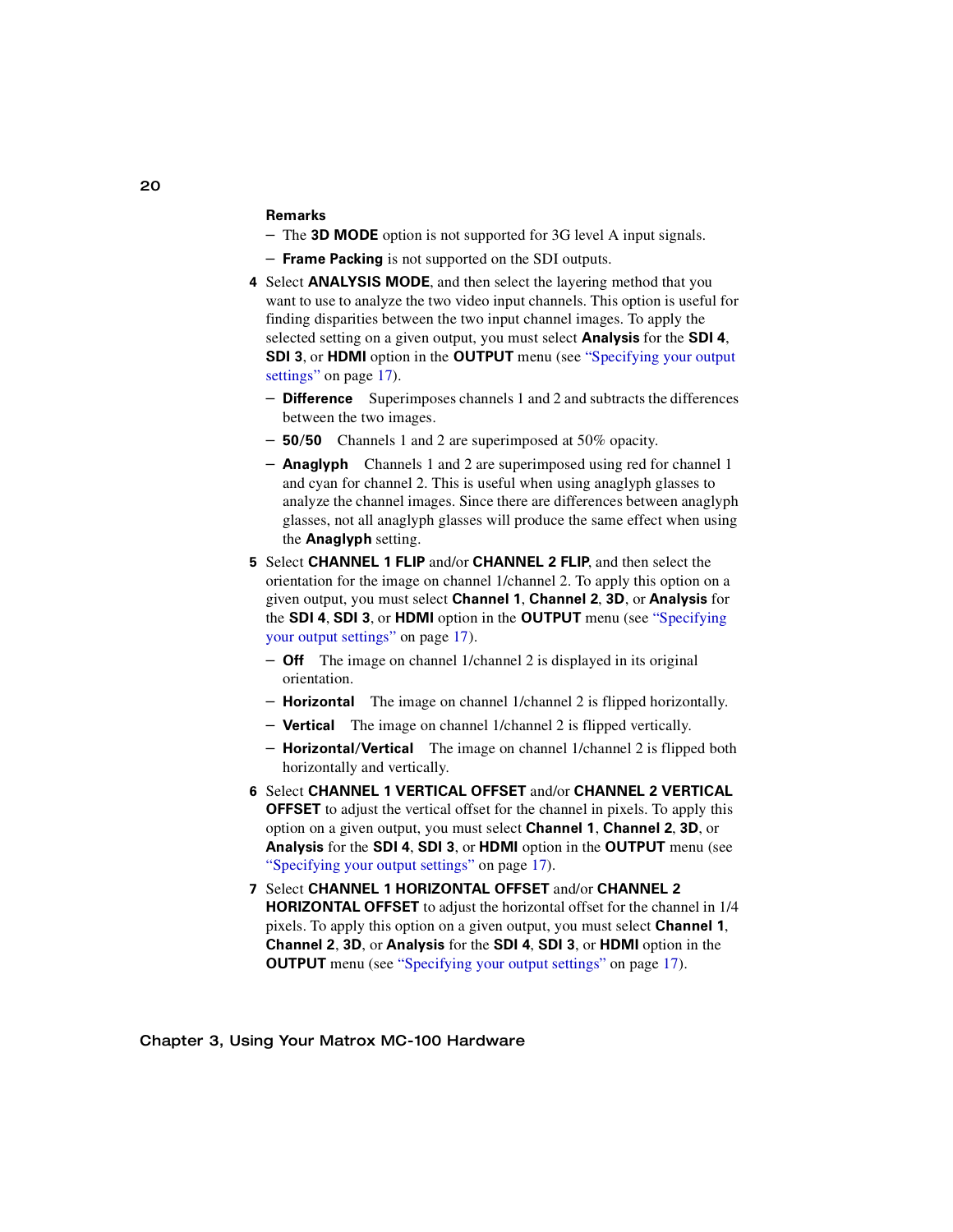## <span id="page-28-0"></span>Using the MC-100 selection modes

<span id="page-28-1"></span>Matrox MC-100 offers different selection modes that allow you to quickly cycle through different output options without having to change the MC-100 settings. When using the MC-100 selection modes, the on-screen display (OSD) is replaced by a heads-up display (HUD) at the bottom of the video output that allows you to view the current selection mode setting. When cycling through the settings in a selection mode, the corresponding options in the **OUTPUT** and **3D SETTINGS** menus will change automatically. For information on the MC-100 channels, see ["MC-100 channel definitions" on page](#page-19-0) 12.



**Note** Press the Select button (see ["Using the OSD buttons" on page](#page-20-1) 13) to exit the selection mode and return to the OSD menu.

#### °**To select a selection mode:**

- **1** Access the Matrox MC-100 OSD main menu.
- **2** Select **SELECTION MODES** from the OSD main menu.



**3** Select **CHANNEL SWITCHER**, and then use the cycle buttons (see ["Using](#page-20-1)  [the OSD buttons" on page](#page-20-1) 13) to switch between channel 1 and channel 2 on the SDI and HDMI outputs.



<span id="page-28-4"></span><span id="page-28-3"></span><span id="page-28-2"></span>**Note** Switching between channel 1 and channel 2 is done glitch-free.

**4** Select **SDI AND HDMI** or **HDMI ONLY**, and then use the cycle buttons (see ["Using the OSD buttons" on page](#page-20-1) 13) to switch between the following output options on the SDI and/or HDMI output.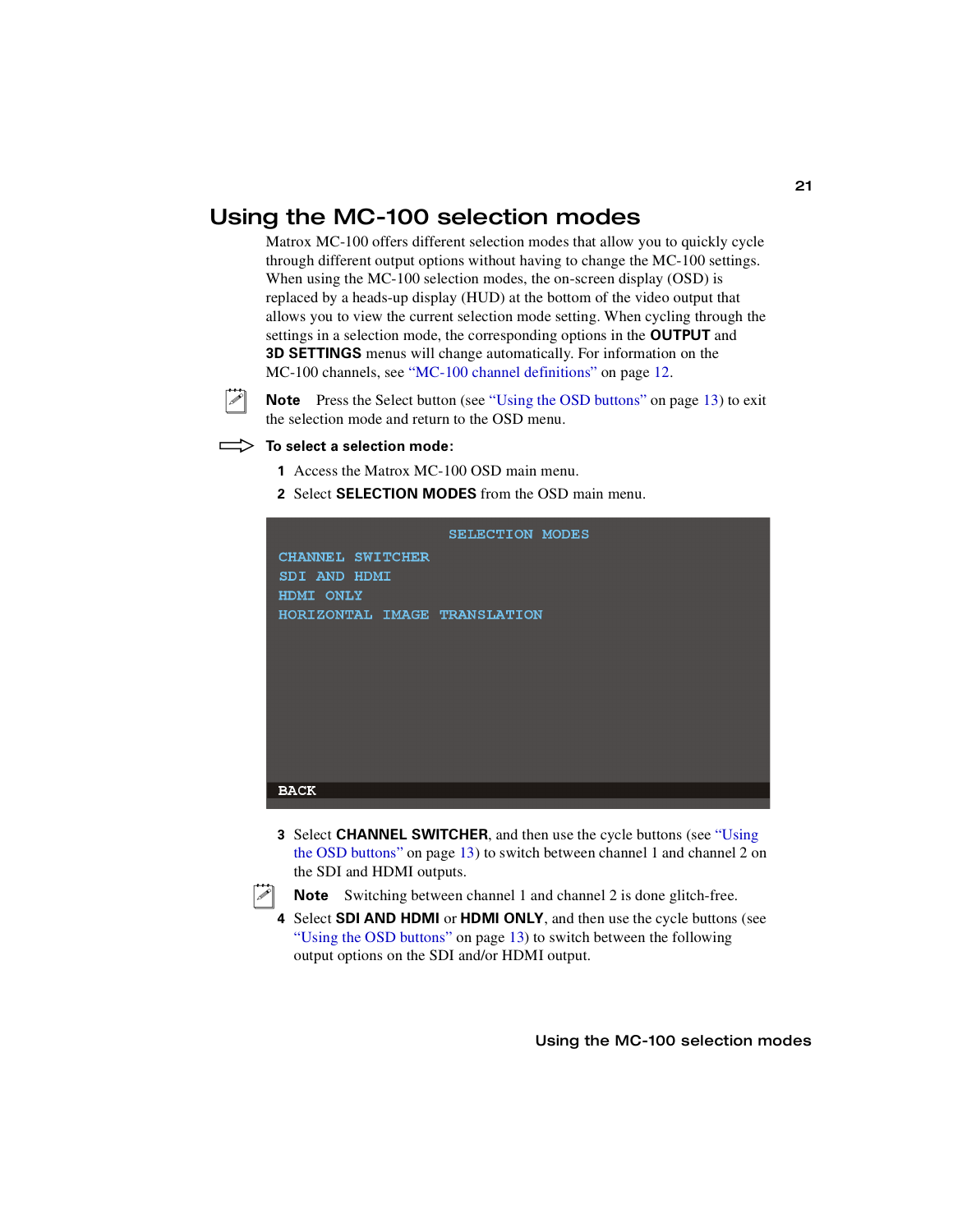#### **Remarks**

- PsF input video signals are not supported on the HDMI output. For SDI outputs, PsF input video signals are only supported in bypass mode.
- You must have two input channels for the **3D**, **Anaglyph**, **50/50**, and **Difference** option settings to function properly.
- The **3D** output setting does not support 3G level A input signals.
- The channel flip and channel offset options in the **3D SETTINGS** menu (see ["Specifying your 3D settings" on page](#page-26-0) 19) are also applied to the output when using any setting other than **SDI 1 bypass** or **SDI 2 bypass**.
- $\overline{\phantom{a}}$  **SDI 1 bypass** Outputs the video signal connected to input SDI 1 as is, without any processing. The MC-100 settings do not apply for this option.
- $\overline{\phantom{a}}$  **SDI 2 bypass** Outputs the video signal connected to input SDI 2 as is, without any processing. The MC-100 settings do not apply for this option.
- **Channel 1** Outputs the video signal on channel 1 using the current MC-100 settings.
- **Channel 2** Outputs the video signal on channel 2 using the current MC-100 settings.
- \$ **3D** Outputs the channel 1 and 2 input video signals as set in the **3D MODE** option in the **3D SETTINGS** menu. The channel flip and channel offset options are also applied to the output (see ["Specifying your 3D](#page-26-0)  [settings" on page](#page-26-0) 19).
- **Anaglyph** Channels 1 and 2 are superimposed using red for channel 1 and cyan for channel 2. This is useful when using anaglyph glasses to analyze the channel images. Since there are differences between anaglyph glasses, not all anaglyph glasses will produce the same effect when using the **Anaglyph** setting.
- $-$  **50/50** Channels 1 and 2 are superimposed at 50% opacity.
- <span id="page-29-1"></span><span id="page-29-0"></span>- **Difference** Superimposes channels 1 and 2 and subtracts the differences between the two images.
- **5** Select **HORIZONTAL IMAGE TRANSLATION** to change the horizontal offset for channel 1 and channel 2 simultaneously on the SDI and HDMI outputs. This is used primarily for correcting the parallax between corresponding points on the two channel images. The channel flip and vertical channel offset options in the **3D SETTINGS** menu (see ["Specifying](#page-26-0)  [your 3D settings" on page](#page-26-0) 19) are also applied to the output. When in the Horizontal Image Translation selection mode, you can use the cycle buttons (see ["Using the OSD buttons" on page](#page-20-1) 13) to adjust the horizontal offset for channels 1 and 2 simultaneously.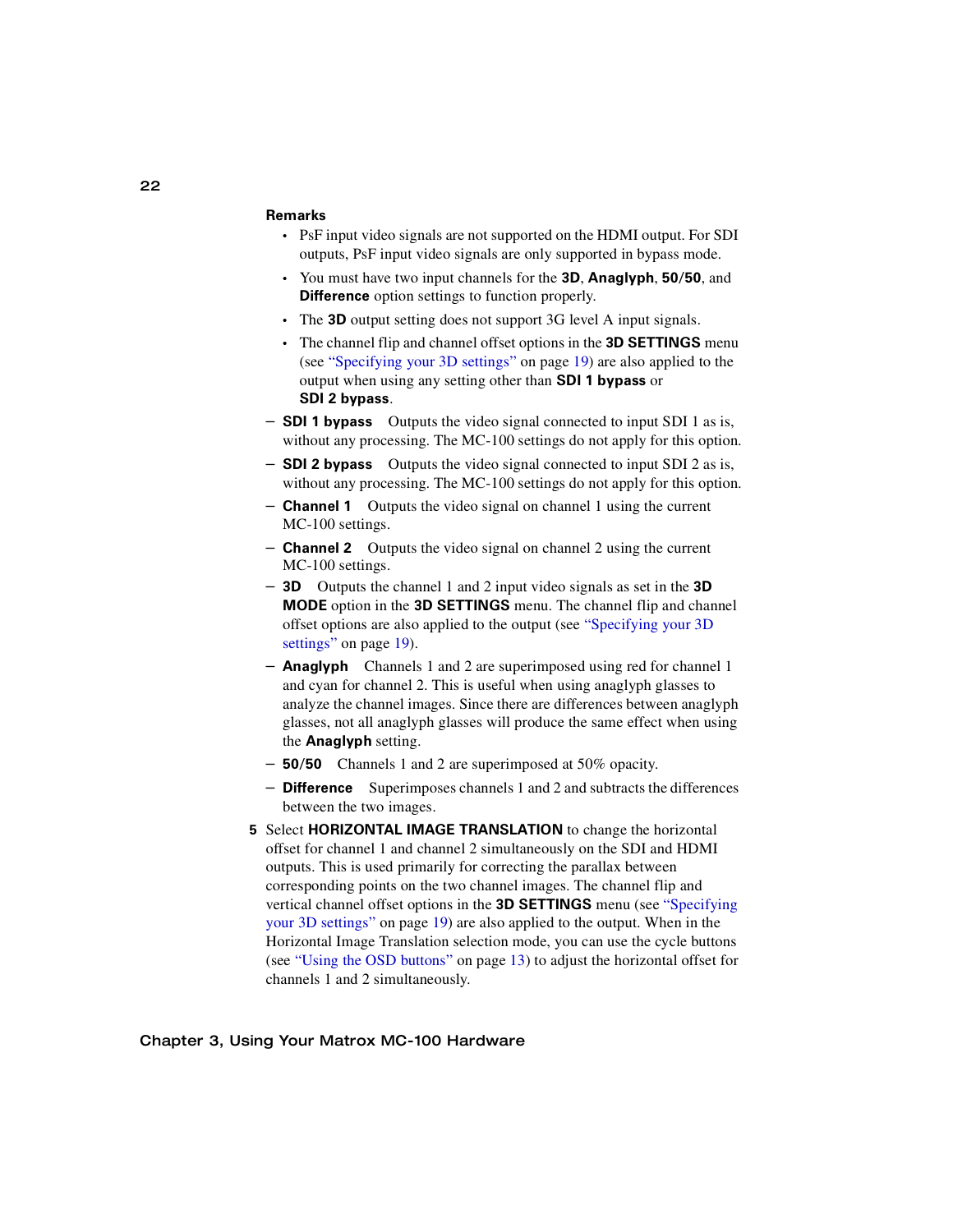## <span id="page-30-0"></span>Saving option settings

The **SAVE SETTINGS** menu allows you to save the currently selected input, output, and 3D settings to one of four available DIP switches (DIP switches 5 to 8) so that you can quickly set the appropriate settings for a particular workflow by simply turning the corresponding DIP switch ON. See ["Using the MC-100](#page-18-0)  [DIP switches" on page](#page-18-0) 11 for more information. The **SAVE SETTINGS** menu also allows you to restore the settings for the MC-100 options back to factory defaults.



**Note** MC-100 can have only one user-defined preset loaded at any given time. This means that if a DIP switch associated with a user-defined preset is ON, you must turn it OFF before loading another preset.

#### $\implies$  To save option settings to a DIP switch:

- <span id="page-30-3"></span>**1** Access the Matrox MC-100 on-screen display (OSD) main menu.
- **2** Select **SAVE SETTINGS** from the OSD main menu.
- **3** Select the DIP switch to which you want to save the current MC-100 settings.



## <span id="page-30-1"></span>Resetting the DIP switches to factory defaults

<span id="page-30-2"></span>To restore the settings for the MC-100 options back to factory defaults, select **FACTORY DEFAULT** in the **SAVE SETTINGS** menu.



**Important** This action cannot be undone.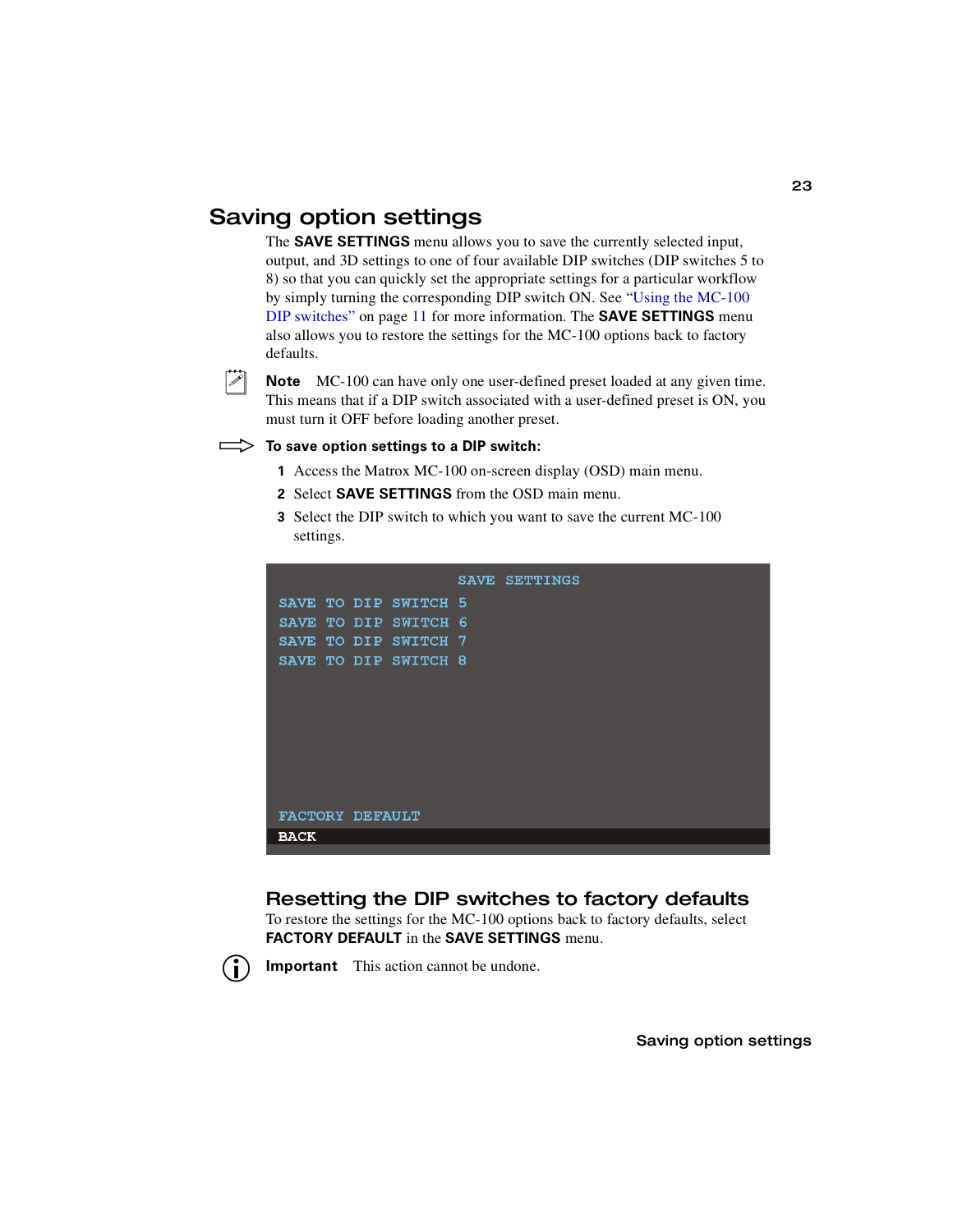Your notes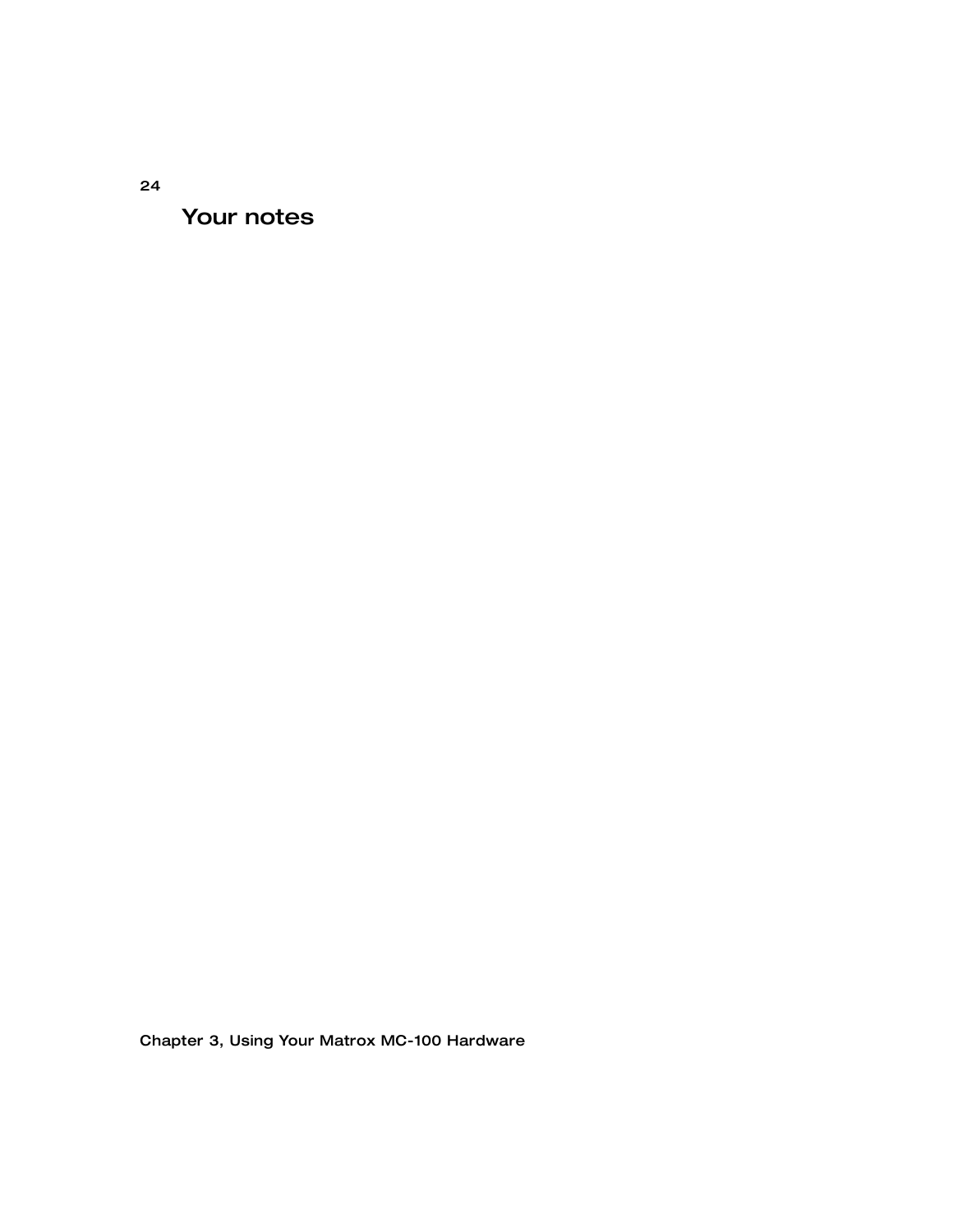

# <span id="page-32-2"></span><span id="page-32-1"></span><span id="page-32-0"></span>Matrox MC-100 Supported Output Formats

This appendix provides information on the output formats that are supported on Matrox MC-100.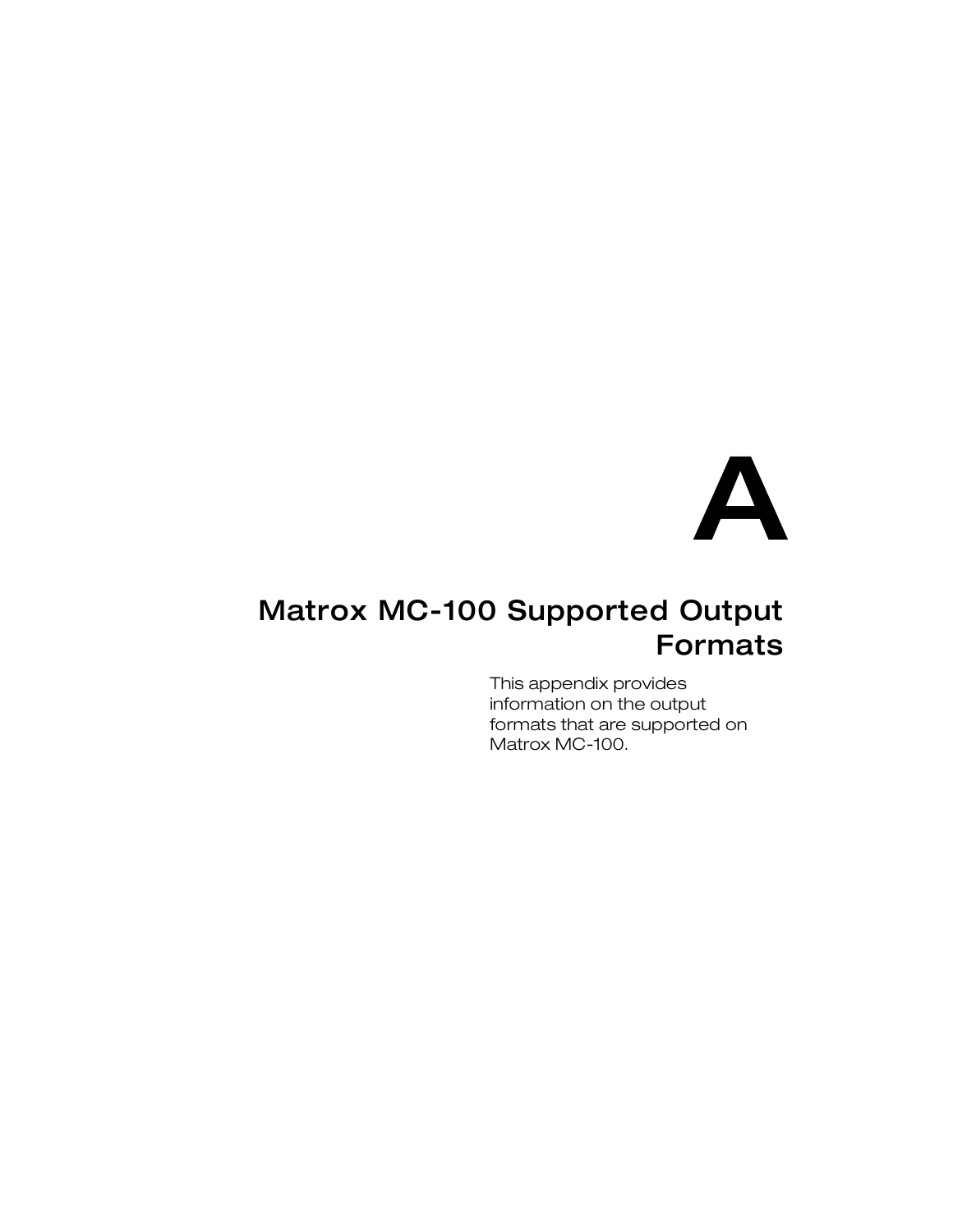## <span id="page-33-0"></span>Supported output formats when using input SDI 1 only

<span id="page-33-3"></span><span id="page-33-2"></span><span id="page-33-1"></span>The following table lists the video formats that are supported on the SDI and HDMI outputs based on the MC-100 output settings (see ["Specifying your output](#page-24-2)  [settings" on page](#page-24-2) 17) when using an input source on SDI 1 only.



 $|\mathcal{F}|$  Note In order to view the selected video output format, the format must be supported by your SDI or HDMI display device. If the format is not supported, a purple screen is displayed and the on-screen display (OSD) is available if the appropriate DIP switch for the OSD has been set (see ["Using the MC-100 DIP](#page-18-1)  [switches" on page](#page-18-1) 11).

| Input source<br>format             |                          | <b>HDMI/SDI output</b>                      |                          |                                     |                          |                          |                          |                                         |                          |                          |  |  |
|------------------------------------|--------------------------|---------------------------------------------|--------------------------|-------------------------------------|--------------------------|--------------------------|--------------------------|-----------------------------------------|--------------------------|--------------------------|--|--|
| SDI <sub>1</sub>                   | SDI <sub>2</sub>         | SDI 1 bypass                                | SDI 2 bypass             | <b>Channel 1</b>                    | <b>Channel 2</b>         | 3D<br>Over/Under         | 3D<br>Side-bv-Side       | <b>3D Frame</b><br>Packing <sup>1</sup> | <b>Analysis</b>          | Multiplex <sup>2</sup>   |  |  |
| <b>NTSC</b>                        | $\equiv$                 | <b>NTSC</b>                                 | ÷,                       | $\equiv$                            | $\equiv$                 | $\overline{\phantom{0}}$ |                          | $\equiv$                                | $\equiv$                 |                          |  |  |
| PAL                                | $\equiv$                 | PAL                                         | $\overline{\phantom{0}}$ | $\equiv$                            | $\equiv$                 | $\overline{\phantom{0}}$ | $\overline{\phantom{0}}$ | $\equiv$                                |                          | $\overline{\phantom{a}}$ |  |  |
| $1280 \times 720p$ at<br>50 fps    | $\overline{\phantom{0}}$ | 1280×720p at<br>50 fps                      | $\equiv$                 | 1280×720p at<br>50 fps              | $\overline{\phantom{0}}$ | ÷.                       | $\overline{\phantom{0}}$ |                                         | $\overline{\phantom{0}}$ |                          |  |  |
| $1280 \times 720p$ at<br>59.94 fps | $\overline{\phantom{0}}$ | 1280×720p at<br>59.94 fps                   |                          | 1280×720p at<br>59.94 fps           | $\overline{\phantom{a}}$ |                          | $\overline{\phantom{a}}$ |                                         |                          |                          |  |  |
| 1280×720p at<br>60 fps             |                          | 1280×720p at<br>60 fps                      |                          | 1280×720p at<br>60 fps              |                          |                          |                          |                                         |                          |                          |  |  |
| 1920×1080pat<br>23.98 fps          |                          | 1920×1080p at<br>23.98 fps                  |                          | $1920 \times 1080p$ at<br>23.98 fps |                          |                          |                          |                                         |                          |                          |  |  |
| 1920×1080pat<br>24 fps             |                          | 1920×1080p at<br>24 fps                     |                          | 1920×1080p at<br>24 fps             |                          |                          |                          |                                         |                          |                          |  |  |
| 1920×1080pat<br>25 fps             |                          | 1920×1080p at<br>25 fps                     |                          | $1920 \times 1080p$ at<br>25 fps    | $\overline{\phantom{0}}$ |                          | $\overline{\phantom{a}}$ |                                         |                          |                          |  |  |
| 1920×1080pat<br>29.97 fps          | $\equiv$                 | $1920\times1080p$ at<br>29.97 fps           |                          | $1920 \times 1080p$ at<br>29.97 fps | $\overline{\phantom{0}}$ |                          |                          |                                         | $\overline{\phantom{0}}$ |                          |  |  |
| 1920×1080pat<br>30 fps             | ÷.                       | 1920×1080p at<br>30 fps                     |                          | $1920 \times 1080p$ at<br>30 fps    | $\overline{\phantom{0}}$ |                          |                          |                                         |                          |                          |  |  |
| 1920×1080i at<br>50 fps            |                          | 1920×1080i at<br>50 fps                     |                          | $1920 \times 1080$ i at<br>50 fps   | $\overline{\phantom{0}}$ | $\overline{\phantom{0}}$ | $\overline{\phantom{0}}$ |                                         | $\overline{\phantom{0}}$ |                          |  |  |
| 1920×1080i at<br>59.94 fps         | $\overline{\phantom{0}}$ | 1920×1080i at<br>59.94 fps                  |                          | 1920×1080i at<br>59.94 fps          | $\overline{\phantom{0}}$ | $\overline{\phantom{0}}$ | $\overline{\phantom{a}}$ | $\overline{\phantom{0}}$                | $\overline{\phantom{0}}$ | $\overline{\phantom{a}}$ |  |  |
| 1920×1080i at<br>60 fps            |                          | 1920×1080i at<br>60 fps                     |                          | 1920×1080i at<br>60 fps             |                          |                          |                          |                                         |                          |                          |  |  |
| 1920×1080PsF<br>at 23.98 fps       | $\overline{\phantom{0}}$ | 1920×1080PsF<br>at $23.98$ fps <sup>2</sup> |                          | $\sim$                              |                          |                          |                          |                                         |                          |                          |  |  |
| 1920×1080PsF<br>at 24 fps          |                          | 1920×1080PsF<br>at $24$ fps <sup>2</sup>    |                          | $\overline{\phantom{0}}$            |                          |                          |                          |                                         |                          |                          |  |  |
| 1920×1080PsF<br>at 25 fps          | $\overline{\phantom{0}}$ | 1920×1080PsF<br>at $25$ fps <sup>2</sup>    |                          |                                     | $\overline{\phantom{0}}$ |                          |                          |                                         |                          |                          |  |  |
| 1920×1080PsF<br>at 29.97 fps       | $\overline{\phantom{a}}$ | 1920×1080PsF<br>at 29.97 $fps^2$            | $\qquad \qquad$          | $\overline{\phantom{a}}$            | $\overline{\phantom{0}}$ | $\overline{\phantom{0}}$ | $\overline{\phantom{0}}$ | $\overline{\phantom{0}}$                | $\qquad \qquad$          |                          |  |  |
| 1920×1080PsF<br>at 30 fps          |                          | 1920×1080PsF<br>at $30$ fps <sup>2</sup>    |                          |                                     |                          |                          |                          |                                         |                          |                          |  |  |

#### Appendix A, Matrox MC-100 Supported Output Formats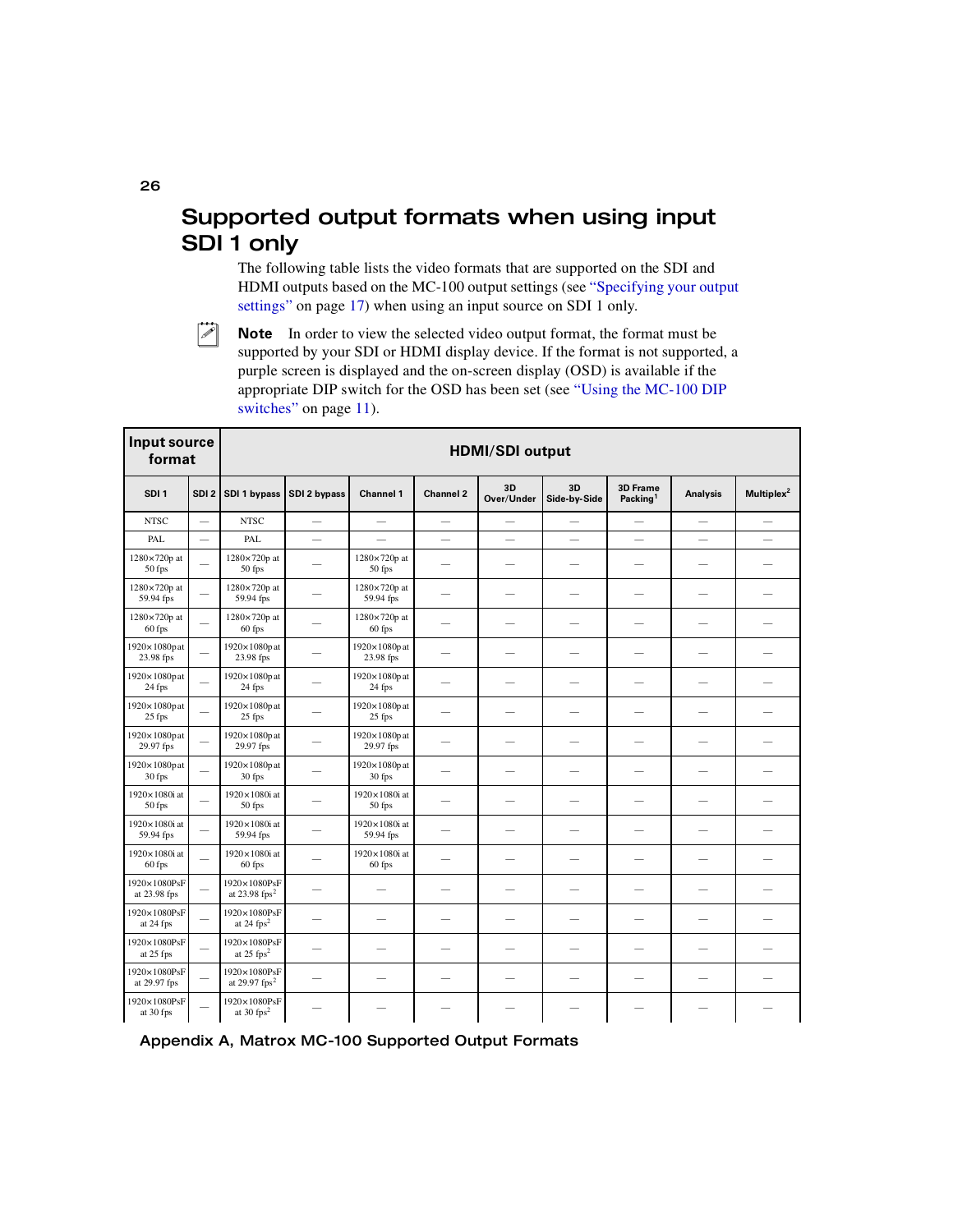| Input source<br>format                              |  | <b>HDMI/SDI output</b>                                 |              |                                                      |                                     |                                  |                                     |                                         |                                  |                                              |  |  |  |
|-----------------------------------------------------|--|--------------------------------------------------------|--------------|------------------------------------------------------|-------------------------------------|----------------------------------|-------------------------------------|-----------------------------------------|----------------------------------|----------------------------------------------|--|--|--|
| SDI <sub>1</sub>                                    |  | SDI 2   SDI 1 bypass                                   | SDI 2 bypass | <b>Channel 1</b>                                     | <b>Channel 2</b>                    | 3D<br>Over/Under                 | 3D<br>Side-by-Side                  | <b>3D Frame</b><br>Packing <sup>1</sup> | Analysis                         | Multiplex <sup>2</sup>                       |  |  |  |
| $1920 \times 1080$ pat<br>50 fps<br>$(3G$ level A)  |  | $1920 \times 1080p$ at<br>$50$ fps<br>$(3G$ level A)   |              | $1920 \times 1080p$ at<br>50 fps<br>$(3G$ level A)   |                                     |                                  |                                     |                                         |                                  |                                              |  |  |  |
| 1920×1080pat<br>59.94 fps<br>$(3G$ level A)         |  | $1920 \times 1080p$ at<br>59.94 fps<br>$(3G$ level A)  |              | 1920×1080p at<br>59.94 fps<br>$(3G$ level A)         |                                     |                                  |                                     |                                         |                                  |                                              |  |  |  |
| $1920 \times 1080p$ at<br>60 fps<br>$(3G$ level A)  |  | $1920 \times 1080p$ at<br>$60$ fps<br>$(3G$ level A)   |              | $1920 \times 1080p$ at<br>$60$ fps<br>$(3G$ level A) |                                     |                                  |                                     |                                         |                                  |                                              |  |  |  |
| $1920 \times 1080$ p at<br>50 fps<br>$(3G$ level B) |  | $1920 \times 1080p$ at<br>$50$ fps<br>$(3G$ level $B)$ |              | $1920 \times 1080p$ at<br>25 fps                     | $1920 \times 1080p$ at<br>25 fps    | 1920×1080p at<br>$25$ fps        | $1920 \times 1080p$ at<br>25 fps    | 1920×1080p at<br>50 fps                 | $1920 \times 1080p$ at<br>25 fps | 2 1920×1080p<br>at 25 fps<br>(3G level B)    |  |  |  |
| $1920 \times 1080p$ at<br>59.94 fps<br>(3G level B) |  | $1920 \times 1080p$ at<br>59.94 fps<br>$(3G$ level B)  |              | $1920 \times 1080p$ at<br>29.97 fps                  | $1920 \times 1080p$ at<br>29.97 fps | 1920×1080p at<br>29.97 fps       | $1920 \times 1080p$ at<br>29.97 fps | 1920×1080p at<br>59.94 fps              | 1920×1080p at<br>29.97 fps       | 2 1920×1080p<br>at 29.97 fps<br>(3G level B) |  |  |  |
| $1920 \times 1080p$ at<br>60 fps<br>(3G level B)    |  | $1920 \times 1080p$ at<br>$60$ fps<br>$(3G$ level $B)$ |              | $1920 \times 1080p$ at<br>30 fps                     | $1920 \times 1080p$ at<br>30 fps    | $1920 \times 1080p$ at<br>30 fps | $1920 \times 1080p$ at<br>30 fps    | $1920 \times 1080p$ at<br>60 fps        | $1920 \times 1080p$ at<br>30 fps | 2 1920×1080p<br>at 30 fps<br>(3G level B)    |  |  |  |

 $<sup>1</sup>$  Not supported on the SDI outputs.</sup>

 $2$  Not supported on the HDMI output.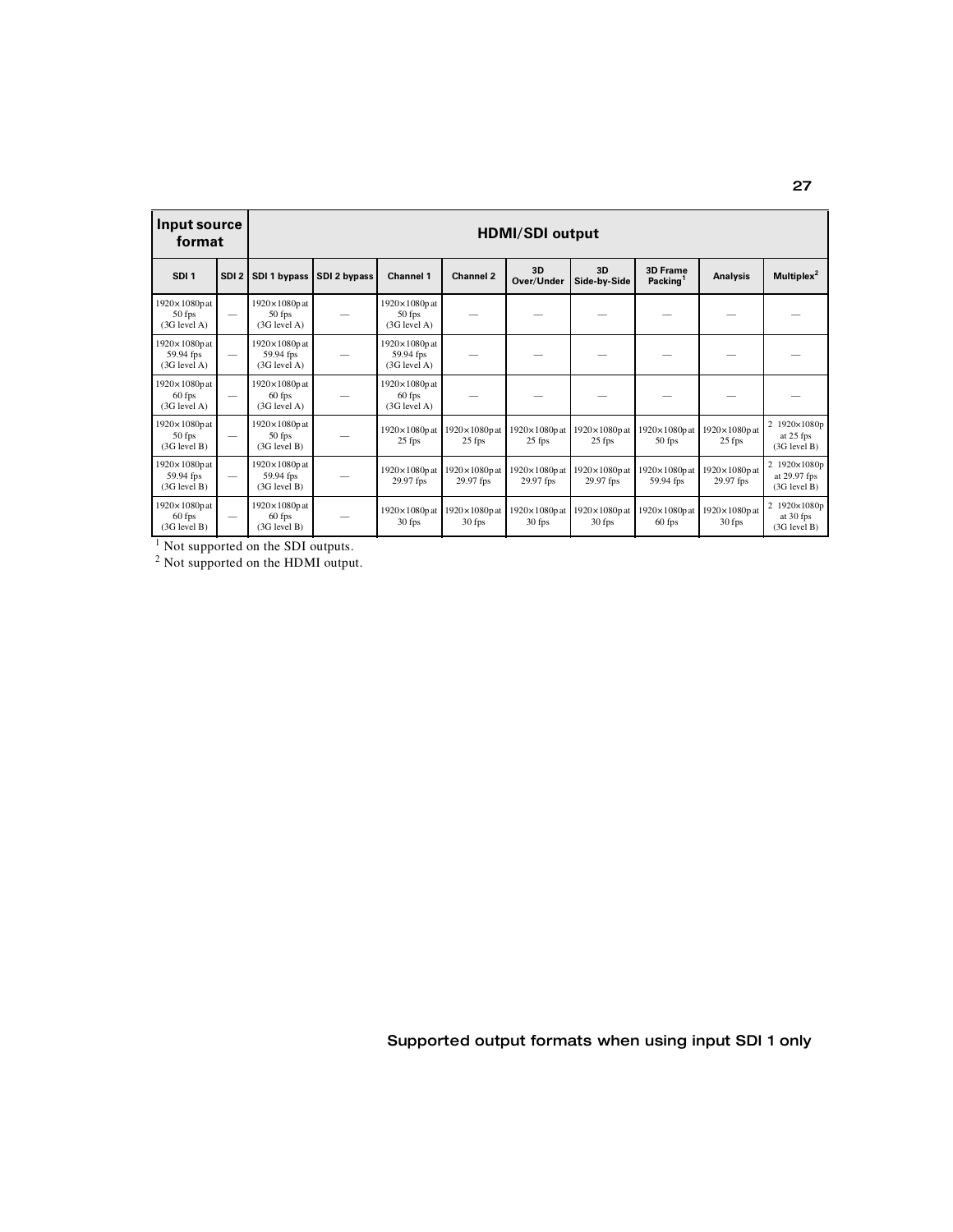## <span id="page-35-0"></span>Supported output formats when using input SDI 2 only

<span id="page-35-3"></span><span id="page-35-2"></span><span id="page-35-1"></span>The following table lists the video formats that are supported on the SDI and HDMI outputs based on the MC-100 output settings (see ["Specifying your output](#page-24-2)  [settings" on page](#page-24-2) 17) when using an input source on SDI 2 only.



 $|\mathcal{F}|$  Note In order to view the selected video output format, the format must be supported by your SDI or HDMI display device. If the format is not supported, a purple screen is displayed and the on-screen display (OSD) is available if the appropriate DIP switch for the OSD has been set (see ["Using the MC-100 DIP](#page-18-1)  [switches" on page](#page-18-1) 11).

|                          | Input source<br>format          | <b>HDMI/SDI output</b>   |                                             |                          |                                     |                          |                          |                                         |                          |                        |  |  |
|--------------------------|---------------------------------|--------------------------|---------------------------------------------|--------------------------|-------------------------------------|--------------------------|--------------------------|-----------------------------------------|--------------------------|------------------------|--|--|
| SDI <sub>1</sub>         | SDI <sub>2</sub>                | <b>SDI 1 bypass</b>      | SDI 2 bypass                                | <b>Channel 1</b>         | Channel 2                           | 3D<br>Over/Under         | 3D<br>Side-by-Side       | <b>3D Frame</b><br>Packing <sup>1</sup> | <b>Analysis</b>          | Multiplex <sup>2</sup> |  |  |
|                          | <b>NTSC</b>                     | $\overline{\phantom{0}}$ | <b>NTSC</b>                                 | $\overline{\phantom{0}}$ | $=$                                 | $\overline{\phantom{0}}$ |                          | $\equiv$                                | $\equiv$                 |                        |  |  |
|                          | PAL                             |                          | <b>PAL</b>                                  |                          |                                     |                          |                          |                                         |                          |                        |  |  |
|                          | $1280 \times 720p$ at<br>50 fps |                          | $1280 \times 720p$ at<br>50 fps             |                          | 1280×720p at<br>50 fps              |                          |                          |                                         |                          |                        |  |  |
|                          | 1280×720p at<br>59.94 fps       |                          | $1280\times720p$ at<br>59.94 fps            |                          | $1280 \times 720p$ at<br>59.94 fps  |                          |                          |                                         | $\overline{\phantom{0}}$ |                        |  |  |
|                          | $1280 \times 720p$ at<br>60 fps |                          | $1280 \times 720p$ at<br>60 fps             |                          | $1280\times720p$ at<br>60 fps       |                          |                          |                                         |                          |                        |  |  |
|                          | 1920×1080pat<br>23.98 fps       |                          | 1920×1080pat<br>23.98 fps                   |                          | 1920×1080pat<br>23.98 fps           |                          |                          |                                         | $\overline{\phantom{0}}$ |                        |  |  |
|                          | 1920×1080pat<br>24 fps          |                          | 1920×1080pat<br>24 fps                      |                          | 1920×1080pat<br>24 fps              | $\overline{\phantom{0}}$ | $\overline{\phantom{0}}$ | $\overline{\phantom{0}}$                | --                       |                        |  |  |
| $\overline{\phantom{a}}$ | 1920×1080pat<br>25 fps          |                          | 1920×1080pat<br>25 fps                      |                          | 1920×1080pat<br>25 fps              | $\overline{\phantom{0}}$ | $\overline{\phantom{0}}$ | $\overline{\phantom{0}}$                | $\overline{\phantom{0}}$ |                        |  |  |
|                          | 1920×1080pat<br>29.97 fps       |                          | 1920×1080pat<br>29.97 fps                   |                          | $1920 \times 1080p$ at<br>29.97 fps |                          |                          |                                         |                          |                        |  |  |
|                          | 1920×1080pat<br>30 fps          |                          | 1920×1080pat<br>30 fps                      |                          | $1920 \times 1080$ pat<br>30 fps    |                          |                          |                                         |                          |                        |  |  |
|                          | 1920×1080i at<br>50 fps         |                          | 1920×1080i at<br>50 fps                     |                          | 1920×1080i at<br>50 fps             |                          |                          |                                         |                          |                        |  |  |
|                          | 1920×1080i at<br>59.94 fps      |                          | 1920×1080i at<br>59.94 fps                  |                          | 1920×1080i at<br>59.94 fps          |                          |                          |                                         |                          |                        |  |  |
| $\overline{\phantom{0}}$ | 1920×1080i at<br>60 fps         | $\overline{\phantom{a}}$ | 1920×1080i at<br>60 fps                     | $\overline{\phantom{a}}$ | 1920×1080i at<br>60 fps             | --                       | $\overline{\phantom{0}}$ | $\sim$                                  | --                       |                        |  |  |
|                          | 1920×1080PsF<br>at 23.98 fps    |                          | 1920×1080PsF<br>at $23.98$ fps <sup>2</sup> |                          | $\equiv$                            |                          |                          |                                         |                          |                        |  |  |
|                          | 1920×1080PsF<br>at 24 fps       |                          | 1920×1080PsF<br>at $24$ fps <sup>2</sup>    |                          |                                     |                          |                          |                                         |                          |                        |  |  |
|                          | 1920×1080PsF<br>at 25 fps       |                          | 1920×1080PsF<br>at $25$ fps <sup>2</sup>    |                          | $\equiv$                            |                          |                          |                                         |                          |                        |  |  |
|                          | 1920×1080PsF<br>at 29.97 fps    |                          | 1920×1080PsF<br>at 29.97 $fps^2$            |                          |                                     |                          |                          |                                         |                          |                        |  |  |
|                          | 1920×1080PsF<br>at 30 fps       |                          | 1920×1080PsF<br>at $30$ fps <sup>2</sup>    |                          | $\overline{\phantom{0}}$            |                          |                          |                                         |                          |                        |  |  |

Appendix A, Matrox MC-100 Supported Output Formats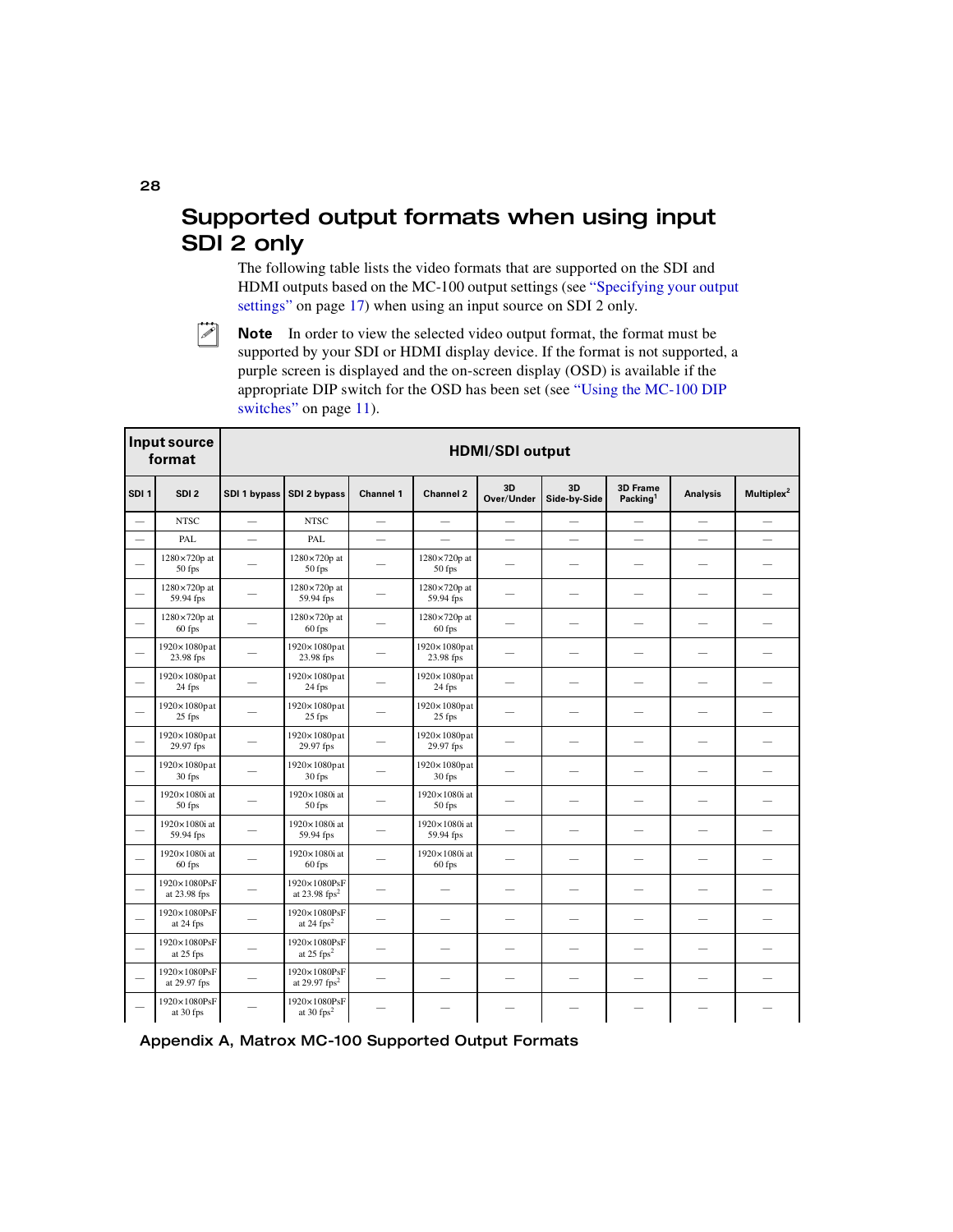|                  | Input source<br>format                      | <b>HDMI/SDI output</b> |                                                    |                                     |                                             |                                     |                                                     |                                         |                                     |                                              |  |  |
|------------------|---------------------------------------------|------------------------|----------------------------------------------------|-------------------------------------|---------------------------------------------|-------------------------------------|-----------------------------------------------------|-----------------------------------------|-------------------------------------|----------------------------------------------|--|--|
| SDI <sub>1</sub> | SDI <sub>2</sub>                            | SDI 1 bypass           | SDI 2 bypass                                       | <b>Channel 1</b>                    | <b>Channel 2</b>                            | 3D<br>Over/Under                    | 3D<br>Side-by-Side                                  | <b>3D Frame</b><br>Packing <sup>1</sup> | Analysis                            | Multiplex <sup>2</sup>                       |  |  |
|                  | 1920×1080pat<br>50 fps<br>$(3G$ level A)    |                        | 1920×1080pat<br>50 fps<br>$(3G$ level A)           |                                     | 1920×1080pat<br>50 fps<br>$(3G$ level A)    |                                     |                                                     |                                         |                                     |                                              |  |  |
|                  | 1920×1080pat<br>59.94 fps<br>$(3G$ level A) |                        | 1920×1080pat<br>59.94 fps<br>$(3G$ level A)        |                                     | 1920×1080pat<br>59.94 fps<br>$(3G$ level A) |                                     |                                                     |                                         |                                     |                                              |  |  |
|                  | 1920×1080pat<br>$60$ fps<br>$(3G$ level A)  |                        | $1920 \times 1080$ pat<br>60 fps<br>$(3G$ level A) |                                     | 1920×1080pat<br>60 fps<br>$(3G$ level A)    |                                     |                                                     |                                         |                                     |                                              |  |  |
|                  | 1920×1080pat<br>50 fps<br>$(3G$ level $B)$  |                        | 1920×1080pat<br>50 fps<br>(3G level B)             | $1920 \times 1080p$ at<br>$25$ fps  | 1920×1080pat<br>$25$ fps                    | $25$ fps                            | 1920×1080p at 1920×1080p at 1920×1080p at<br>25 fps | 50 fps                                  | 1920×1080pat<br>25 fps              | 2 1920×1080p<br>at 25 fps<br>(3G level B)    |  |  |
|                  | 1920×1080pat<br>59.94 fps<br>(3G level B)   |                        | 1920×1080pat<br>59.94 fps<br>$(3G$ level $B)$      | $1920 \times 1080p$ at<br>29.97 fps | 1920×1080pat<br>29.97 fps                   | $1920 \times 1080p$ at<br>29.97 fps | 1920×1080pat<br>29.97 fps                           | $1920 \times 1080p$ at<br>59.94 fps     | $1920 \times 1080$ pat<br>29.97 fps | 2 1920×1080p<br>at 29.97 fps<br>(3G level B) |  |  |
|                  | 1920×1080pat<br>60 fps<br>(3G level B)      |                        | 1920×1080pat<br>60 fps<br>(3G level B)             | $1920 \times 1080p$ at<br>30 fps    | 1920×1080pat<br>30 fps                      | $1920 \times 1080p$ at<br>$30$ fps  | 1920×1080pat<br>30 fps                              | $1920 \times 1080p$ at<br>60 fps        | $1920 \times 1080$ pat<br>30 fps    | 2 1920×1080p<br>at 30 fps<br>(3G level B)    |  |  |

 $<sup>1</sup>$  Not supported on the SDI outputs.</sup>

 $2$  Not supported on the HDMI output.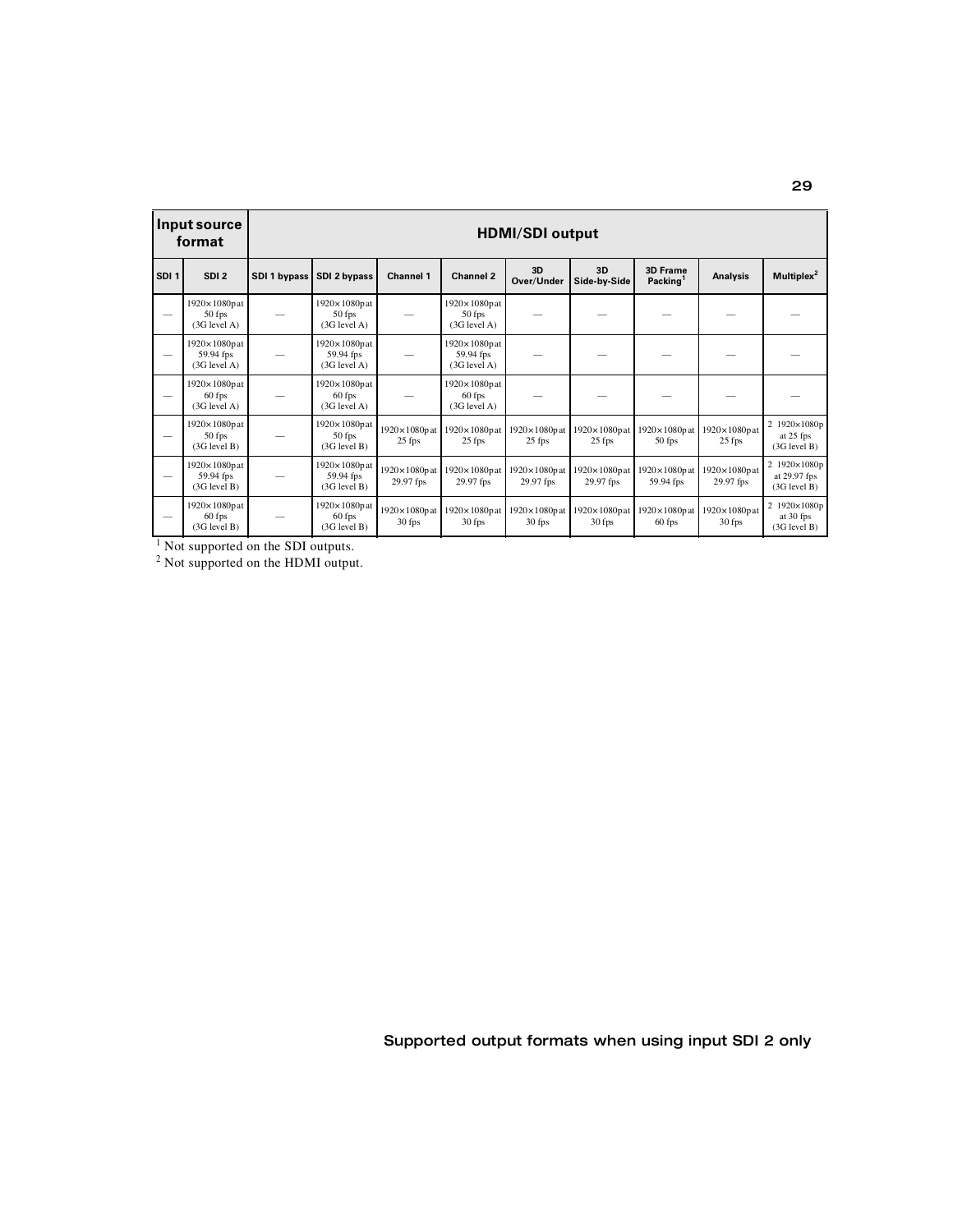## <span id="page-37-0"></span>Supported output formats when using inputs SDI 1 and SDI 2

<span id="page-37-3"></span><span id="page-37-2"></span><span id="page-37-1"></span>The following table lists the video formats that are supported on the SDI and HDMI outputs based on the MC-100 output settings (see ["Specifying your output](#page-24-2)  [settings" on page](#page-24-2) 17) when using an input source on both SDI 1 and SDI 2.



 $|\mathcal{F}|$  Note In order to view the selected video output format, the format must be supported by your SDI or HDMI display device. If the format is not supported, a purple screen is displayed and the on-screen display (OSD) is available if the appropriate DIP switch for the OSD has been set (see ["Using the MC-100 DIP](#page-18-1)  [switches" on page](#page-18-1) 11).

| Input source<br>format              |                                  | <b>HDMI/SDI output</b>                      |                                             |                                     |                                   |                                     |                                    |                                         |                                  |                                              |  |
|-------------------------------------|----------------------------------|---------------------------------------------|---------------------------------------------|-------------------------------------|-----------------------------------|-------------------------------------|------------------------------------|-----------------------------------------|----------------------------------|----------------------------------------------|--|
| SDI <sub>1</sub>                    | SDI <sub>2</sub>                 | SDI 1 bypass                                | SDI 2 bypass                                | <b>Channel 1</b>                    | <b>Channel 2</b>                  | 3D<br>Over/Under                    | 3D<br>Side-by-Side                 | <b>3D Frame</b><br>Packing <sup>1</sup> | <b>Analysis</b>                  | Multiplex <sup>2</sup>                       |  |
| <b>NTSC</b>                         | <b>NTSC</b>                      | <b>NTSC</b>                                 | <b>NTSC</b>                                 | $\equiv$                            | $\equiv$                          |                                     |                                    |                                         |                                  |                                              |  |
| PAL                                 | PAL                              | PAL                                         | PAL                                         | $\overline{\phantom{0}}$            |                                   |                                     |                                    |                                         |                                  |                                              |  |
| $1280 \times 720p$ at<br>50 fps     | 1280×720p at<br>$50$ fps         | 1280×720p at<br>50 fps                      | 1280×720p at<br>50 fps                      | $1280 \times 720p$<br>at 50 fps     | 1280×720p<br>at 50 fps            | 1280×720p at<br>50 fps              | 1280×720p at<br>50 fps             | 1280×720p<br>at 50 fps                  | 1280×720p<br>at 50 fps           | 2 1280×720p<br>at 50 fps<br>(3G level B)     |  |
| $1280 \times 720p$ at<br>59.94 fps  | 1280×720p at<br>59.94 fps        | $1280 \times 720p$ at<br>59.94 fps          | 1280×720p at<br>59.94 fps                   | $1280 \times 720p$<br>at 59.94 fps  | 1280×720p<br>at 59.94 fps         | 1280×720p at<br>59.94 fps           | $1280 \times 720p$ at<br>59.94 fps | 1280×720p<br>at 59.94 fps               | 1280×720p<br>at 59.94 fps        | 2 1280×720p<br>at 59.94 fps<br>(3G level B)  |  |
| $1280 \times 720p$ at<br>$60$ fps   | 1280×720p at<br>$60$ fps         | $1280 \times 720p$ at<br>60 fps             | 1280×720p at<br>60 fps                      | $1280 \times 720p$<br>at 60 fps     | 1280×720p<br>at 60 fps            | 1280×720p at<br>60 fps              | 1280×720p at<br>60 fps             | 1280×720p<br>at 60 fps                  | 1280×720p<br>at 60 fps           | 2 1280×720p<br>at 60 fps<br>(3G level B)     |  |
| $1920 \times 1080p$ at<br>23.98 fps | 1920×1080p at<br>23.98 fps       | 1920×1080p at<br>23.98 fps                  | 1920×1080p at<br>23.98 fps                  | 1920×1080p<br>at 23.98 fps          | 1920×1080p<br>at 23.98 fps        | $1920 \times 1080p$<br>at 23.98 fps | 1920×1080p at<br>23.98 fps         | 1920×1080p<br>at 23.98 fps              | 1920×1080p<br>at 23.98 fps       | 2 1920×1080p<br>at 23.98 fps<br>(3G level B) |  |
| $1920 \times 1080p$ at<br>24 fps    | 1920×1080p at<br>24 fps          | $1920 \times 1080p$ at<br>24 fps            | 1920×1080p at<br>24 fps                     | 1920×1080p<br>at 24 fps             | 1920×1080p<br>at 24 fps           | 1920×1080p<br>at 24 fps             | 1920×1080p at<br>24 fps            | 1920×1080p<br>at 24 fps                 | 1920×1080p<br>at 24 fps          | 2 1920×1080p<br>at 24 fps<br>(3G level B)    |  |
| $1920 \times 1080p$ at<br>25 fps    | 1920×1080p at<br>25 fps          | 1920×1080p at<br>25 fps                     | 1920×1080p at<br>25 fps                     | 1920×1080p<br>at 25 fps             | 1920×1080p<br>at 25 fps           | 1920×1080p<br>at 25 fps             | 1920×1080p at<br>25 fps            | 1920×1080p<br>at 25 fps                 | 1920×1080p<br>at 25 fps          | 2 1920×1080p<br>at 25 fps<br>(3G level B)    |  |
| $1920 \times 1080p$ at<br>29.97 fps | 1920×1080p at<br>29.97 fps       | 1920×1080p at<br>29.97 fps                  | 1920×1080p at<br>29.97 fps                  | 1920×1080p<br>at 29.97 fps          | 1920×1080p<br>at 29.97 fps        | 1920×1080p<br>at 29.97 fps          | 1920×1080p at<br>29.97 fps         | 1920×1080p<br>at 29.97 fps              | 1920×1080p<br>at 29.97 fps       | 2 1920×1080p<br>at 29.97 fps<br>(3G level B) |  |
| $1920 \times 1080p$ at<br>30 fps    | $1920 \times 1080p$ at<br>30 fps | 1920×1080p at<br>30 fps                     | 1920×1080p at<br>30 fps                     | 1920×1080p<br>at 30 fps             | 1920×1080p<br>at $30$ fps         | 1920×1080p<br>at 30 fps             | 1920×1080p at<br>$30$ fps          | 1920×1080p<br>at 30 fps                 | 1920×1080p<br>at 30 fps          | 2 1920×1080p<br>at 30 fps<br>(3G level B)    |  |
| 1920×1080i at<br>50 fps             | 1920×1080i at<br>50 fps          | 1920×1080i at<br>50 fps                     | 1920×1080i at<br>50 fps                     | 1920×1080i<br>at 50 fps             | 1920×1080i<br>at 50 fps           | 1920×1080i at<br>50 fps             | 1920×1080i at<br>50 fps            | 1920×1080i<br>at 50 fps                 | 1920×1080i<br>at 50 fps          | 2 1920×1080i<br>at 50 fps<br>(3G level B)    |  |
| 1920×1080i at<br>59.94 fps          | 1920×1080i at<br>59.94 fps       | 1920×1080i at<br>59.94 fps                  | 1920×1080i at<br>59.94 fps                  | $1920 \times 1080i$<br>at 59.94 fps | 1920×1080i<br>at 59.94 fps        | 1920×1080i at<br>59.94 fps          | 1920×1080i at<br>59.94 fps         | 1920×1080i<br>at 59.94 fps              | 1920×1080i<br>at 59.94 fps       | 2 1920×1080i<br>at 59.94 fps<br>(3G level B) |  |
| 1920×1080i at<br>60 fps             | 1920×1080i at<br>60 fps          | 1920×1080i at<br>60 fps                     | 1920×1080i at<br>60 fps                     | 1920×1080i<br>at 60 fps             | $1920 \times 1080$ i<br>at 60 fps | 1920×1080i at<br>60 fps             | $1920 \times 1080$ i at<br>60 fps  | 1920×1080i<br>at 60 fps                 | $1920 \times 1080i$<br>at 60 fps | 2 1920×1080i<br>at 60 fps<br>(3G level B)    |  |
| 1920×1080PsF<br>at 23.98 fps        | 1920×1080PsF<br>at 23.98 fps     | 1920×1080PsF<br>at $23.98$ fps <sup>2</sup> | 1920×1080PsF<br>at $23.98$ fps <sup>2</sup> |                                     |                                   |                                     |                                    |                                         |                                  |                                              |  |

#### Appendix A, Matrox MC-100 Supported Output Formats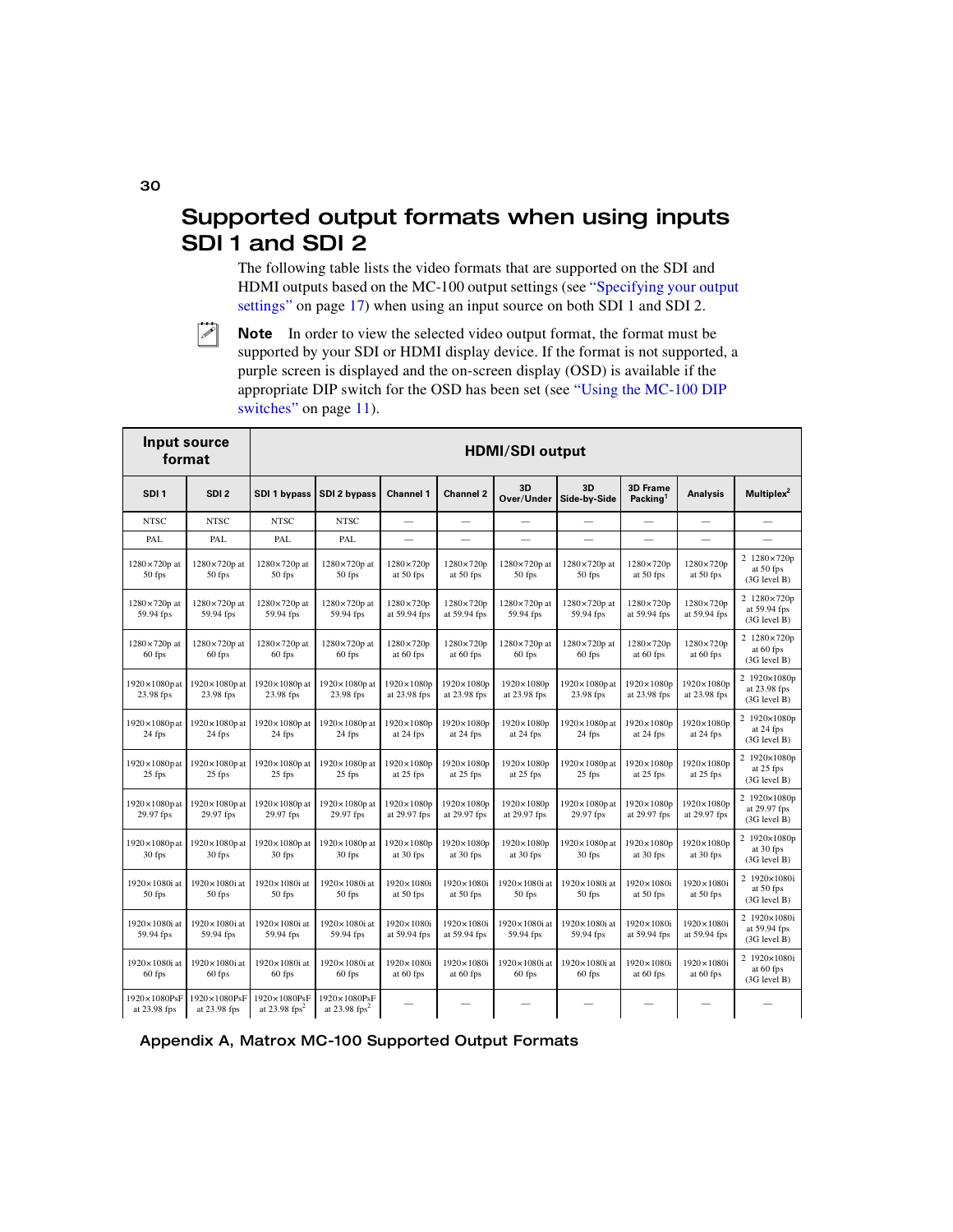| Input source                                          | format                                               | <b>HDMI/SDI output</b>                       |                                               |                                                     |                                                  |                            |                                  |                                         |                            |                                              |  |
|-------------------------------------------------------|------------------------------------------------------|----------------------------------------------|-----------------------------------------------|-----------------------------------------------------|--------------------------------------------------|----------------------------|----------------------------------|-----------------------------------------|----------------------------|----------------------------------------------|--|
| SDI <sub>1</sub>                                      | SDI <sub>2</sub>                                     | SDI 1 bypass                                 | SDI 2 bypass                                  | <b>Channel 1</b>                                    | <b>Channel 2</b>                                 | 3D<br>Over/Under           | 3D<br>Side-by-Side               | <b>3D Frame</b><br>Packing <sup>1</sup> | <b>Analysis</b>            | Multiplex <sup>2</sup>                       |  |
| 1920×1080PsF<br>at 24 fps                             | 1920×1080PsF<br>at 24 fps                            | 1920×1080PsF<br>at $24$ fps <sup>2</sup>     | 1920×1080PsF<br>at 24 $fps^2$                 |                                                     |                                                  |                            |                                  |                                         |                            |                                              |  |
| 1920×1080PsF<br>at 25 fps                             | $1920 \times 1080$ PsF<br>at 25 fps                  | 1920×1080PsF<br>at $25$ fps <sup>2</sup>     | 1920×1080PsF<br>at $25$ fps <sup>2</sup>      |                                                     |                                                  |                            |                                  |                                         |                            |                                              |  |
| 1920×1080PsF<br>at 29.97 fps                          | 1920×1080PsF<br>at 29.97 fps                         | 1920×1080PsF<br>at 29.97 $fps^2$             | 1920×1080PsF<br>at 29.97 $fps^2$              |                                                     |                                                  |                            |                                  |                                         | $\overline{\phantom{0}}$   |                                              |  |
| 1920×1080PsF<br>at 30 fps                             | $1920 \times 1080$ PsF<br>at 30 fps                  | 1920×1080PsF<br>at 30 $fps^2$                | 1920×1080PsF<br>at 30 $fps^2$                 |                                                     |                                                  |                            |                                  |                                         |                            |                                              |  |
| $1920 \times 1080p$ at<br>50 fps<br>(3G level A)      | $1920 \times 1080p$ at<br>$50$ fps<br>(3G level A)   | 1920×1080p at<br>50 fps<br>(3G level A)      | 1920×1080p at<br>50 fps<br>(3G level A)       | $1920 \times 1080p$<br>at 50 fps<br>(3G level A)    | 1920×1080p<br>at 50 fps<br>(3G level A)          |                            |                                  |                                         |                            |                                              |  |
| $1920 \times 1080p$ at<br>59.94 fps<br>$(3G$ level A) | 1920×1080p at<br>59.94 fps<br>$(3G$ level A)         | 1920×1080p at<br>59.94 fps<br>$(3G$ level A) | 1920×1080p at<br>59.94 fps<br>$(3G$ level A)  | $1920 \times 1080p$<br>at 59.94 fps<br>(3G level A) | 1920×1080p<br>at 59.94 fps<br>(3G level A)       |                            |                                  |                                         |                            |                                              |  |
| $1920 \times 1080p$ at<br>60 fps<br>$(3G$ level A)    | 1920×1080p at<br>$60$ fps<br>$(3G$ level A)          | 1920×1080p at<br>$60$ fps<br>$(3G$ level A)  | 1920×1080p at<br>60 fps<br>$(3G$ level A)     | 1920×1080p<br>at 60 fps<br>(3G level A)             | $1920 \times 1080p$<br>at 60 fps<br>(3G level A) |                            |                                  |                                         |                            |                                              |  |
| $1920 \times 1080p$ at<br>50 fps<br>(3G level B)      | 1920×1080p at<br>$50$ fps<br>(3G level B)            | 1920×1080p at<br>50 fps<br>(3G level B)      | 1920×1080p at<br>50 fps<br>(3G level B)       | $1920 \times 1080p$<br>at 25 fps                    | 1920×1080p<br>at 25 fps                          | 1920×1080p<br>at 25 fps    | $1920 \times 1080p$ at<br>25 fps | 1920×1080p<br>at 50 fps                 | 1920×1080p<br>at 25 fps    | 2 1920×1080p<br>at 25 fps<br>(3G level B)    |  |
| 1920×1080p at<br>59.94 fps<br>(3G level B)            | 1920×1080p at<br>59.94 fps<br>(3G level B)           | 1920×1080p at<br>59.94 fps<br>(3G level B)   | 1920×1080p at<br>59.94 fps<br>(3G level B)    | 1920×1080p<br>at 29.97 fps                          | 1920×1080p<br>at 29.97 fps                       | 1920×1080p<br>at 29.97 fps | 1920×1080p at<br>29.97 fps       | 1920×1080p<br>at 59.94 fps              | 1920×1080p<br>at 29.97 fps | 2 1920×1080p<br>at 29.97 fps<br>(3G level B) |  |
| $1920 \times 1080p$ at<br>60 fps<br>(3G level B)      | 1920×1080p at<br>$60$ fps<br>(3G level B)            | 1920×1080p at<br>60 fps<br>(3G level B)      | 1920×1080p at<br>$60$ fps<br>$(3G$ level $B)$ | 1920×1080p<br>at 30 fps                             | 1920×1080p<br>at 30 fps                          | 1920×1080p<br>at 30 fps    | $1920 \times 1080p$ at<br>30 fps | 1920×1080p<br>at 60 fps                 | 1920×1080p<br>at 30 fps    | 2 1920×1080p<br>at 30 fps<br>(3G level B)    |  |
|                                                       | Dual link $1920 \times 1080p$<br>at 50 fps $(4:2:2)$ |                                              | Dual link 1920×1080p<br>at 50 fps $(4:2:2)$   | 1920×1080i<br>at 50 fps                             | 1920×1080i<br>at 50 fps                          |                            |                                  |                                         |                            | 1920×1080p<br>at 50 fps                      |  |
| Dual link $1920 \times 1080p$<br>at 59.94 fps (4:2:2) |                                                      |                                              | Dual link 1920×1080p<br>at 59.94 fps (4:2:2)  | 1920×1080i<br>at 59.94 fps                          | 1920×1080i<br>at 59.94 fps                       | $\overline{\phantom{0}}$   | $\overline{\phantom{0}}$         |                                         |                            | $1920 \times 1080p$<br>at 59.94 fps          |  |
| Dual link $1920 \times 1080p$                         | at 60 fps (4:2:2)                                    |                                              | Dual link 1920×1080p<br>at 60 fps (4:2:2)     | 1920×1080i<br>at 60 fps                             | 1920×1080i<br>at 60 fps                          |                            |                                  |                                         |                            | $1920 \times 1080p$<br>at 60 fps             |  |

<sup>1</sup> Not supported on the SDI outputs.

 $2$  Not supported on the HDMI output.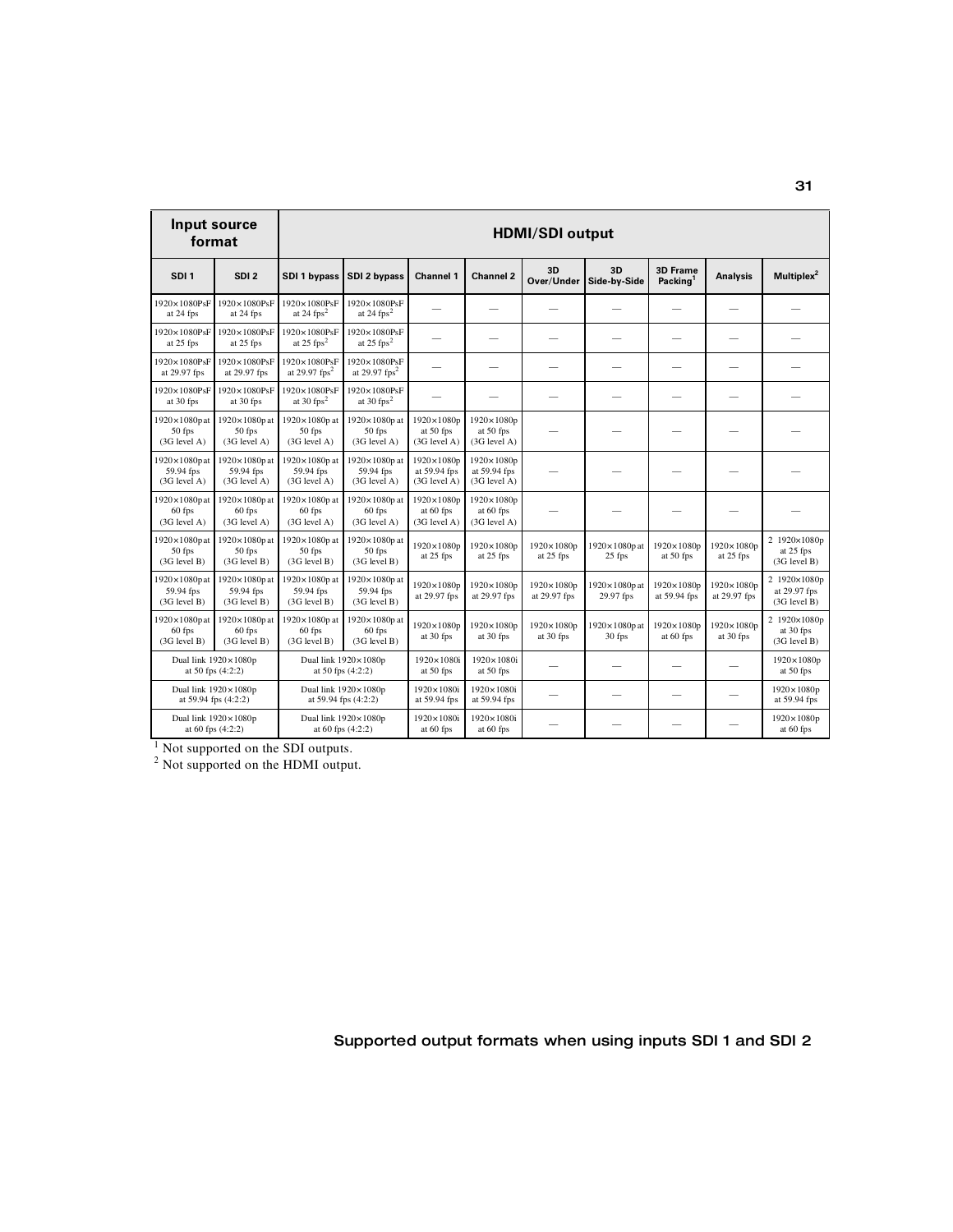Your notes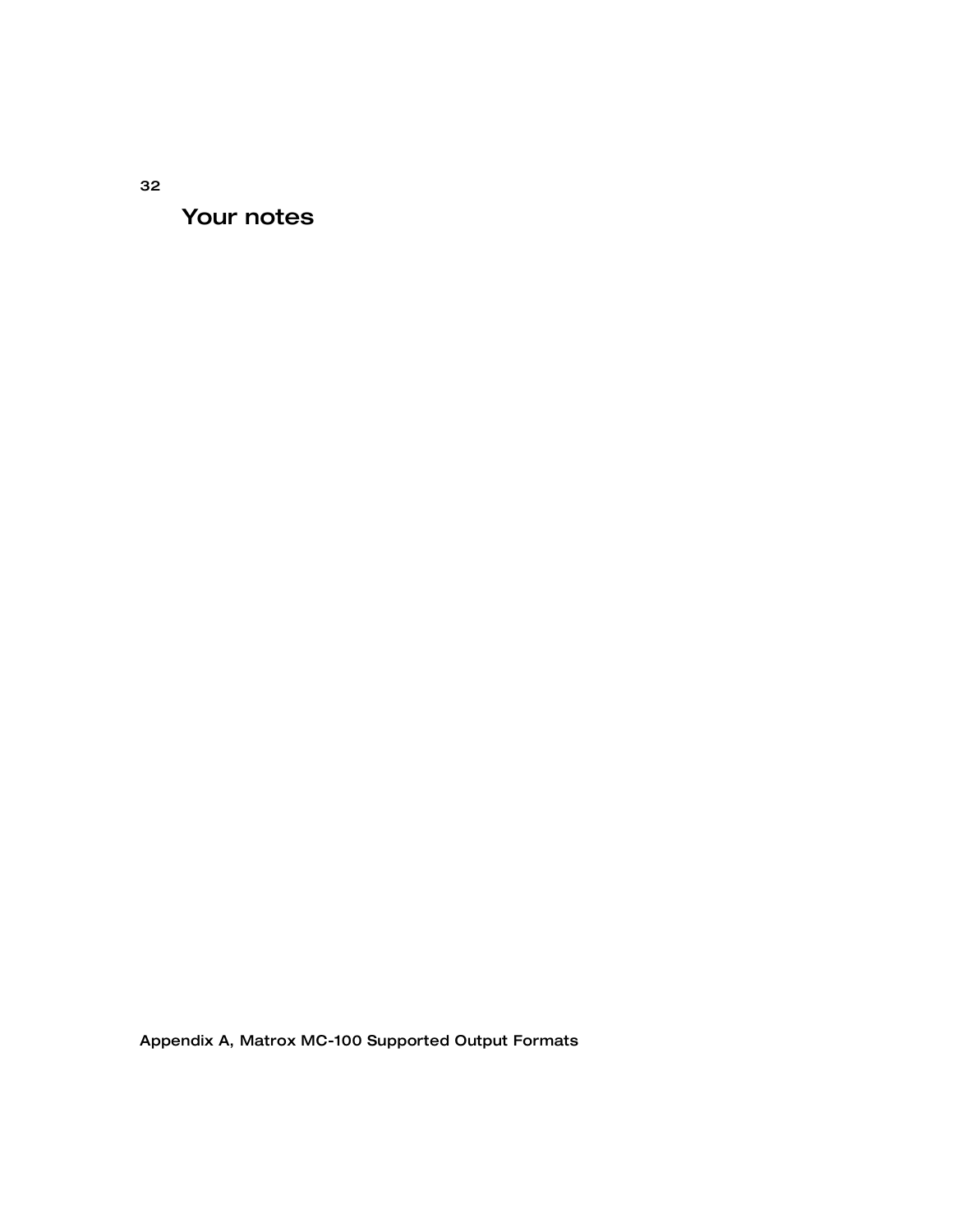

# <span id="page-40-1"></span><span id="page-40-0"></span>Matrox MC-100 Specifications

This appendix provides specifications for the Matrox MC-100.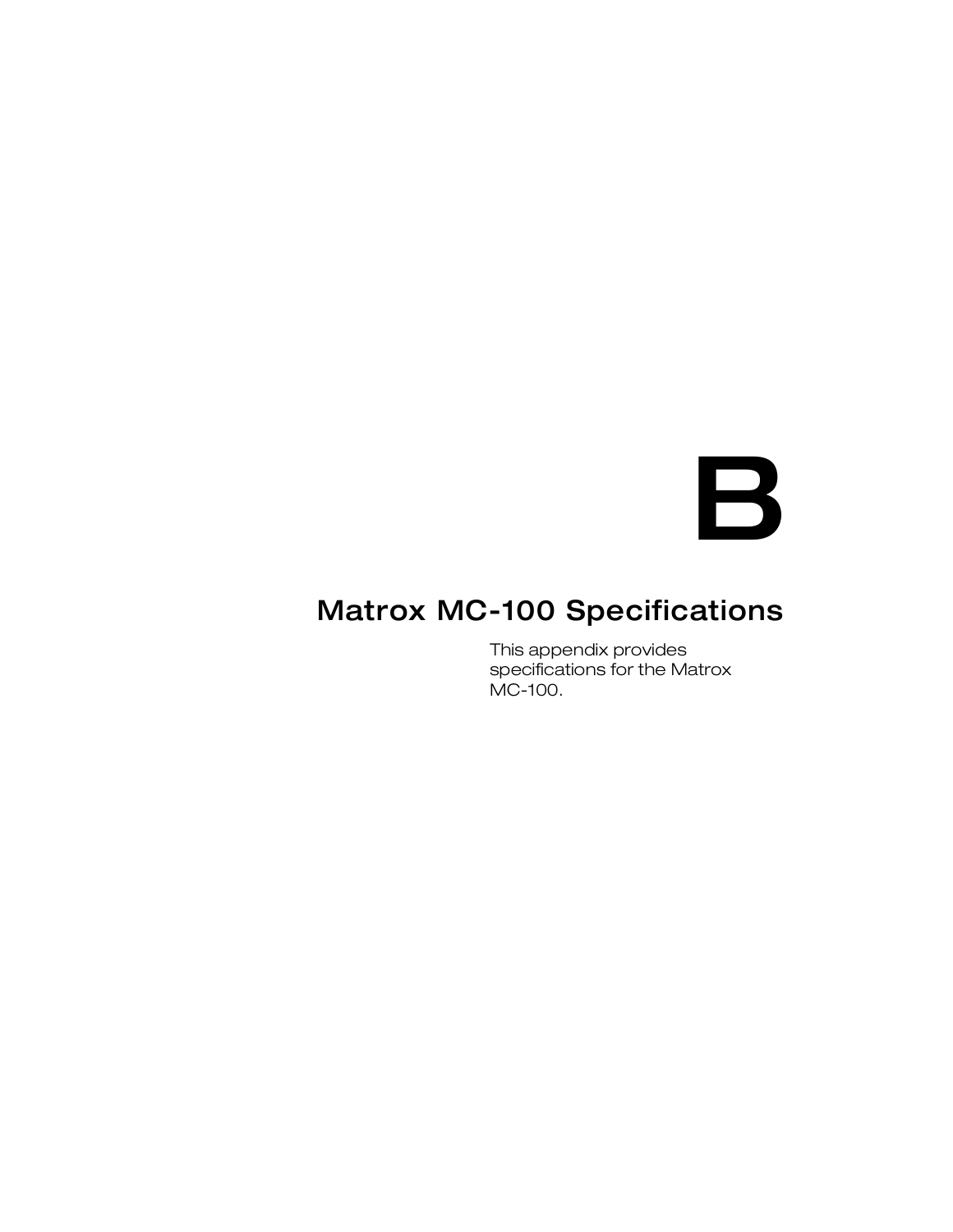## <span id="page-41-0"></span>Matrox MC-100 specifications

## <span id="page-41-7"></span><span id="page-41-1"></span>General

- <span id="page-41-6"></span>• **Video formats** NTSC, PAL, 720p, 1080p/i/PsF
- **Regulatory compliance**
	- FCC Class A and B
	- $-$  RoHS
- <span id="page-41-5"></span>**• Dimensions**
	- $-$  Length 125 mm (4.92 in)
	- $-$  Width 118 mm (4.65 in)
	- $-$  Height 26 mm (1.02 in)
- <span id="page-41-4"></span>**• External AC/DC adapter**
	- $-$  Input: 100-240 VAC 50-60 Hz
	- $-$  Output:  $+5V$  DC, 3A max
	- $-$  Dimensions: L 78 mm  $\times$  W 46 mm  $\times$  H 36 mm (3.1"  $\times$  1.8"  $\times$  1.4")
- **Total power consumption** 15 watts

#### Video

#### **• SDI input and output**

- <span id="page-41-8"></span>- Compliant with SMPTE-259M/292M/372M/424M/425M
- SDI support of YUV 4:2:2 8-bit/10-bit
- $-$  SDI inputs with loss-of-signal switcher
- Automatic SDI output selection between 3G/HD/SD-SDI dependent on input signal
- $-16$  channels of embedded audio
- <span id="page-41-3"></span> $-$  Two BNC SDI connectors (75 Ω), terminated

#### **• HDMI output**

- HDMI support of YUV 4:2:2 and RGB
- Eight channels of embedded audio (selectable between the first and second set of four pairs)
- <span id="page-41-2"></span>- Standard Type A HDMI connector (19 pins)
- **Display formats**
	- 3D display formats on SDI: Over/Under and Side-by-Side
	- 3D display formats on HDMI: Over/Under, Side-by-Side, and Frame Packing
	- Analysis mode display: Anaglyph, 50/50, and Difference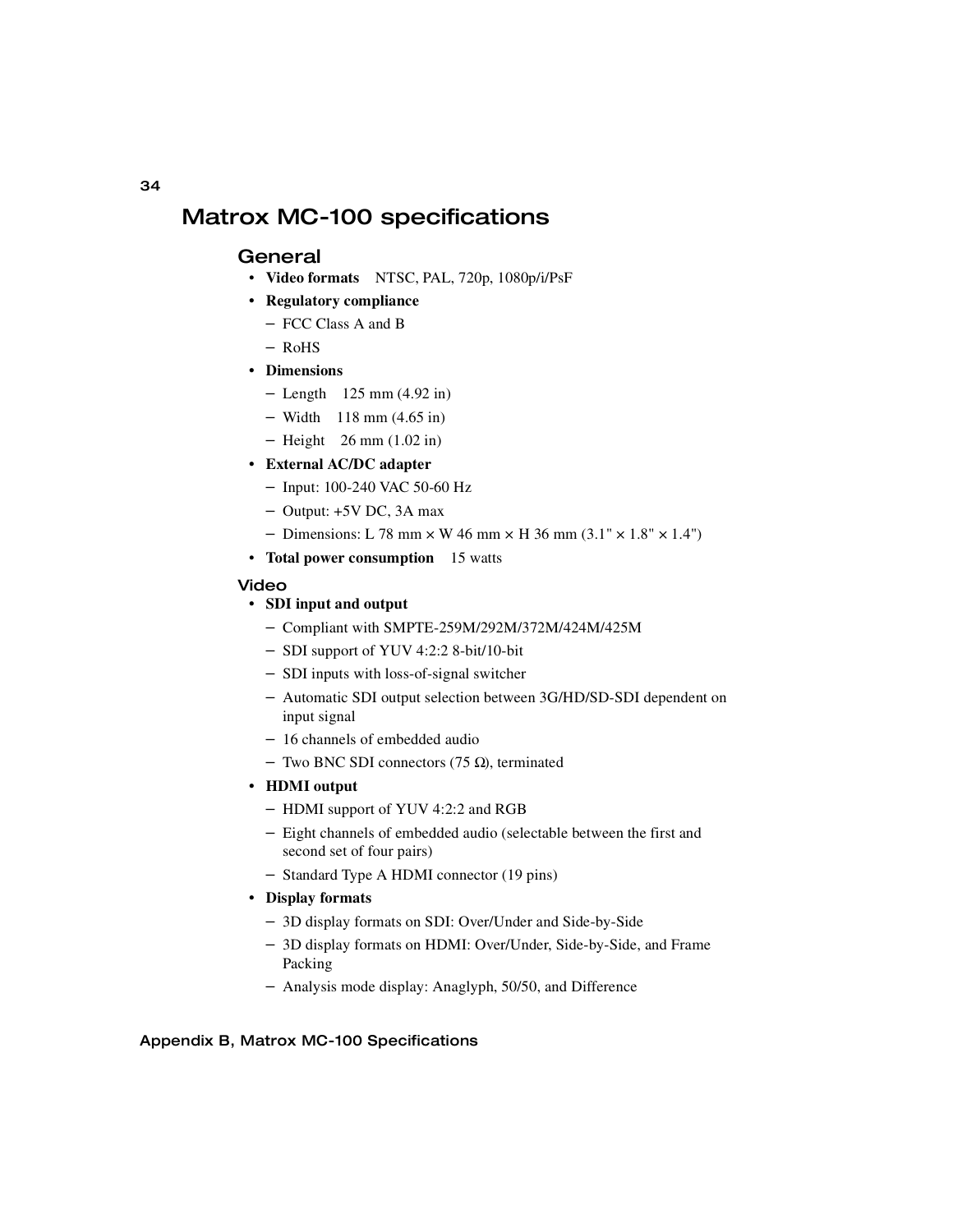## <span id="page-42-0"></span>Environmental specifications

- <span id="page-42-1"></span>• Minimum/maximum operating temperature: 0 to 40º C
- Minimum/maximum storage temperature: -40 to 75° C
- Maximum altitude for operation: 3,000 meters
- Maximum altitude for transport: 12,000 meters
- Operating humidity: 20 to 80% relative humidity (non-condensing)
- Storage humidity: 5 to 95% relative humidity (non-condensing)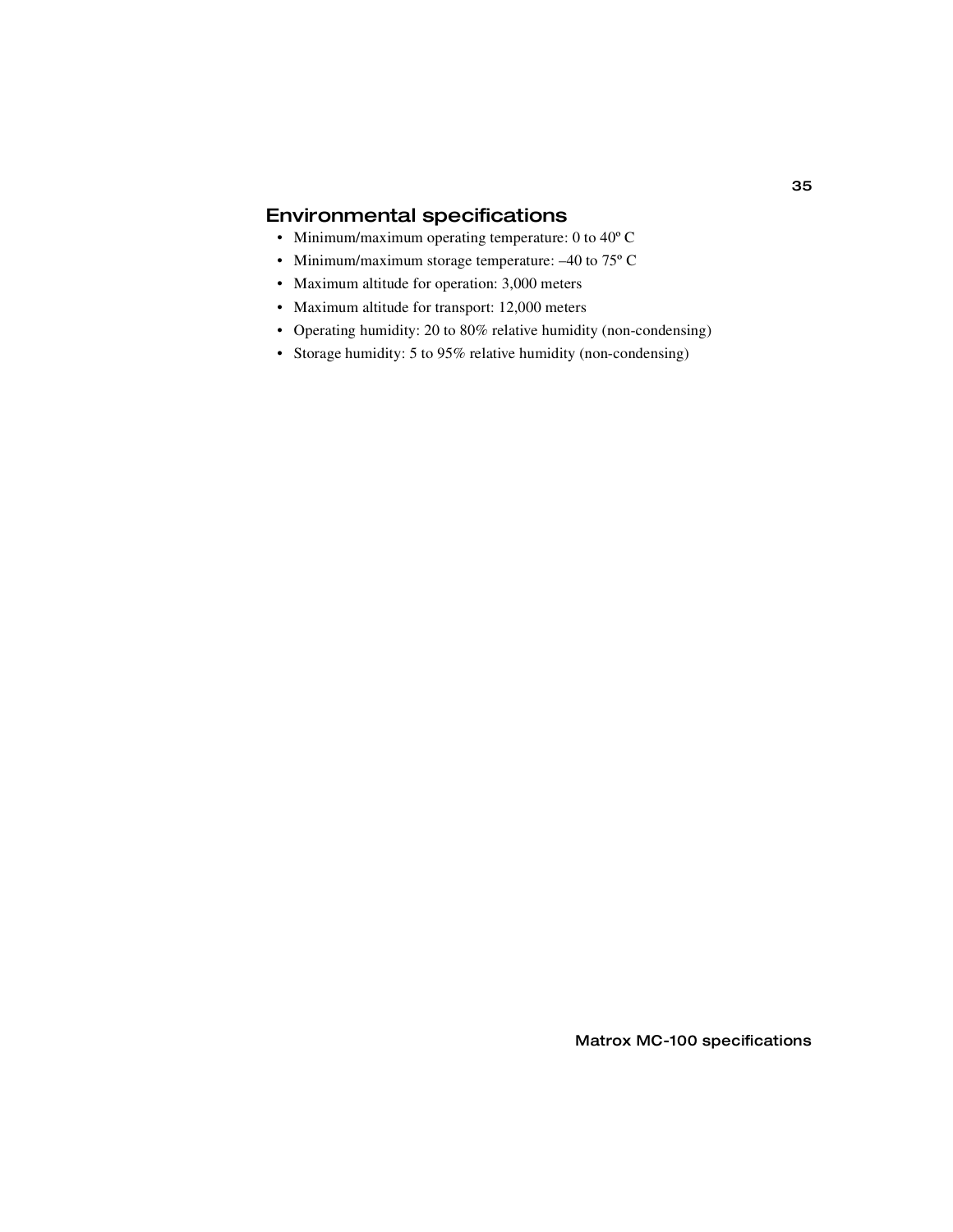Your notes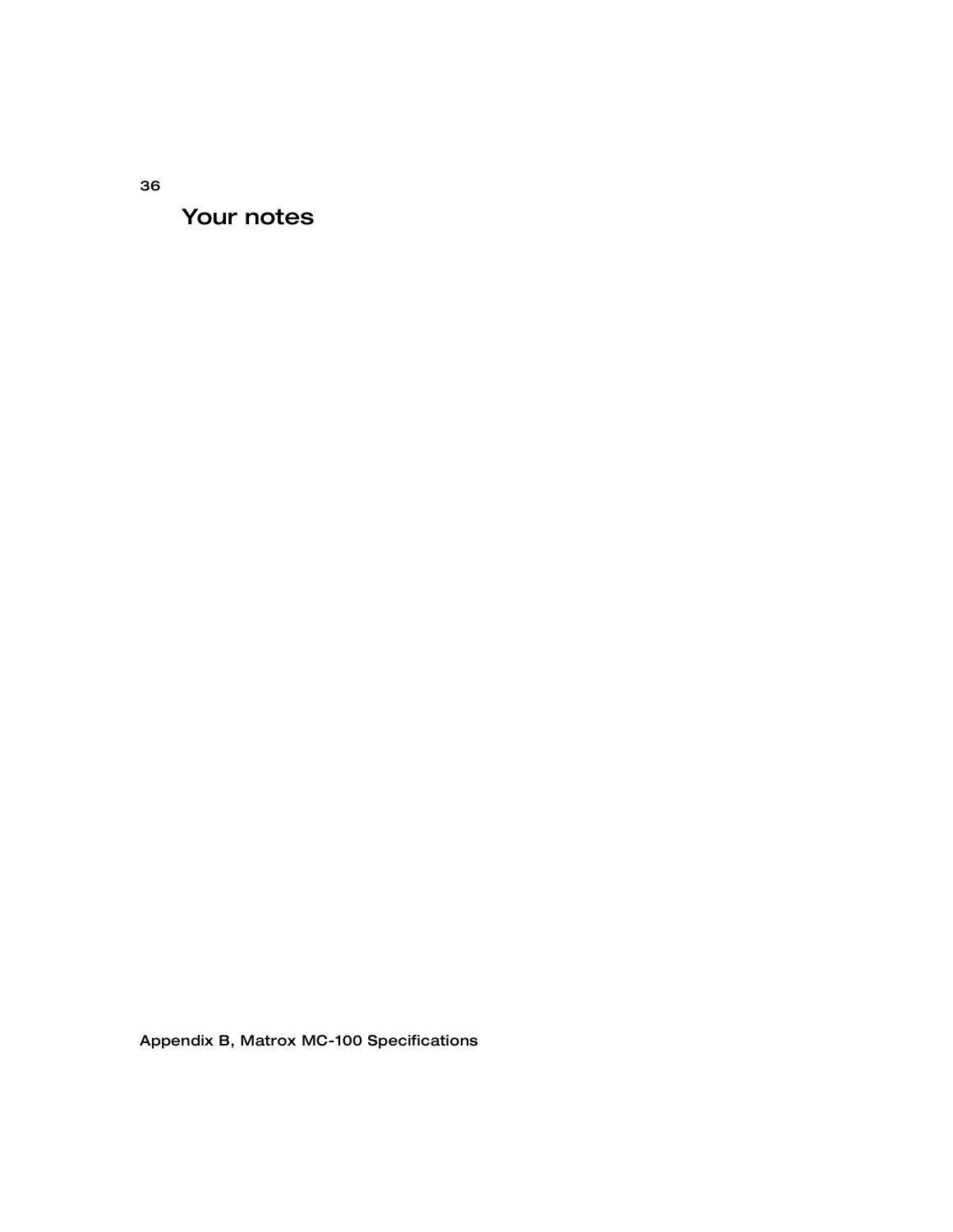

## <span id="page-44-1"></span><span id="page-44-0"></span>Matrox Customer Support

This appendix explains how you can register your Matrox product and obtain customer support.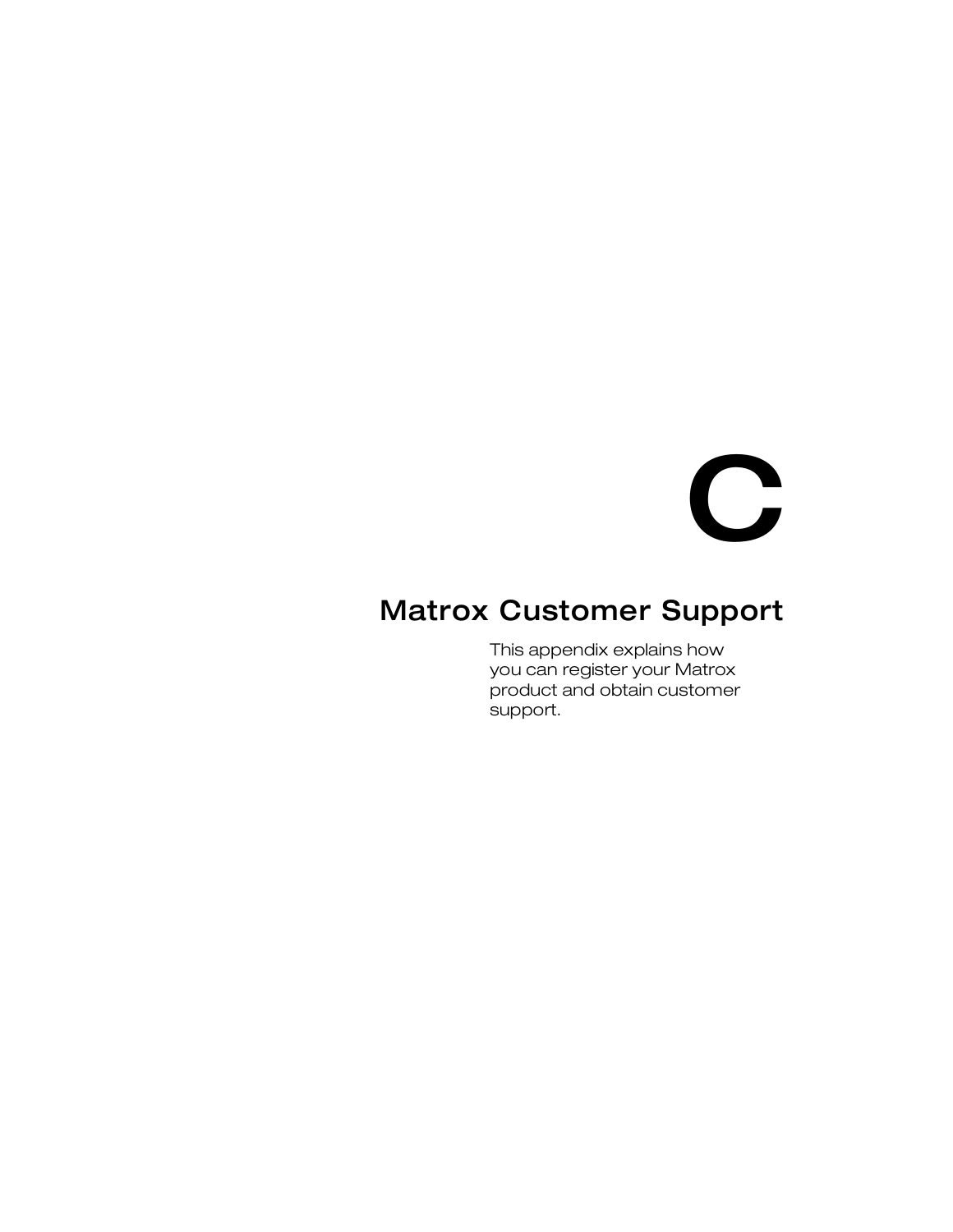## <span id="page-45-0"></span>How to get Matrox customer support

<span id="page-45-4"></span>If you have a problem that you're unable to solve by referring to the documentation for your Matrox product, please contact your Matrox representative. He or she should be able to help you quickly correct any installation or system configuration problem.

If your representative is unable to solve your problem, contact Matrox for further information and assistance.

## <span id="page-45-7"></span><span id="page-45-1"></span>**Registration**

You can register your Matrox product in the Matrox Support section of our website at [www.matrox.com/video/support.](http://www.matrox.com/video/support)

**Important** Only registered users are entitled to customer support, software updates, special promotional offers, and access to our user forum.

## <span id="page-45-5"></span><span id="page-45-2"></span>Keep up to date with our website

In addition to registering your Matrox product, our website offers you up-to-the-minute information about Matrox products and software updates. Be sure to place our site in your favorites or bookmarks: [www.matrox.com/video/support](http://www.matrox.com/video/support).

## <span id="page-45-6"></span><span id="page-45-3"></span>Contacting us

Matrox is proud to offer worldwide customer support. Please use the contact information for your Matrox product and area as provided on our website at <www.matrox.com/video/support>.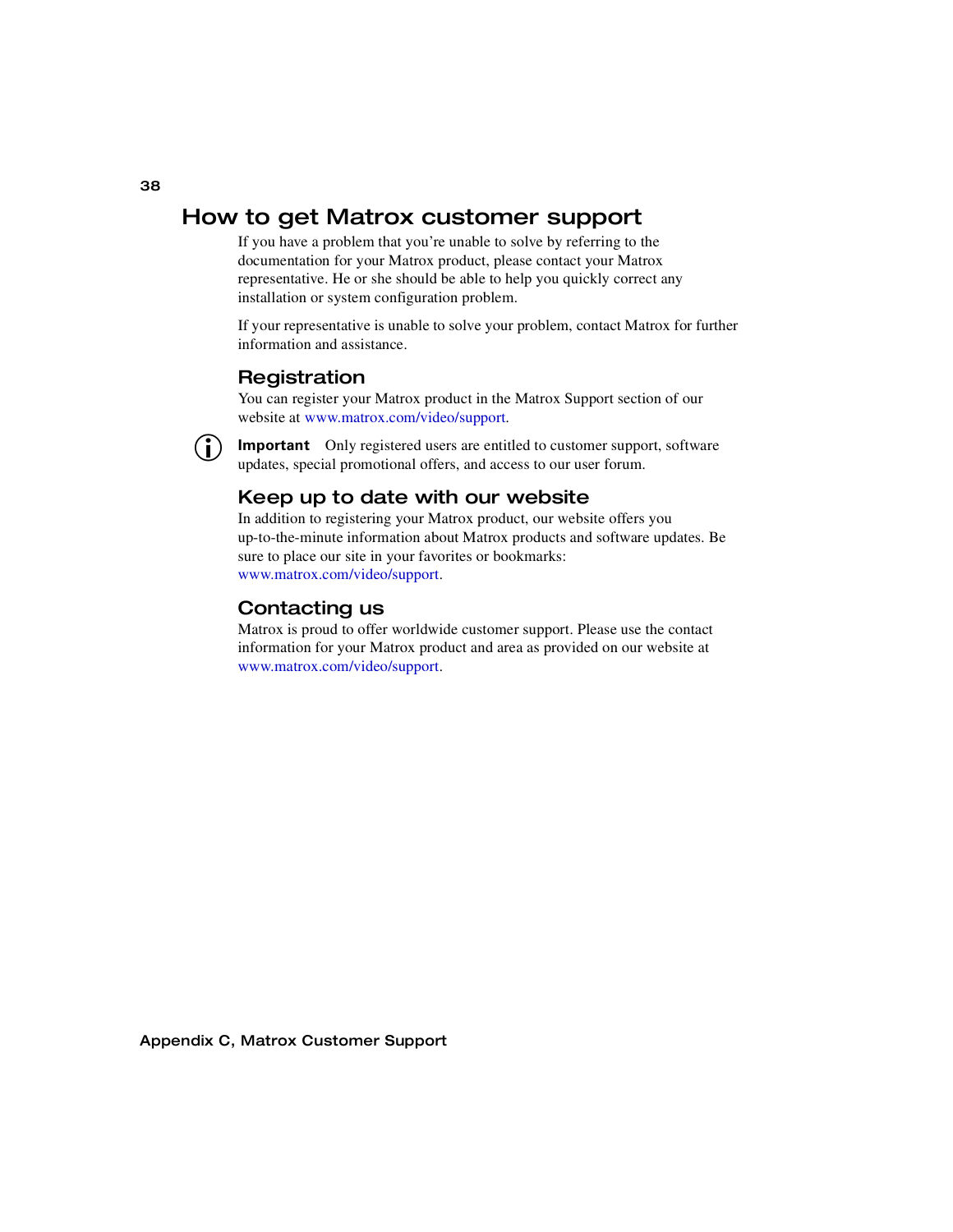# Index

## <span id="page-46-0"></span>**Numerics**

3D settings analysis mode [20](#page-27-0) channel flip [20](#page-27-1) horizontal offset [20](#page-27-2) selecting mode [19](#page-26-1) specifying [19](#page-26-2) vertical offset [20](#page-27-3) 3G level B channel definition [12](#page-19-3) multiplexing [18](#page-25-0)

## A

AC power to Matrox MC-100 [6](#page-13-6) Adapter plug connection [6](#page-13-7) Analysis selecting 3D settings [18](#page-25-1) mode [20](#page-27-0) output [18](#page-25-2) Audio, multiplexing [18](#page-25-3)

## B

BNC, connectors input [8](#page-15-2) output [8](#page-15-2)

## C

Channel definitions on Matrox MC-100 [12](#page-19-3) selecting flip [20](#page-27-1) horizontal offset [20](#page-27-2) vertical offset [20](#page-27-3) Connections AC power to Matrox MC-100 [6](#page-13-6) available on Matrox MC-100 [6](#page-13-8) input sources [8](#page-15-2) output sources [8](#page-15-2) two input sources [8](#page-15-3) Customer support [38](#page-45-4)

## D

DIP switches on Matrox MC-100 [11](#page-18-2) for loss-of-signal switcher feature [11](#page-18-3) for user-defined DIP switches [11](#page-18-4) resetting to factory defaults [23](#page-30-2) saving option settings [23](#page-30-3) to display HUD on SDI output [11](#page-18-5) to display OSD on SDI output [11](#page-18-5) to hide HUD on HDMI output [11](#page-18-6) to hide OSD on HDMI output [11](#page-18-6) to lock OSD [11](#page-18-7) Display formats specifications [34](#page-41-2)

## E

Environmental specifications [35](#page-42-1)

### F

Firmware, updating [2](#page-9-4)

## H

HDMI output audio output channel selection [18](#page-25-4) connection [8](#page-15-2) specifications [34](#page-41-3) supported video formats [26](#page-33-1), [28,](#page-35-1) [30](#page-37-1) Heads-up display *[See](#page-18-8)* HUD (heads-up display) **HIT** *[See](#page-29-0)* Horizontal image translation Horizontal image translation, selecting [22](#page-29-0) HUD (heads-up display) about [21](#page-28-1) display on SDI output [11](#page-18-9) hide on HDMI output [11](#page-18-10)

## I

Inputs on Matrox MC-100 BNC [8](#page-15-4) SDI [8](#page-15-4) specifying settings [15](#page-22-1) supported video formats [16](#page-23-2), [26,](#page-33-2) [28](#page-35-2), [30](#page-37-2) synchronizing [12](#page-19-4) Internet site, Matrox [38](#page-45-5)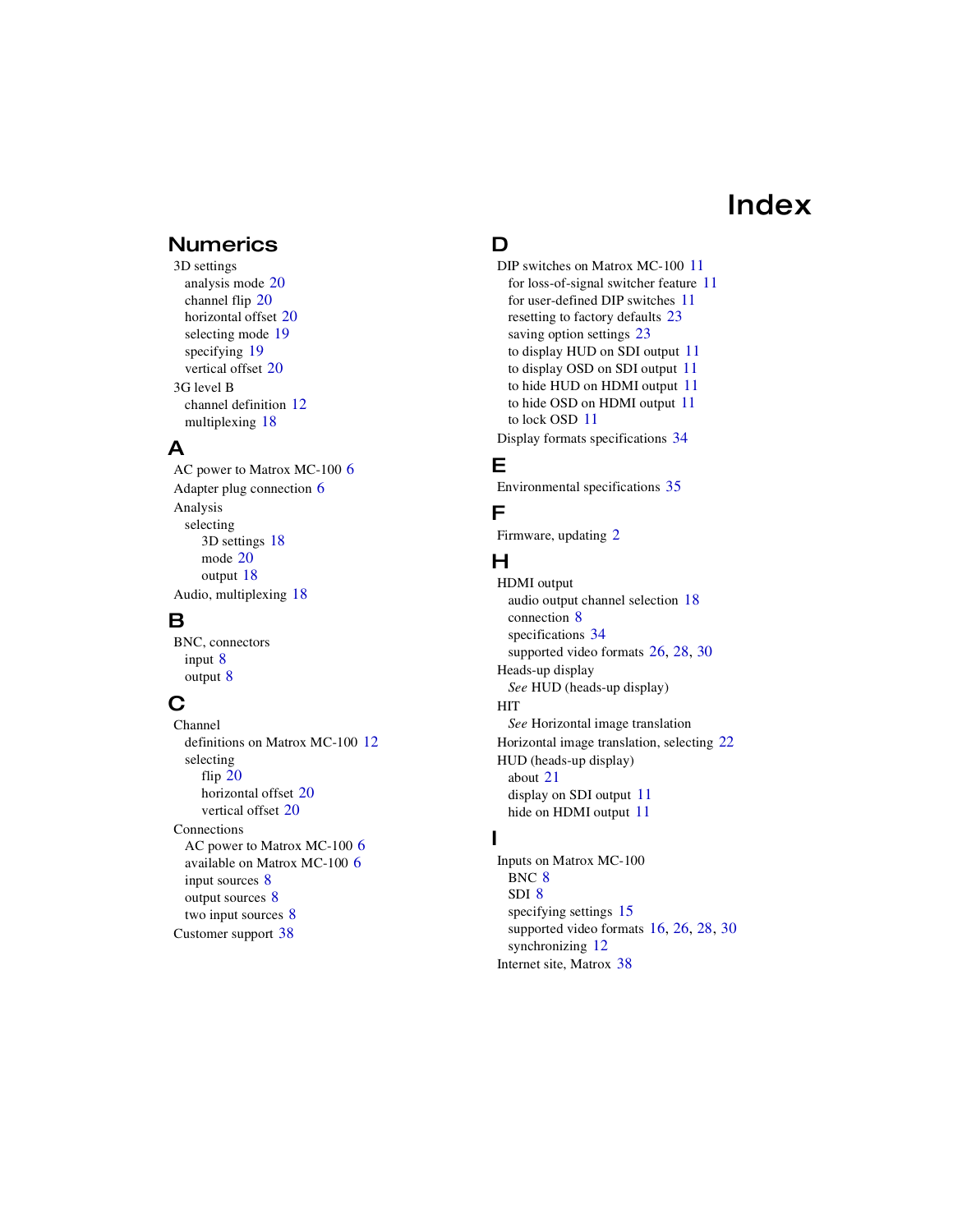#### 40

## L

LEDs on Matrox MC-100 [10](#page-17-2) L[i](#page-2-0)cense agreement i Locking the Matrox MC-100 OSD [11](#page-18-7) Loss-of-signal switcher feature [11,](#page-18-3) [13](#page-20-3)

## M

Matrox contacting us [38](#page-45-6) WWW site [38](#page-45-5) Matrox MC-100 AC power connection [6](#page-13-6) AC/DC adapter specifications [34](#page-41-4) accessing OSD main menu [14](#page-21-1) adapter plug connection [6](#page-13-7) available connections [6](#page-13-8) channel definitions [12](#page-19-3) dimensions [34](#page-41-5) DIP switches [11](#page-18-2) display HUD on SDI output [11](#page-18-9) display OSD on SDI output [11](#page-18-9) environmental specifications [35](#page-42-1) features [2](#page-9-5) flashing SDI LEDs [6](#page-13-9) hide HUD on HDMI output [11](#page-18-10) hide OSD on HDMI output [11](#page-18-10) LEDs [10](#page-17-2) locking OSD [11](#page-18-7) loss-of-signal switcher feature [11,](#page-18-3) [13](#page-20-3) operating safety feature [6](#page-13-9) power supply [6](#page-13-7) reference source priority [15](#page-22-2) regulatory compliance [34](#page-41-6) requirements [2](#page-9-6) resetting DIP switches to factory defaults [23](#page-30-2) saving option settings to DIP switches [23](#page-30-3) selecting 3D mode [19](#page-26-1) analysis mode [20](#page-27-0) channel flip [20](#page-27-1) channel switcher [21](#page-28-2) HDMI only [21](#page-28-3) horizontal channel offset [20](#page-27-2) horizontal image translation [22](#page-29-1) OSD signal type [15](#page-22-3) SDI and HDMI [21](#page-28-4)

selection modes [21](#page-28-1) vertical channel offset [20](#page-27-3) specifications [34](#page-41-7) specifying 3D settings [19](#page-26-2) input settings [15](#page-22-1) output settings [17](#page-24-3) supported video formats input [16](#page-23-2), [26,](#page-33-2) [28,](#page-35-2) [30](#page-37-2) output [26,](#page-33-1) [28](#page-35-1), [30](#page-37-1) updating firmware [2](#page-9-4) user-defined DIP switches [11](#page-18-4) using the OSD buttons [13](#page-20-4) viewing input information [16](#page-23-3) Multiplexing video and audio [18](#page-25-3)

## O

On-screen display *[See](#page-17-3)* OSD Operating safety feature of Matrox MC-100 [6](#page-13-9) OSD accessing main menu [14](#page-21-1) display on SDI output [11](#page-18-9) hide on HDMI output [11](#page-18-10) locking [11](#page-18-7) reference source priority [15](#page-22-2) resetting DIP switches to factory defaults [23](#page-30-2) saving option settings to DIP switches [23](#page-30-3) selecting 3D mode [19](#page-26-1) analysis mode [20](#page-27-0) channel flip [20](#page-27-1) channel switcher [21](#page-28-2) HDMI only [21](#page-28-3) horizontal channel offset [20](#page-27-2) horizontal image translation [22](#page-29-1) SDI and HDMI [21](#page-28-4) selection modes [21](#page-28-1) signal type [15](#page-22-3) vertical channel offset [20](#page-27-3) specifying 3D settings [19](#page-26-2) input settings [15](#page-22-1) output settings [17](#page-24-3) using buttons [13](#page-20-4) viewing input information [16](#page-23-3)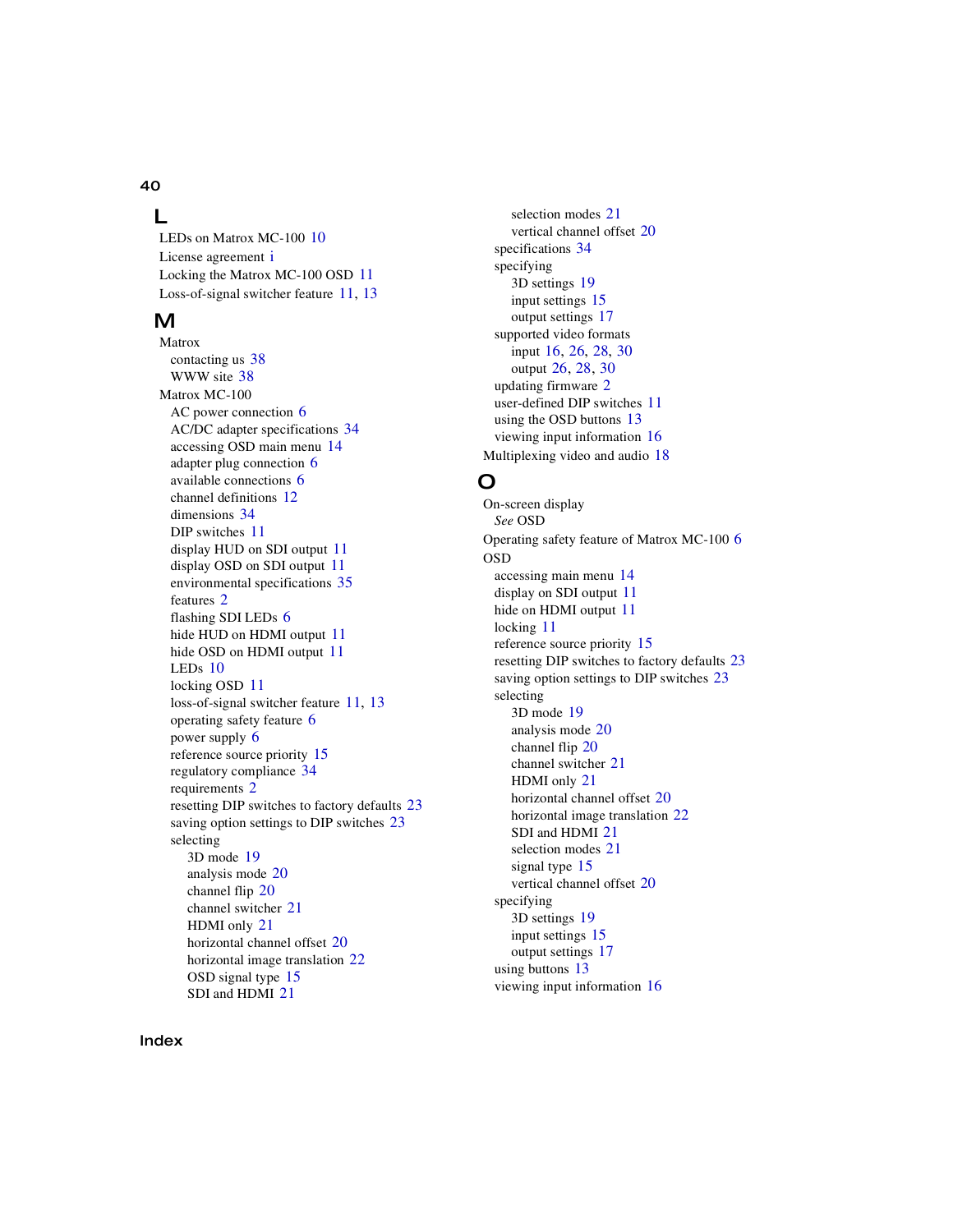Outputs on Matrox MC-100 HDMI [8](#page-15-4) SDI [8](#page-15-4) specifying settings [17](#page-24-3) supported video formats [26](#page-33-1), [28,](#page-35-1) [30](#page-37-1)

### P

Power, connecting adapter plugs [6](#page-13-7) to Matrox MC-100 [6](#page-13-6)

## R

Reference source priority [15](#page-22-2) Registering your Matrox product [38](#page-45-7) Regulatory compliance [34](#page-41-6) Returning procedure [iv](#page-5-0)

## S

Safety feature when operating Matrox MC-100 [6](#page-13-9) SDI input connections [8](#page-15-2) specifications [34](#page-41-8) supported video formats [26](#page-33-3), [28,](#page-35-3) [30](#page-37-3) SDI output connections [8](#page-15-2) specifications [34](#page-41-8) supported video formats [26](#page-33-3), [28,](#page-35-3) [30](#page-37-3) Selection modes channel switcher [21](#page-28-2) selecting HDMI only [21](#page-28-3) selecting horizontal image translation [22](#page-29-1) selecting SDI and HDMI [21](#page-28-4) selecting settings [21](#page-28-1) Service, returns [iv](#page-5-0) Specifications AC/DC adapter [34](#page-41-4) display formats [34](#page-41-2) environmental [35](#page-42-1) HDMI output [34](#page-41-3) Matrox MC-100 [34](#page-41-7) SDI input [34](#page-41-8) SDI output [34](#page-41-8) Supported video formats input [16](#page-23-2), [26,](#page-33-2) [28](#page-35-2), [30](#page-37-2) output [26](#page-33-1), [28](#page-35-1), [30](#page-37-1)

System requirements [2](#page-9-6)

## T

Technical support [38](#page-45-4) Time base correction [12](#page-19-4)

## U

User-defined DIP switches [11](#page-18-4)

## V

Video formats supported input [16,](#page-23-2) [26,](#page-33-2) [28](#page-35-2), [30](#page-37-2) output [26,](#page-33-1) [28](#page-35-1), [30](#page-37-1) Video, multiplexing [18](#page-25-3)

## W

Warranty [i](#page-2-0) Warranty, standard [i](#page-2-1) WWW site, Matrox [38](#page-45-5)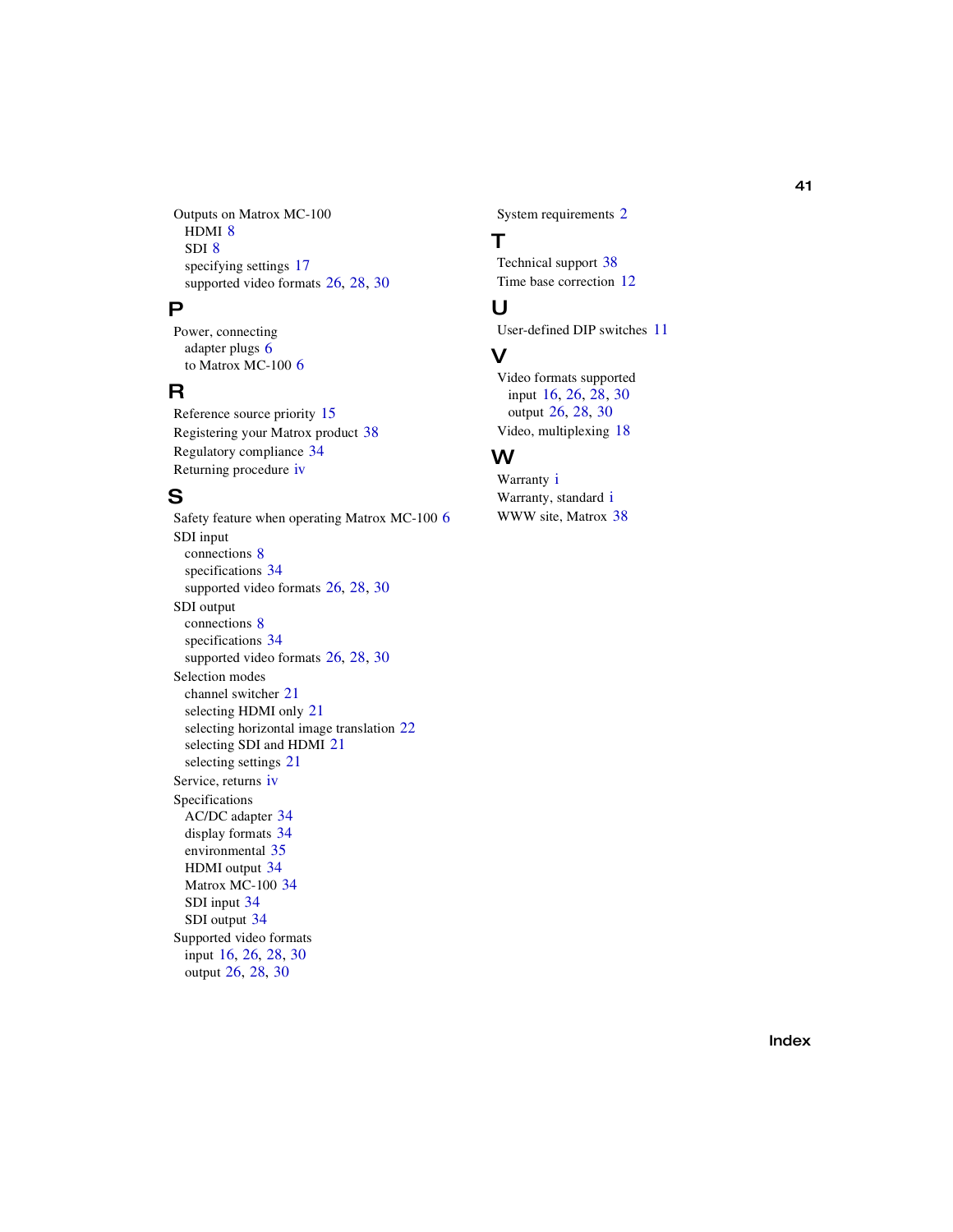## 42 Your notes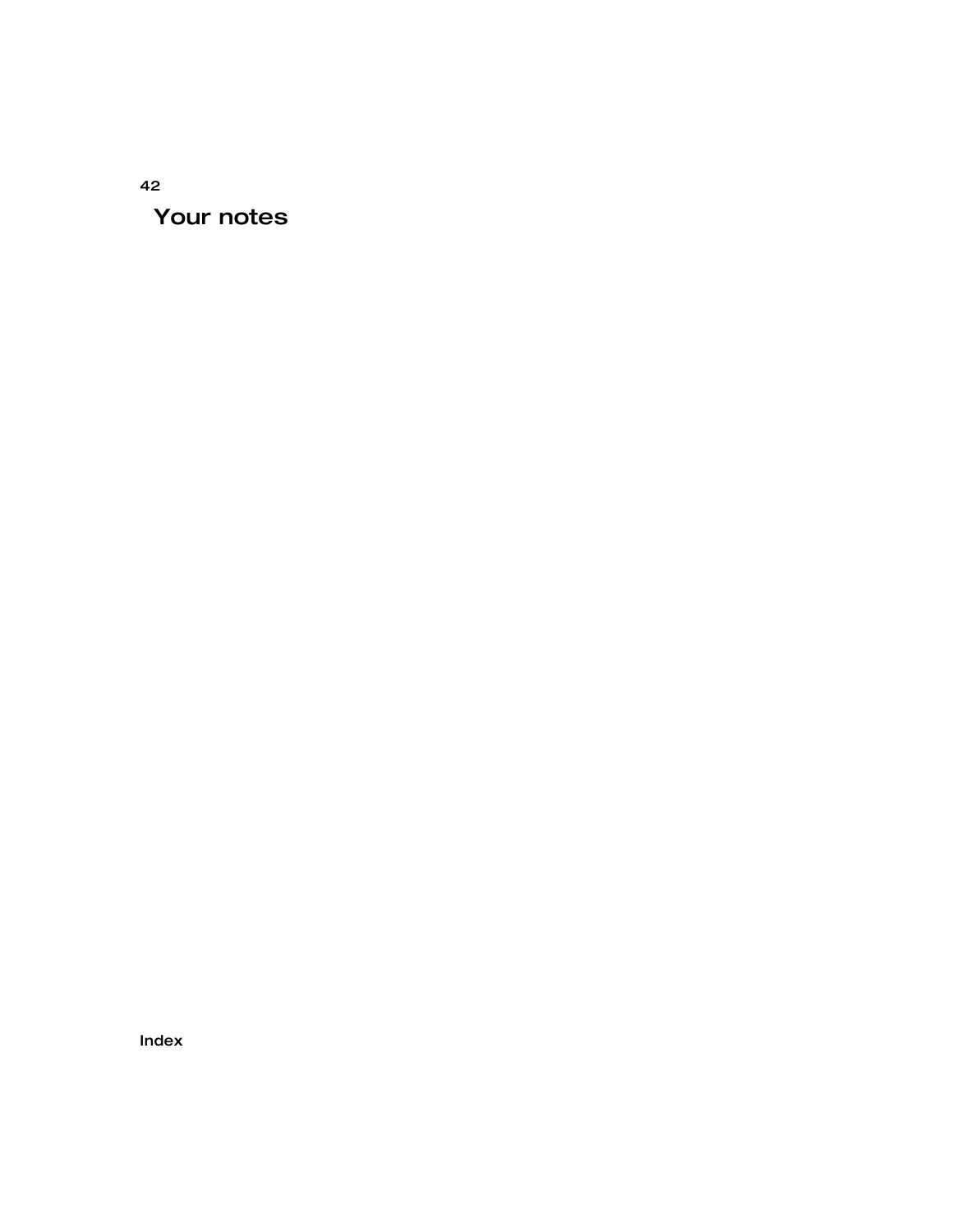## Compliance Statements (Class A)

#### USA

#### **FCC Compliance Statement**

#### **Remark for the Matrox hardware products supported by this guide**

This equipment has been tested and found to comply with the limits for a Class A digital device, pursuant to Part 15 of the FCC Rules. These limits are designed to provide reasonable protection against harmful interference when the equipment is operated in a commercial environment. This equipment generates, uses, and can radiate radio frequency energy and, if not installed and used in accordance with the instructions manual, may cause harmful interference to radio communications. Operation of this equipment in a residential area is likely to cause harmful interference in which case the user will be required to correct the interference at his own expense.

#### **WARNING**

Changes or modifications to this unit not expressly approved by the party responsible for the compliance could void the user's authority to operate this equipment. The use of shielded cables for connection of the equipment and other peripherals is required to meet FCC requirements.

#### Canada

#### **(English) Industry Canada Compliance Statement**

**Remark for the Matrox hardware products supported by this guide**

These digital devices do not exceed the Class A limits for radio noise emission from digital devices set out in the Radio Interference Regulation of Industry Canada.

#### **(Français) Conformité avec les exigences de l'Industrie Canada**

**Remarque sur les produits matériels Matrox couverts par ce guide**

Ces appareils numériques n'émettent aucun bruit radioélectrique dépassant les limites applicables aux appareils numériques de Classe A prescrites dans le Règlement sur le brouillage radioélectrique édicté par Industrie Canada.

 $\epsilon$ 

#### Europe

#### **(English) European user's information – Declaration of Conformity Remark for the Matrox hardware products supported by this guide**

These devices comply with EC Directive 2006/95/EC for a Class A digital device. They have been tested and found to comply with EN55022/CISPR22 and EN55024/CISPR24. In a domestic environment these products may cause radio interference in which case the user may be required to take adequate measures. To meet EC requirements, shielded cables must be used to connect the equipment and other peripherals. These products have been tested in a typical Class A compliant host system. It is assumed that these products will also achieve compliance in any Class A compliant system.

#### **(Français) Informations aux utilisateurs Européens – Déclaration de conformité**

**Remarque sur les produits matériels Matrox couverts par ce guide**

Ces unités sont conformes à la directive communautaire 2006/95/EC pour les unités numériques de classe A. Les tests effectués ont prouvé qu'elles sont conformes aux normes EN55022/CISPR22 et EN55024/CISPR24. Le fonctionnement de ces produits dans un environnement résidentiel peut causer des interférences radio, dans ce cas l'utilisateur peut être amené à prendre les mesures appropriées. Pour respecter les impératifs communautaires, les câbles de connexion entre l'équipement et ses périphériques doivent être blindés. Ces produits ont été testés dans un système hôte typique compatible classe A. On suppose qu'ils présenteront la même compatibilité dans tout système compatible classe A.

#### **(Deutsch) Information für europäische Anwender – Konformitätserklärung**

#### **Anmerkung für die Matrox Hardware-Produktunterstützung durch dieses Handbuch**

Diese Geräte entsprechen EG Direktive 2006/95/EC für ein digitales Gerät Klasse A. Sie wurden getestet und entsprechen demnach EN55022/CISPR22 und EN55024/CISPR24. In einer Wohnumgebung können diese Produkte Funkinterferenzen erzeugen, und der Benutzer kann genötigt sein, entsprechende Maßnahmen zu ergreifen. Um EG-Anforderungen zu entsprechen, müssen zum Anschließen des ausrüstung und anderer Peripheriegeräte abgeschirmte Kabel verwendet werden. Diese Produkt wurden in einem typischen, der Klasse A entsprechenden, Host-System getestet. Es wird davon ausgegangen, daß diese Produkte auch in jedem Klasse A entsprechenden System entsprechend funktionieren.

#### **(Italiano) Informazioni per gli utenti europei – Dichiarazione di conformità**

#### **Nota per i prodotti hardware Matrox supportati da questa guida**

Questi dispositivi sono conformi alla direttiva CEE 2006/95/EC relativamente ai dispositivi digitali di Classe A. Sono stati provati e sono risultati conformi alle norme EN55022/CISPR22 e EN55024/CISPR24. In un ambiente domestico, questi prodotti possono causare radiointerferenze, nel qual caso all'utente potrebbe venire richiesto di prendere le misure adeguate. Per soddisfare i requisiti CEE, l'apparecchiatura e le altre periferiche vanno collegati con cavi schermati. Questi prodotti sono stati provati in un tipico sistema host conforme alla Classe A. Inoltre, si dà per scontato che questi prodotti acquisiranno la conformità in qualsiasi sistema conforme alla Classe A.

#### **(Español) Información para usuarios europeos – Declaración de conformidad Observación referente a los productos de hardware de Matrox apoyados por este manual**

Estos dispositivos cumplen con la directiva de la CE 2006/95/EC para dispositivos digitales de Clase A. Dichos dispositivos han sido sometidos a prueba y se ha comprobado que cumplen con las normas EN55022/CISPR22 y EN55024/CISPR24. En entornos residenciales, estos productos pueden causar interferencias en las comunicaciones por radio; en tal caso el usuario deberá adoptar las medidas adecuadas. Para satisfacer las disposiciones de la CE, deberán utilizarse cables apantallados para conectar el equipo y demás periféricos. Estos productos han sido sometidos a prueba en un típico sistema anfitrión que responde a los requisitos de la Clase A. Se supone que estos productos cumplirán también con las normas en cualquier sistema que responda a los requisitos de la Clase A.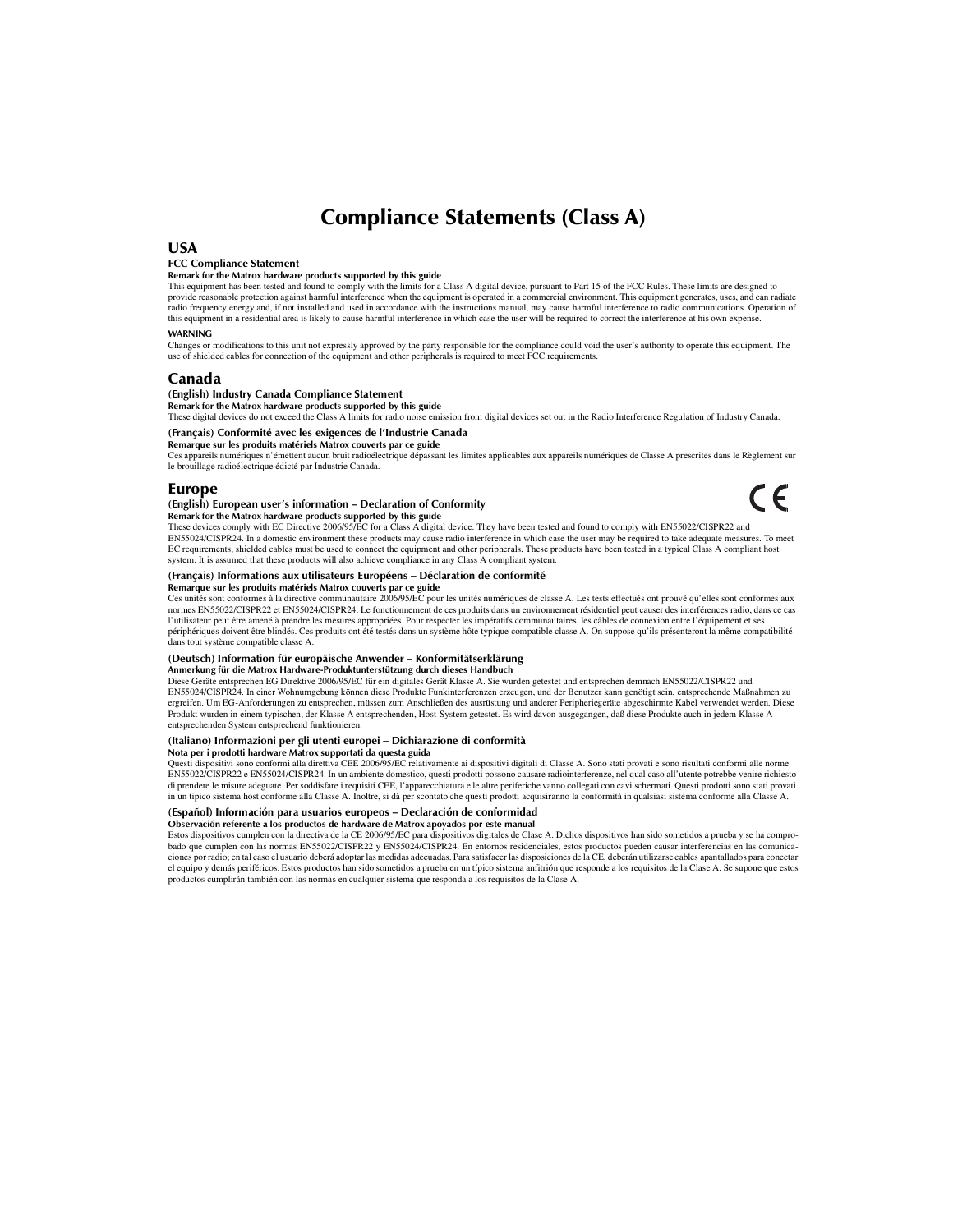### Compliance Statements (Class B)

#### USA

#### **FCC Compliance Statement**

**Remark for the Matrox hardware products supported by this guide** These devices have been tested and found to comply with the limits for a Class B digital device, pursuant to Part 15 of the FCC Rules. These limits are designed to provide reasonable protection against harmful interference in a residential installation. This equipment generates, uses and can radiate radio frequency energy and, if not installed and used in accordance with the instructions, may cause harmful interference to radio communications. However, there is no guarantee that interference will not occur in a particular installation. If this equipment causes harmful interference to radio or television reception, which can be determined by turning the equipment off and on, the user is encouraged to try to correct the interference by one or more of the following measures: • Reorient or relocate the receiving antenna • Increase the separation between the equipment and receiver • Connect the equipment into an outlet on a circuit different from that to which the receiver is connected • Consult the dealer or an experienced radio/TV technician for help.

**WARNING** Changes or modifications to this unit not expressly approved by the party responsible for the compliance could void the user's authority to operate this equipment. The use of shielded cables for connection of equipment and other peripherals to the card is required to meet FCC requirements.

#### **Declaration of conformity of a Class B digital device according to the FCC rules**

**We, the Responsible Party** Matrox, 625 State Route 3, Unit B, Plattsburgh, NY 12901-6530 • Telephone: (514) 822-6000 (ext. 2026) • Attention: Conformity Group

**Declaration** The Matrox hardware products supported by this guide comply with Part 15 of the FCC Rules. Operation is subject to the following two conditions: (1) these devices may not cause harmful interference, and (2) these devices must accept any interference received, including interference that may cause undesired operation. Any question regarding this declaration should be forwarded to the above coordinates.

#### Canada

#### **(English) Industry Canada Compliance Statement**

**Remark for the Matrox hardware products supported by this guide** These digital devices do not exceed the Class B limits for radio noise emission from digital apparatus devices set out in the Radio Interference Regulation of Industry Canada.

#### **(Français) Conformité avec les exigences du ministère de l'Industrie Canada**

**Remarque sur les produits matériels Matrox couverts par ce guide** Ces appareils numériques n'émettent aucun bruit radioélectrique dépassant les limites applicables aux appareils numériques de Classe B prescrites dans le Règlement sur le brouillage radioélectrique édicté par Industrie Canada.

#### Japan

#### **VCCI Compliance Statement**

**Remark for the Matrox hardware products supported by this guide** These are Class B products based on the standard of the Voluntary Control Council for Interference from Information Technology Equipment (VCCI). If these are used near a radio or television receiver in a domestic environment, they may cause radio interference. Install and use the equipment according to instructions in the manual.

> この装置は、情報処理装置等電波障害自主規制協議会(VCCI)の基準 に基づくクラスB情報技術装置です。この装置は、家庭環境で使用すること を目的としていますが、この装置がラジオやテレビジョン受信機に近接して 使用されると、受信障害を引き起こすことがあります。 取扱説明書に従って正しい取り扱いをして下さい。

#### Europe

#### **(English) European user's information – Declaration of Conformity**

**Remark for the Matrox hardware products supported by this guide** These devices comply with EC Directive 2006/95/EC for a Class B digital device. They have been tested and found to comply with EN55022/CISPR22 and EN55024/CISPR24. In a domestic environment these products may cause radio interference in which case the user may be required to take adequate measures.To meet EC requirements, shielded cables must be used to connect equipment and other peripherals to the card. These products have been tested in a typical class B compliant host system. It is assumed that these products will also achieve compliance in any class B compliant system.

#### **(Français) Informations aux utilisateurs Européens – Déclaration de conformité**

**Remarque sur les produits matériels Matrox couverts par ce guide** Ces unités sont conformes à la directive communautaire 2006/95/EC pour les unités numériques de classe B. Les tests effectués ont prouvé qu'elles sont conformes aux normes EN55022/CISPR22 et EN55024/CISPR24. Le fonctionnement de ces produits dans un environnement résidentiel peut causer des interférences radio, dans ce cas l'utilisateur peut être amené à prendre les mesures appropriées. Pour respecter les impératifs communautaires, les câbles de connexion entre l'équipement ou autres périphériques et la carte doivent être blindés. Ces produits ont été testés dans un système hôte typique compatible classe B. On suppose qu'ils présenteront la même compatibilité dans tout système compatible classe B.

#### **(Deutsch) Information für europäische Anwender – Konformitätserklärung**

**Anmerkung für die Matrox Hardware-Produktunterstützung durch dieses Handbuch** Diese Geräte entsprechen EC Direktive 2006/95/EC für ein digitales Gerät Klasse B. Sie wurden getestet und entsprechen demnach EN55022/CISPR22 und EN55024/CISPR24. In einer Wohnumgebung können diese Produkte Funkinterferenzen erzeugen, und der Benutzer kann genötigt sein, entsprechende Maßnahmen zu ergreifen. Um EG-Anforderungen zu entsprechen, müssen zum Anschließen des ausrüstung und anderer Peripheriegeräte an die Karte abgeschirmte Kabel verwendet werden. Diese Produkt wurden in einem typischen, der Klasse B entsprechenden, Host-System getestet. Es wird davon ausgegangen, daß diese Produkte auch in jedem Klasse B entsprechenden System entsprechend funktionieren.

#### **(Italiano) Informazioni per gli utenti europei – Dichiarazione di conformità**

**Nota per i prodotti hardware Matrox supportati da questa guida** Questi dispositivi sono conformi alla direttiva CEE 2006/95/EC relativamente ai dispositivi digitali di Classe B. Sono stati provati e sono risultati conformi alle norme EN55022/CISPR22 e EN55024/CISPR24. In un ambiente domestico, questi prodotti possono causare radiointerferenze, nel qual caso all'utente potrebbe venire richiesto di prendere le misure adeguate. Per soddisfare i requisiti CEE, l'apparecchiatura e le altre periferiche vanno collegati alla scheda grafica con cavi schermati. Questi prodotti sono stati provati in un tipico sistema host conforme alla classe B. Inoltre, si dà per scontato che questi prodotti acquisiranno la conformità in qualsiasi sistema conforme alla classe B.

#### **(Español) Información para usuarios europeos – Declaración de conformidad**

**Observación referente a los productos de hardware de Matrox apoyados por este manual** Estos dispositivos cumplen con la directiva de la CE 2006/95/EC para dispositivos digitales de Clase B. Dichos dispositivos han sido sometidos a prueba y se ha comprobado que cumplen con las normas EN55022/CISPR22 y EN55024/CISPR24. En entornos residenciales, estos productos pueden causar interferencias en las comunicaciones por radio; en tal caso el usuario deberá adoptar las medidas adecuadas. Para satisfacer las disposiciones de la CE, deberán utilizarse cables apantallados para conectar el equipo y demás periféricos a la tarjeta. Estos productos han sido sometidos a prueba en un típico sistema anfitrión que responde a los requisitos de la clase B. Se supone que estos productos cumplirán también con las normas en cualquier sistema que responda a los requisitos de la clase B.